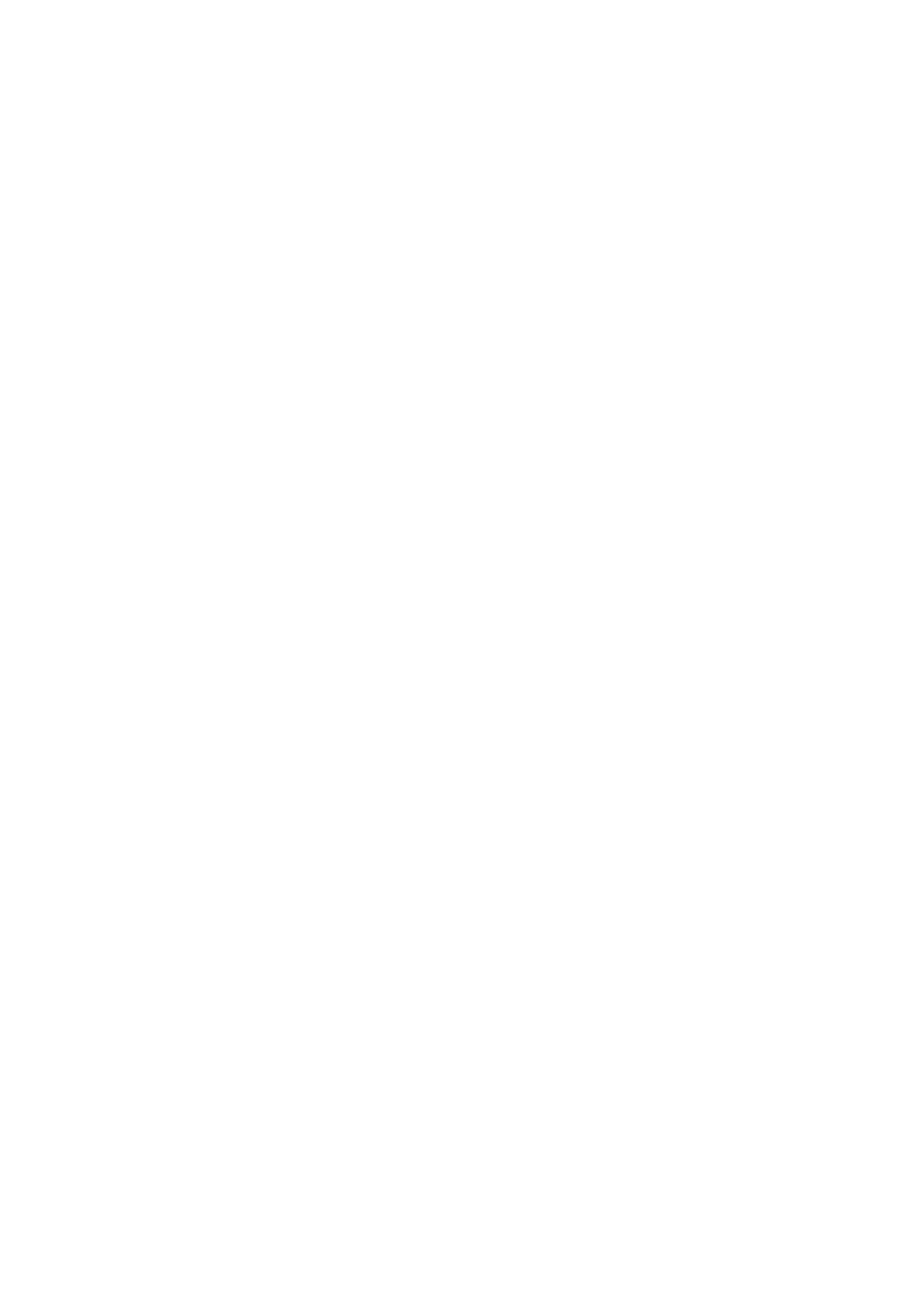## **EUROPEAN UNIVERSITY INSTITUTE DEPARTMENT OF ECONOMICS**

*Networks Emerging in a Volatile World*

**GEORGE EHRHARDT, MATTEO MARSILI**

**and**

**FERNANDO VEGA-REDONDO**

EUI Working Paper **ECO** 2008/08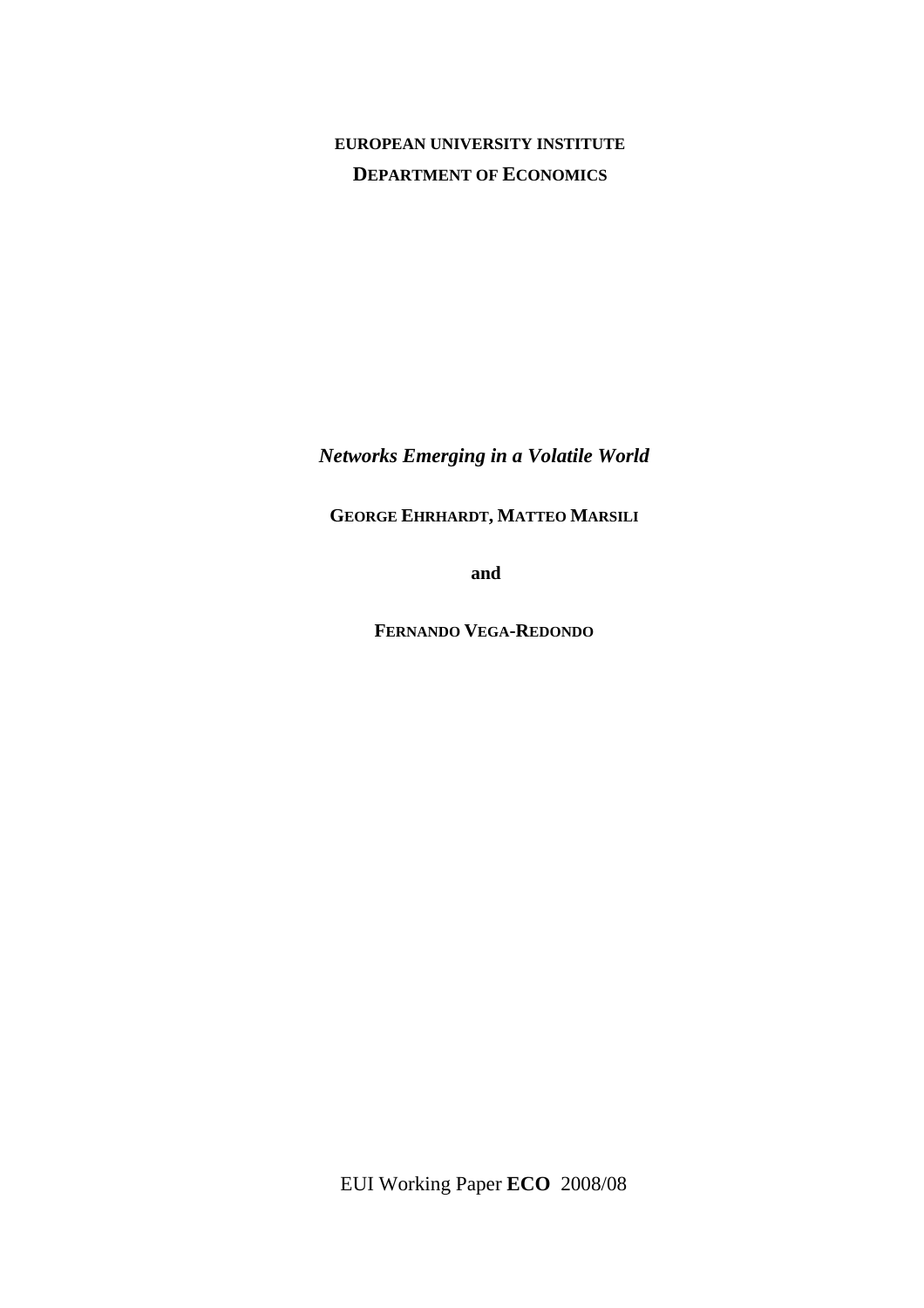This text may be downloaded for personal research purposes only. Any additional reproduction for other purposes, whether in hard copy or electronically, requires the consent of the author(s), editor(s). If cited or quoted, reference should be made to the full name of the author(s), editor(s), the title, the working paper or other series, the year, and the publisher.

The author(s)/editor(s) should inform the Economics Department of the EUI if the paper is to be published elsewhere, and should also assume responsibility for any consequent obligation(s).

ISSN 1725-6704

© 2008 George Ehrhardt, Matteo Marsili and Fernando Vega-Redondo

Printed in Italy European University Institute Badia Fiesolana I – 50014 San Domenico di Fiesole (FI) Italy

> http://www.eui.eu/ http://cadmus.eui.eu/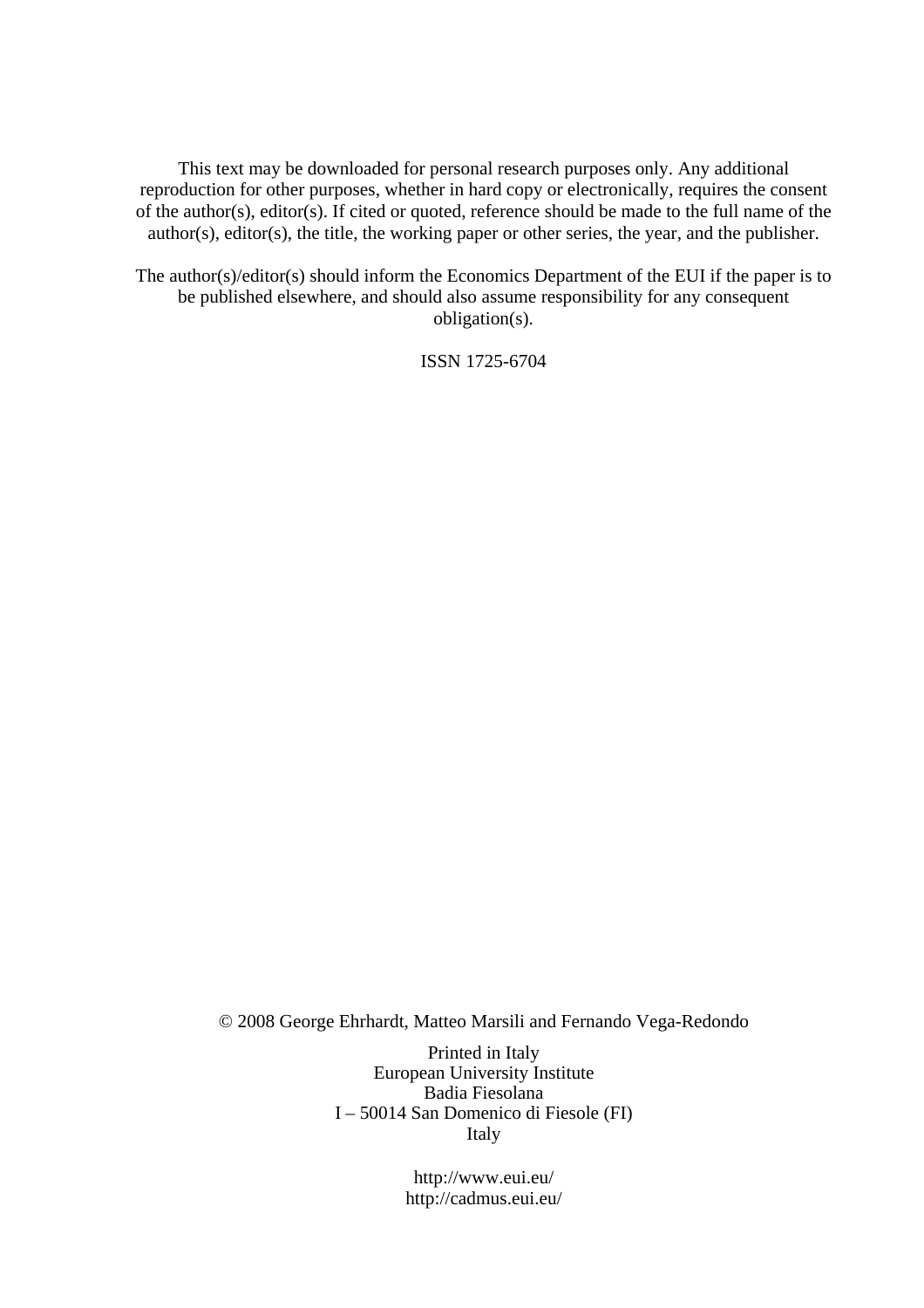### Networks emerging in a volatile world

George Ehrhardt

The International Centre for Theoretical Physics, Trieste

Matteo Marsili

The International Centre for Theoretical Physics, Trieste

Fernando Vega-Redondo European University Institute, Florence

> First version: August, 2006 This version: November, 2007

### Abstract

The paper proposes a model to study the conditions under which complex networks emerge (or not) when agents are involved in a dynamic coordination setup. The focus, however, is not on the classical issue of equilibrium selection - instead, our aim is to shed light on how agents' efforts to coordinate affect the process of network formation in a large and complex environment. The model posits that, over time, new links are created if they are profitable, and existing links disappear due to exogenous decay. Alongside this struggle between link creation and link destruction, agents' choices in the coordination game adapt to their current local conditions and thus coevolve with the social network. The dynamic behavior of the system is studied within different time scales (the long and ultralong runs), which differ in the role accorded to the noise that is induced by finite populations. We characterize analytically the evolution of the model in each case and show that, depending on the time scale under consideration, the process displays discontinuous transitions in overall connectivity, resilient transformations in network topology, and equilibrium multiplicity. This behavior is akin to that observed concerning various network phenomena where coordination and network formation display mutually reinforcing roles.

JEL Classification nos.: C73, D83, D85.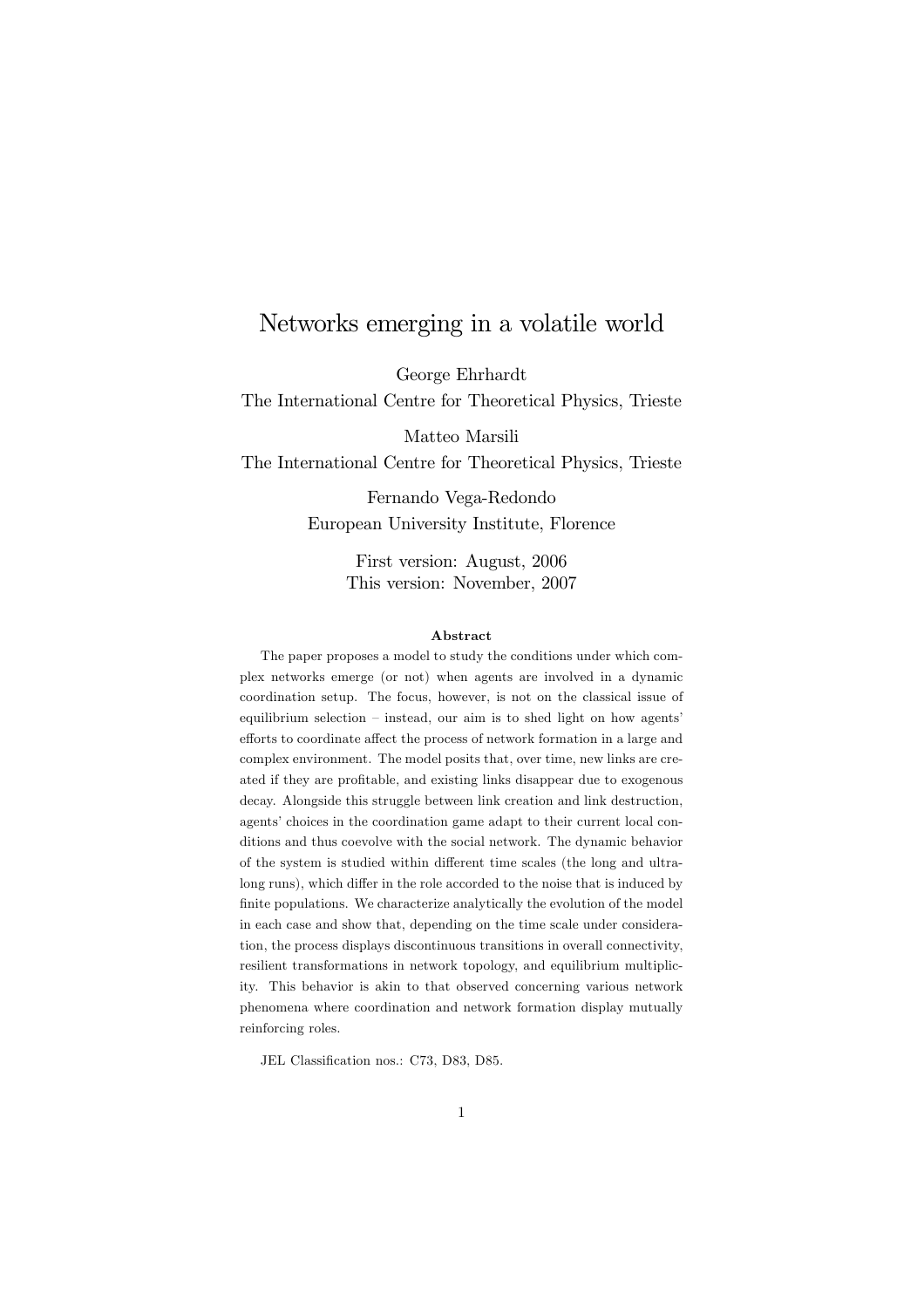#### Introduction 1

Social networks constitute the backbone underlying much of the interaction conducted in socioeconomic environments.<sup>1</sup> Therefore, when this interaction attains a *qlobal* reach it must have, as its counterpart, the emergence of a social network with a wide range of overall (typically indirect) connectivity. Naturally, for such a social network to emerge, agents must be able to link profitably. But this in turn demands that they display a similar  $-$  at least compatible  $-$  behavior. Thus, for example, they must use coherent communication procedures, share key social conventions, or have similar technical ability. Here, we may quote the influential work of Castells (1996):

Networks are open structures, able to expand without limits, integrating new nodes as long as they are able to communicate within the network, namely as long as they share the same communication codes (for example, values or performance goals).

Reciprocally, of course, such a convergence of behavior is facilitated by the range of social interaction being global rather than local or fragmented. This suggests the idea that the buildup of a global social network might be understood as the outcome of twin cross-reinforcing processes: one that facilitates the convergence of norms and behavior, and another that extends the range of social connectivity. This mutual reinforcement also suggests that if such a global transition indeed takes place, it should be relatively fast and resilient.

To explore these ideas, we propose a stylized model in which agents are involved in a local coordination game with their neighbors in a coevolving network. Two features characterize the dynamics. First, we postulate that while links vanish at a constant exogenous rate, new links are created only between agents who randomly meet and happen to be "coordinated," i.e. display the same action/strategy in the coordination game. On the other hand, we assume that, in the same time scale (i.e. at a comparable rate), agents adjust their action towards that which maximizes the extent of coordination with their current

<sup>&</sup>lt;sup>1</sup>Some important examples include labor markets (Granovetter  $(1974)$ , Montgomery  $(1991)$ , or Calvó-Armengol and Jackson  $(2004)$ ), informal insurance (Murgai et al.  $(2002)$ ) or Fafchamps and Lund (2003)), trade arrangements (Kirman et al. (2000) or Kranton and Minehart (2001)), the performance of firms and other organizations (Krackhardt and Hanson (1993), van Alstyne (1997), and Burt (1992)), industrial districts (Saxenian (1994) and Castilla et al. (2000)), and networks of interfirm collaboration in either research and development (Hagedoorn  $(2002)$  and Powell *et al.*  $(2005)$ ) or joint ventures (Kogut *et al.*  $(2006)$ ).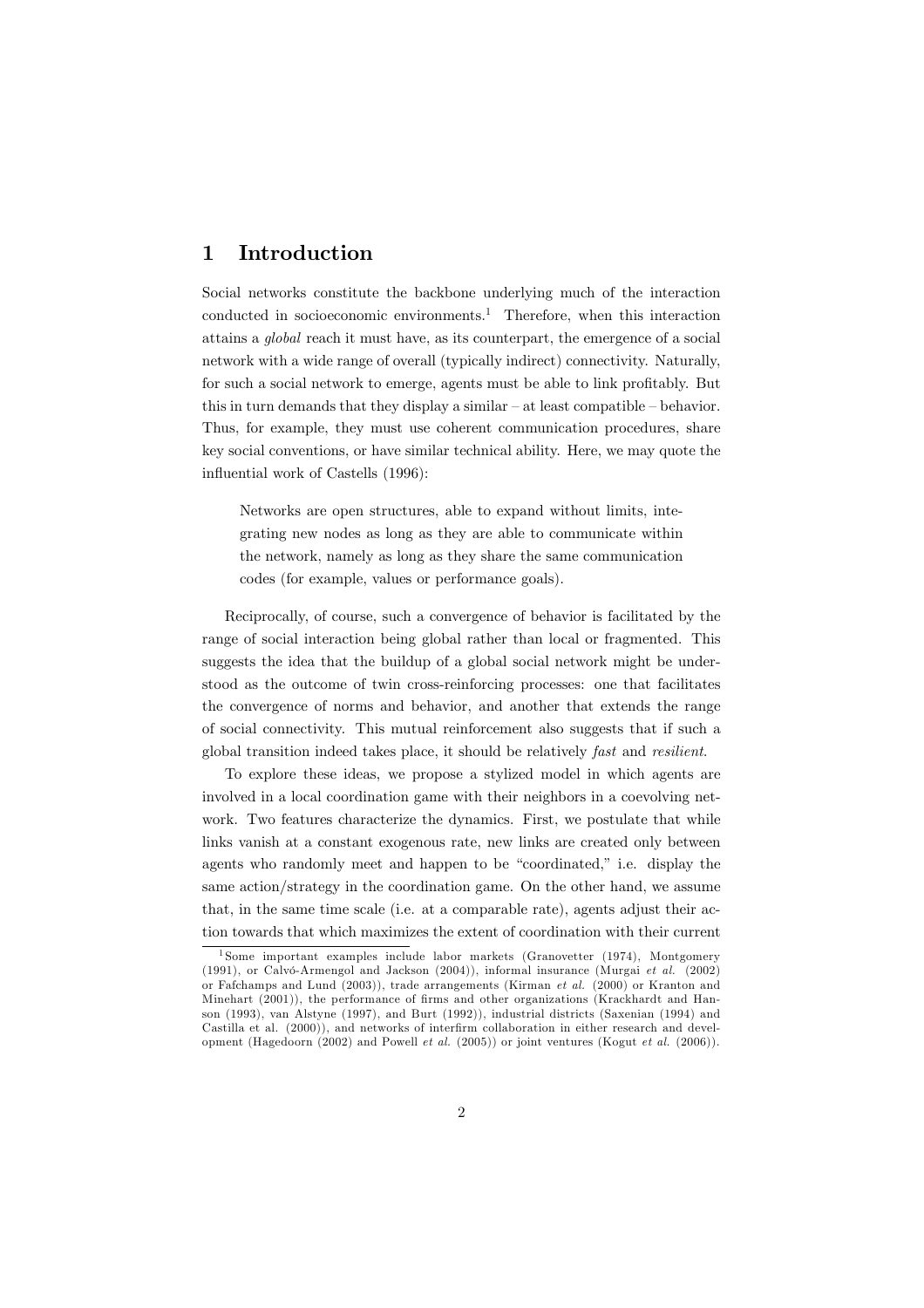neighbors. For brevity, we refer to the first feature as *homophily* and the second as *conformity*.

Our abstract formulation can be regarded as an idealized representation of many network phenomena in the social world that embody some degree of homophily and conformity. To fix ideas, let us suppose that the population consists of a set of academics whose endeavor is to write papers on some wide area of research, say economics.<sup>2</sup> Each link represents ongoing (bilateral) collaboration, whose persistence depends on the fruitfulness of the research program in question – something that is a priori uncertain. Eventually, research programs become exhausted, which leads to the termination of the corresponding links. Thus, if the network of collaboration is to remain dense, researchers must keep creating fresh links with new partners. But, in so doing, the two parties need to exhibit some compatibility (coordination), which impinges on their ability to undertake fruitful collaboration.

The interplay between coordination games and networks has received ample attention in recent years. Initially, it was studied by Blume (1993), Ellison  $(1993)$ , or Young  $(1998)$  in a context where players are involved in a fixed coordination game with their neighbors and the underlying network remains fixed. Subsequently, Jackson and Watts (2002), Ely (2003), and Goyal and Vega-Redondo (2005) have studied the issue in a setup where the network coevolves with agents' behavior. In every case the main concern has been to understand how the pattern of local interaction (evolving or not) impinges on equilibrium selection – typically, on the tension between risk dominance and efficiency.

In this paper, however, our primary concern is not one of equilibrium selection per se and thus we assume that the coordination game played by agents is extremely simple. In particular, all possible actions display a fully symmetric role, and hence the concern is not to single out the action on which the population may eventually coordinate. Rather, the focus is on the extent to which coordination (on whatever action) may be attained, in turn affecting the level (or density) of interaction that can be effectively supported. This, in essence, amounts to understanding how agents' struggle towards coordination may facilitate (or hinder) the build-up of the social network.

 $\frac{2}{3}$  Academic research collaboration has been recently studied in a variety of different disciplines, taking advantage of the availability of large-scale data readily available. For example, Newman (2001) has analyzed the fields of physics, biomedical research, and computer science; Grossman (2002) has focused on mathematics; and Goyal *et al.* (2006) has centered on economics.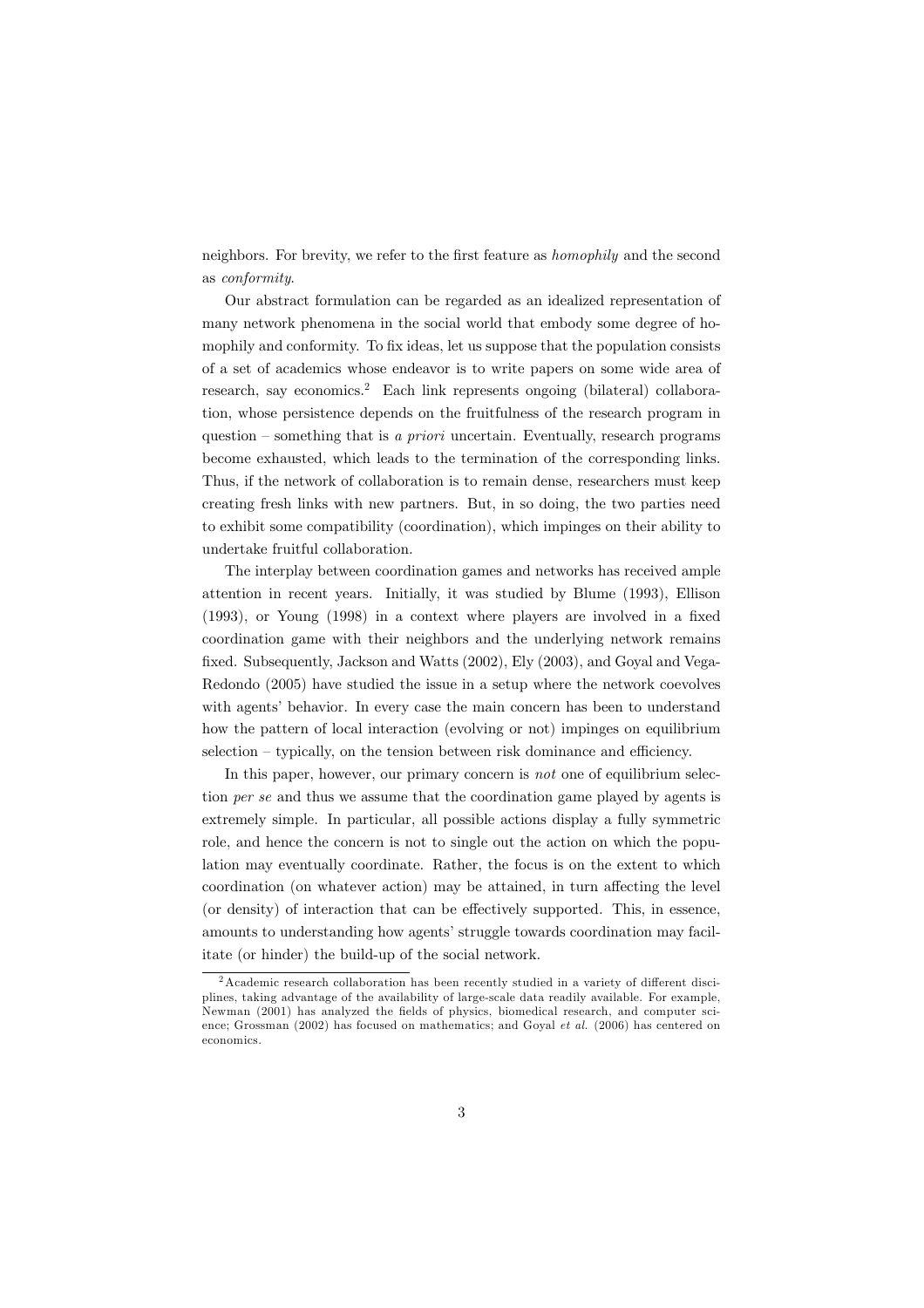We find that whether such a network build-up might indeed obtain in the long run is not a foregone conclusion  $-$  i.e. it depends on the underlying parameters and, possibly as well, on the initial conditions from which the process starts. But, when it indeed materializes, the resulting network structure is an intricate one, displaying substantial internode heterogeneities and no discernible patterns. This stands in marked contrast with the very simple architectures (e.g. involving completely connected components) that typically arise in the aforementioned equilibrium-selection literature. On the other hand, we also find that the process underlying the formation of the social network displays some interesting dynamic features:

- (1) Sharp qualitative transitions occur, as a discontinuous response to slight changes in the underlying parameters.
- $(2)$  The system transitions in  $(1)$  display hysteresis, i.e. they are locally irreversible in the long run, even if the environmental parameters revert to their original values.
- $(3)$  The multiplicity resulting from  $(2)$  does not persist in the "ultralong run," where the ergodicity of the process yields a unique robust outcome.

In the dynamic model studied in this paper, the social network is in continuous flux, link creation and destruction ever changing the circumstances of individual nodes. This differentiates our approach from that pursued by much of the existing literature on social-network formation, which stresses the strategic dimension of the phenomenon and focuses on the equilibria (or absorbing points) of suitably defined network-formation games (or processes).<sup>3</sup> However insightful this approach indeed is for the study of small or/and quite stable scenarios, we believe that it is less appropriate for the study of large and volatile socioeconomic environments. For such contexts, a different methodology seems more in order, akin to that used by the modern theory of complex networks - see e.g. the so-called *small-world networks* introduced by Watts and Strogatz (1999) or the *scale-free networks* studied by Barabási and Albert (1999). This literature, however, typically relies on essentially *algorithmic* mechanisms of network construction that abstract from individual incentives or otherwise lack a social motivation.<sup>4</sup> Hence an additional motivation for the paper is

 $3$  See, for example, the seminal papers by Jackson and Wolinsky (1996) and Bala and Goval  $(2000)$ , or the exhaustive recent survey by Jackson  $(2005)$ .

 $4$  See Newman (2003) or Vega-Redondo (2007) for complementary surveys of the literature. On the other hand, for another recent paper where this approach is applied to network for-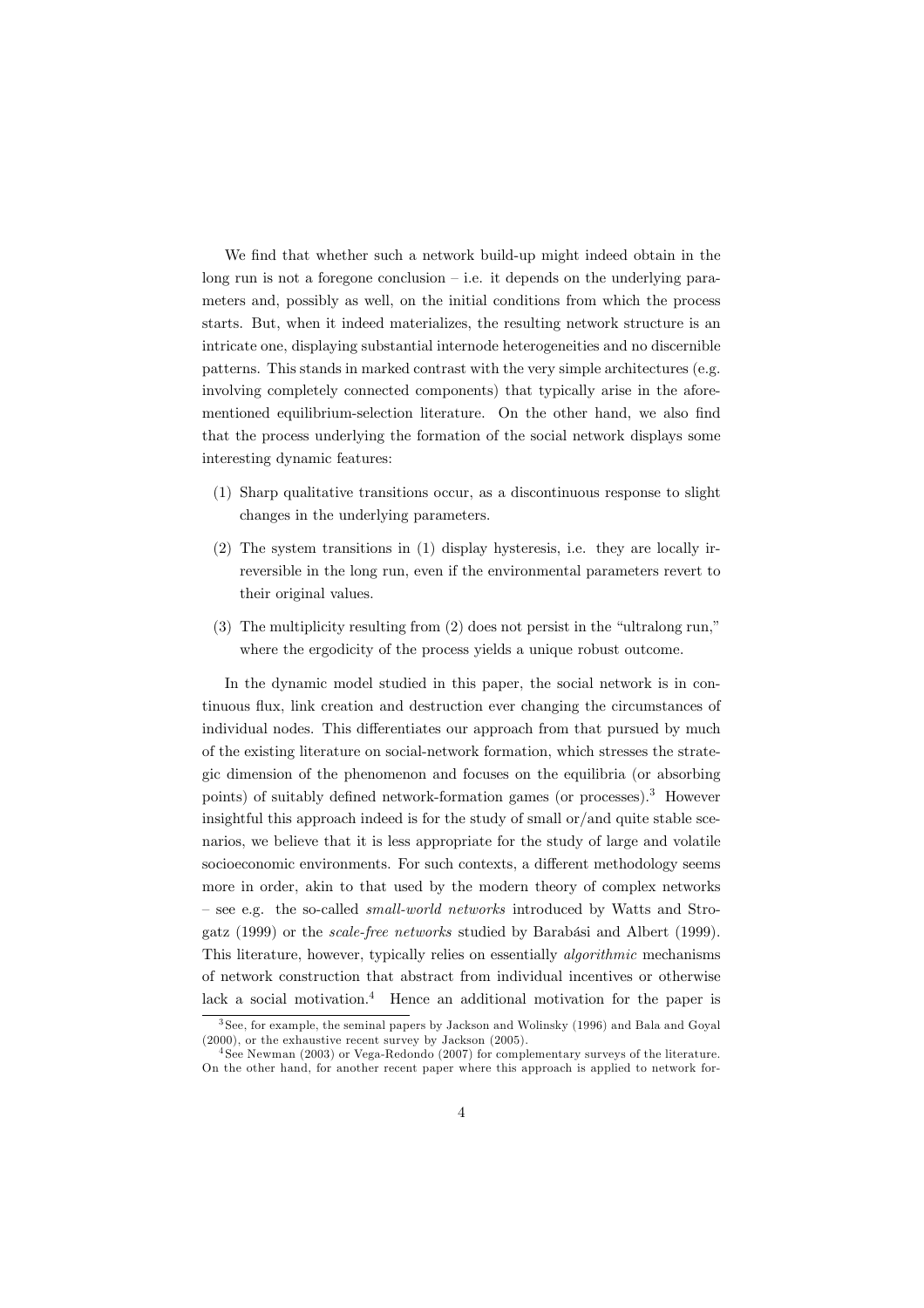methodological, i.e. to illustrate that the statistical methods used by much of complex-network literature can be adapted to study the evolutionary processes of network formation underlying the social dynamics of large populations.

The rest of the paper is organized as follows. First, Section 2 presents the basic theoretical framework and describes in detail both the subprocesses of link formation and action adjustment. Then, in Section 3, we prove the ergodicity of the process, characterize its invariant distribution, and highlight the most prominent features of the unique configurations that, for large populations, absorb most of the weight in the "ultralong run" (i.e. in infinite time). In Section 4, we turn to studying the "long run," i.e. the shorter time scale where multiplicity is possible and initial conditions may play a decisive role. The main body of the paper concludes in Section 5 with a summary of our approach and a review of its main conclusions. For the sake of readability, the formal proofs of the results are gathered in an Appendix.

#### $\overline{2}$ **Theoretical framework**

Let there be a certain population of agents,  $P = \{1, 2, ..., N\}$ , who interact bilaterally over time as specified by the evolving social network. Time is modelled continuously, with  $t \in [0, \infty)$ . At any t, the state of the system  $\omega(t) = (\alpha(t), G(t))$  consists of two items: an action profile and a network. The action profile  $\alpha(t) = (\alpha_i(t))_{i \in P} \in A^P$  specifies the action played by each agent, where  $A = \{a_1, a_2, ..., a_q\}$  is the set of possible actions. The network, on the other hand, is described by an adjacency matrix  $G(t) = (g_{ij}(t))_{i,j \in P}$ , where an undirected link between i and j exists at t if  $g_{ij}(t) \equiv g_{ji}(t) = 1$ , while if this link does not exist then  $g_{ij}(t) \equiv g_{ji}(t) = 0$ . The set of all such possible states  $\omega$ is denoted by  $\Omega$ .

Players adjust both actions and links over time. The dynamics is described by a continuous time Markov process for the state  $\omega(t)$ , and is therefore completely determined by the rates governing all possible transitions  $\omega \to \omega'$ . These transitions pertain to adjustments that involve (a) link creation, (b) link destruction, (c) action revision. We now describe each of these in turn.

**Link formation:** At a certain positive rate  $\eta$ , each agent i receives a link creation opportunity. When such an opportunity arrives at some  $t$ , another

mation in social contexts, see Jackson and Rogers (2007). This paper contemplates a infinite sequence of entry decisions in which every new player searches for her partners according to some combination of random and network-based search.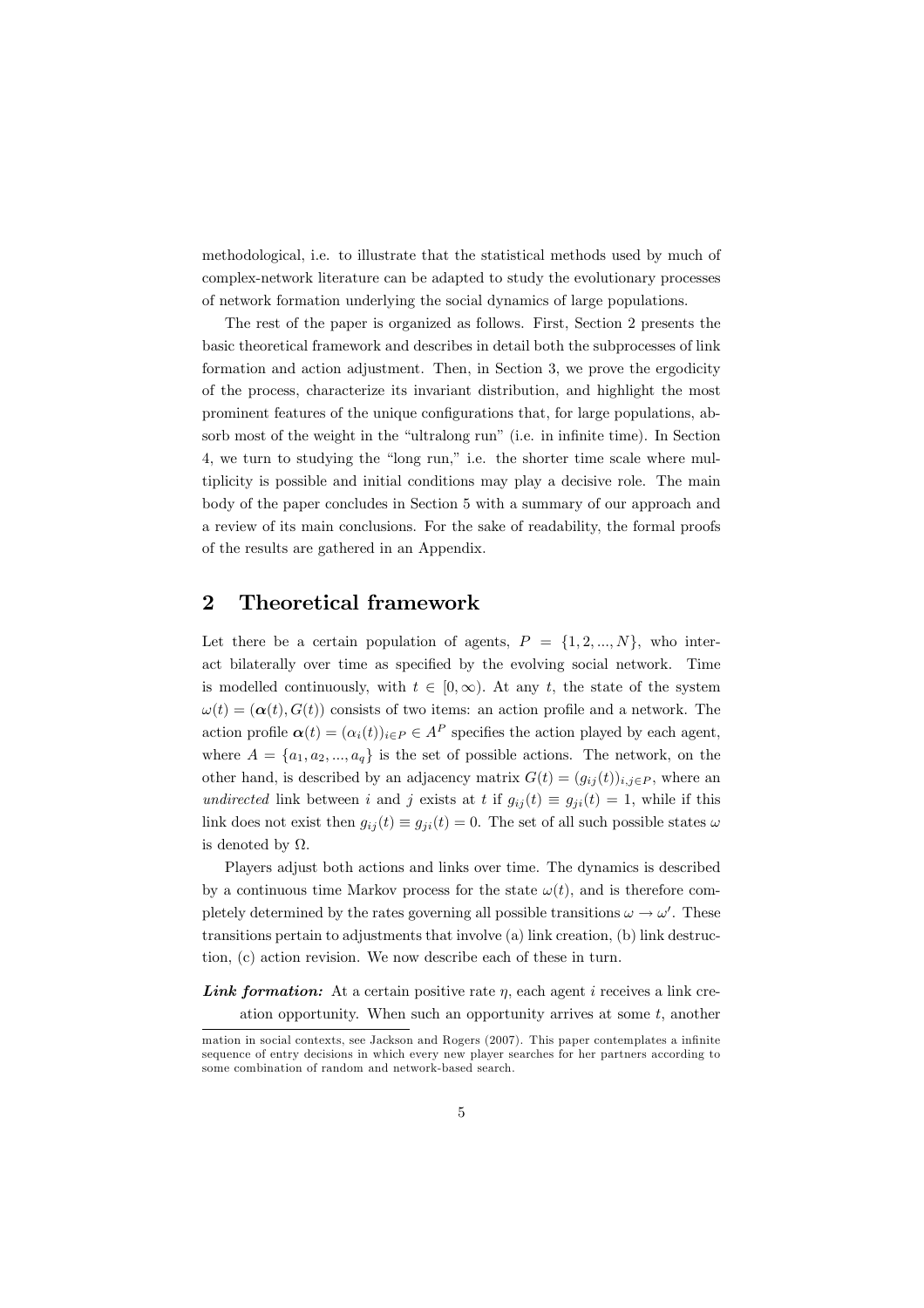agent  $j$  is randomly chosen in the population (all with the same probability). When no link exists between i and j (i.e.  $g_{ij}(t) = 0$ ), this link is formed if, and only if,  $\alpha_i(t) = \alpha_i(t)$ . This rule embodies the referred idea of *homophily*. On the other hand, if the link  $ij$  is already part of the network (i.e.  $g_{ij}(t) = 1$ ), it is supposed that the link remains in place.

- **Link removal:** Existing links decay at a rate  $\lambda$ , which for simplicity is taken to be constant and exogenous. This component of the process may be conceived as capturing unmodelled environmental volatility that affects the value or feasibility – and thus the perdurability – of existing links.<sup>5</sup> Relatedly, it may also be viewed as a reflection of a capacity constraint in linking: since the probability that an agent maintains all her links decreases linearly with each additional one, the expected number of her prevailing links is finite.
- Action revision: Finally, concerning action adjustment, we posit that, at every t, each agent i independently receives at a rate  $\nu$  the opportunity to revise her current action. If such a revision opportunity materializes, the agent is assumed to choose one of the actions displayed by a plurality of her neighbors, possibly with some status quo bias probability  $u > 0$ in case of ties. This is our embodiment of the notion of *conformity*. To formulate it precisely, let

$$
B_i(t) \equiv \{a_r \in A : |\{\alpha_j(t) = a_r : g_{ij}(t) = 1\}| \geq |\{\alpha_j(t) = a_{r'} : g_{ij}(t) = 1\}| \forall r'\}
$$

where  $|\{\cdot\}|$  stands for the cardinality of the set in question, and denote by  $I_i(t) \in \{0,1\}$  the indicator function for the event  $\alpha_i(t) \in B_i(t)$ . Then, the probability  $p_{ir}(t)$  that a revising agent i chooses any particular action  $a_r$ is

$$
p_{ir}(t) = \begin{cases} \frac{1 - I_i(t)u}{|B_i(t)|} & \text{if } a_r \in B_i(t) \setminus \{\alpha_i(t)\} \\ I_i(t) \left[\frac{1 - u}{|B_i(t)|} + u\right] & \text{if } a_r = \alpha_i(t) \\ 0 & \text{otherwise.} \end{cases}
$$
(1)

Thus all actions are treated symmetrically, except for the possibility that (if  $u > 0$ ) there might be some weak preference for the status-quo.

 $5$  One could generalize matters and (in line with the considerations motivating link creation) posit that links connecting nodes i, j such that  $\alpha_i(t) \neq \alpha_i(t)$  decay at a possibly larger rate  $\lambda' \geq \lambda$ . However, as it will be clear from our analysis in subsequent sections, the (ultra)longrun behavior for this general formulation would always coincide with the particular case where  $\lambda' = \lambda$ . Thus, for the sake of simplicity, we focus on this scenario.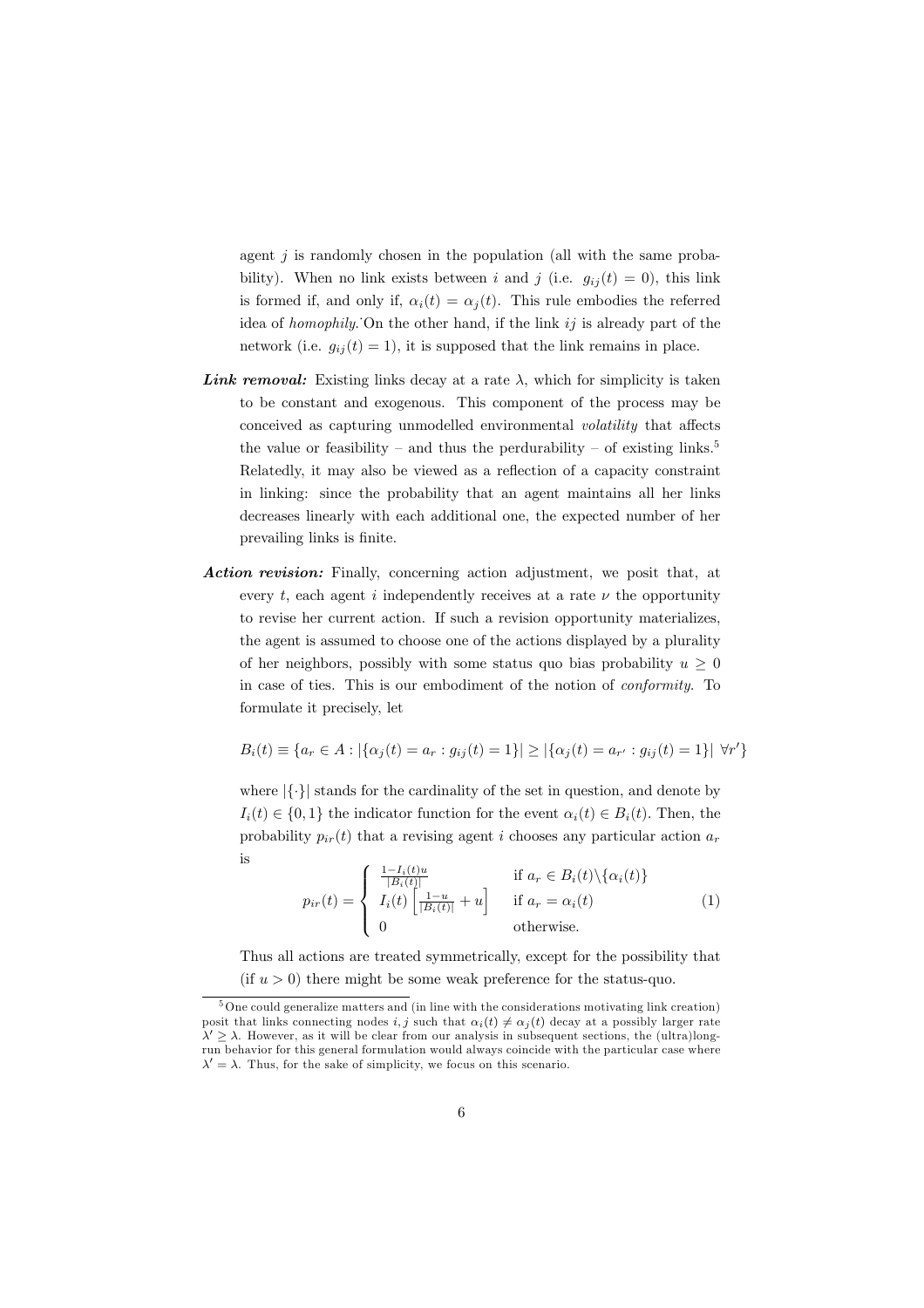To fix ideas, the above adjustment framework may be conceived as one where myopic agents are involved in a pure-coordination game with their neighbors and links are costly to form. Specifically, suppose that the action space A defines the common strategy space of an underlying bilateral game with payoff function  $\pi: A \times A \rightarrow \mathbb{R}$  given by:

$$
\pi(a_r, a_{r'}) = \bar{\pi} \qquad \qquad \text{if } r = r' \tag{2}
$$

$$
\pi(a_r, a_{r'}) = 0 \qquad \qquad \text{if } r \neq r' \tag{3}
$$

for some  $\bar{\pi} > 0$ . Then, under the assumption that each agent *i* chooses the same action  $\alpha_i(t)$  in each of her bilateral encounters at t, her total gross payoff at that time is simply  $\sum_{j:g_{ij}(t)=1} \pi(\alpha_i(t), \alpha_j(t))$ . In addition, let us assume that the formation of any new link entails a cost  $c(<\bar{\pi}$ ) for both agents involved so that, if the link  $ij$  is formed at some t, the net payoff of this new link for each agent is  $\pi(\alpha_i(t), \alpha_i(t)) - c$ .

In this coordination scenario, *homophily* is simply a consequence of the linking incentives faced by (myopic) agents when, given the prevailing actions, they are considering creating any new link. In line with the illustration contemplated in the Introduction  $-$  i.e. a set of academics who collaborate pairwise in their research – one possible interpretation of the different actions in  $A$  are alternative fields of specializations. Then, the implicit idea here is that the start of such a collaboration is fruitful (and thus justifies the linking cost) if, and only if, the two academics work in the same field of research.<sup>6</sup> On the other hand, the pressure towards *conformity* in this context merely derives from the fact that the payoff of any given action solely depends on the number of neighbors adopting it. Thus, given the links currently in place, the myopically optimal adjustment of an agent's action involves adopting any one currently in the plurality in her neighborhood.

At this point, it is worth stressing an important implicit assumption made by our model: only one link can be changed (created or destroyed) at any point

 $6$ As suggested by an anonymous referee, there is an even simpler version of the model that completely abstracts from action adjustment and would display equivalent behavior and analogous insights. Specifically, to continue with the illustration afforded by research collaboration, suppose that a researcher simply remains attached to a certain field as long as she has ongoing collaboration with some other coauthor working in it. Only an isolate researcher, that is, considers changing fields, perhaps out of disappointment of not finding viable collaborators. Since, as we shall see in Section 3 (cf. Proposition 1), our full-fledged model has the property that only isolate agents ever change their actions, the two formulations turn out to yield completely equivalent behavior.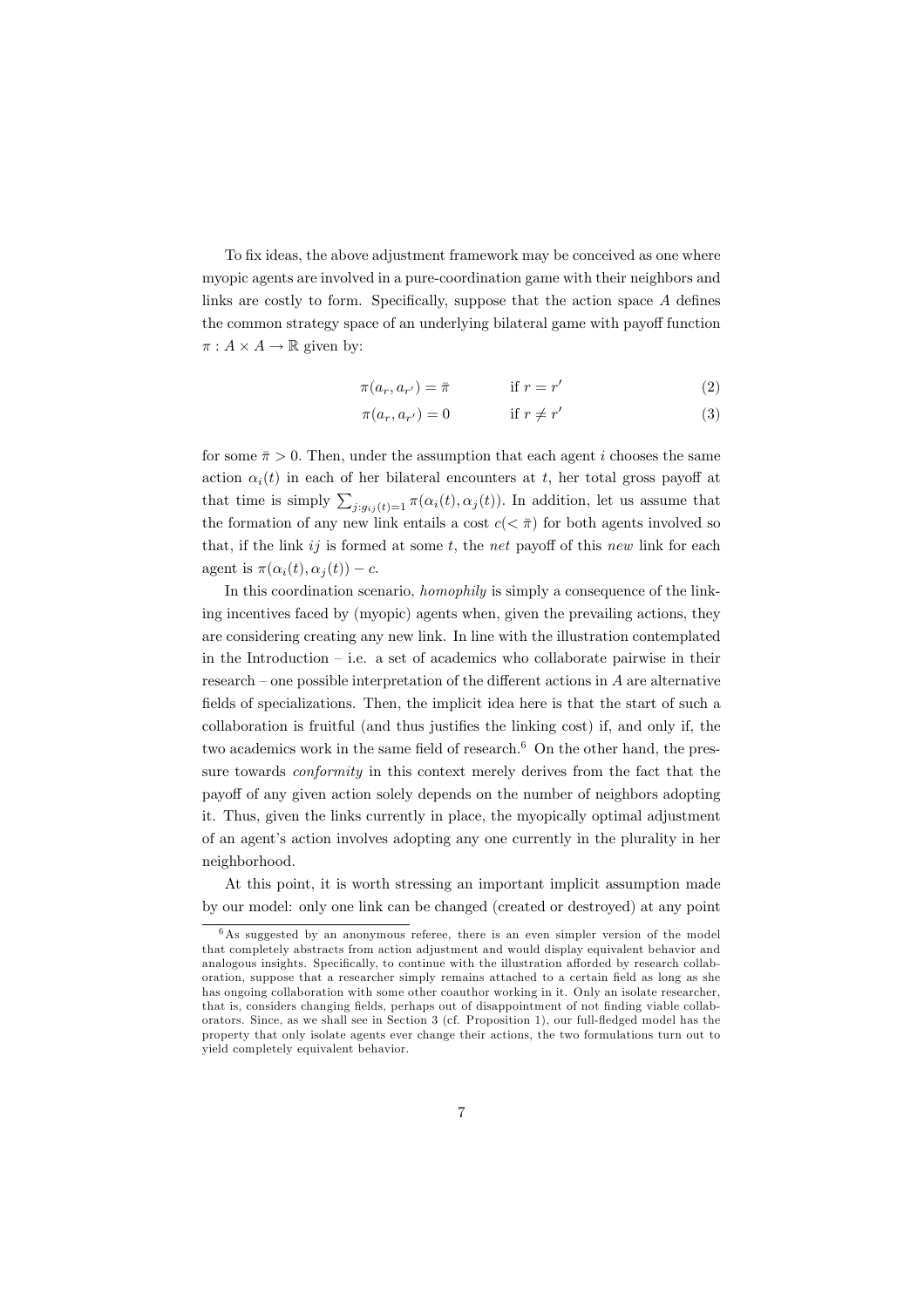in time, and agents cannot combine action and link adjustment. This contrasts with assumptions made by other papers of the network-formation literature, where actions and links can be adjusted simultaneously, and no stringent bound is imposed on the number of the latter that may be affected.<sup>7</sup> Even though this alternative formulation may be more appropriate for some applications (admittedly, the more realistic assumption would lie somewhere in between), a forceful implication of it will be to simplify drastically the network topologies that may endogenously arise. Thus, since the preservation of network complexity is one of our objectives here, we choose not to pursue that modelling route.

In sum, the overall dynamics of our model consists of three parallel subprocesses proceeding at corresponding different rates: action adjustment, at the rate  $\nu$ ; link formation, at the rate  $\eta$ ; and link removal, at the rate  $\lambda$ . Without loss of generality, we shall normalize  $\lambda = 1$  by simply scaling time appropriately. On the other hand, we shall find that neither the rate  $\nu$  nor the probability u that govern action adjustment play any role in the characterization of the invariant distribution of the process.<sup>8</sup> This then leaves the rate  $\eta$  as the single remaining parameter on which we shall focus most of our analysis.

#### 3 Asymptotic behavior

The first point to note is that the Markov process  $\{\omega(t)\}\$ is ergodic. This is the content of the following result, which also indicates that any state with links connecting agents choosing different actions is transient and thus is assigned a vanishing asymptotic probability by the invariant distribution.

**Proposition 1** Let  $\hat{\Omega} \equiv \{ \omega = (\alpha, G) \in \Omega : \forall i, j \in P, [g_{ij} = 1 \Rightarrow \alpha_i = \alpha_j] \}.$ The process  $\{\omega(t)\}\$  has a unique invariant distribution  $\mu$  with  $\mu(\hat{\Omega}) = 1$ .

Proof: See the Appendix.

The above result is a simple consequence of the fact that all links decay at a constant rate. Thus, the empty network can be reached from any state, and

<sup>&</sup>lt;sup>7</sup> Consider, for example, the polar extreme formulation posited by Goyal and Vega-Redondo  $(2005)$  where agents can, at each point in time, both change their action in the underlying coordination game and create or destroy as many links as they desire. It is then easy to see that, in any stable configuration where the network is not empty, agents must be partitioned in at most two completely connected components (indeed, it often happens to be a single one).

<sup>&</sup>lt;sup>8</sup> However, to simplify the stability analysis of the mean-field dynamics conducted in Section 4 we study the limiting case where  $1 - u$  is infinitesimally low (but positive) and thus the bias in favor of the status in case of equal payoffs is large.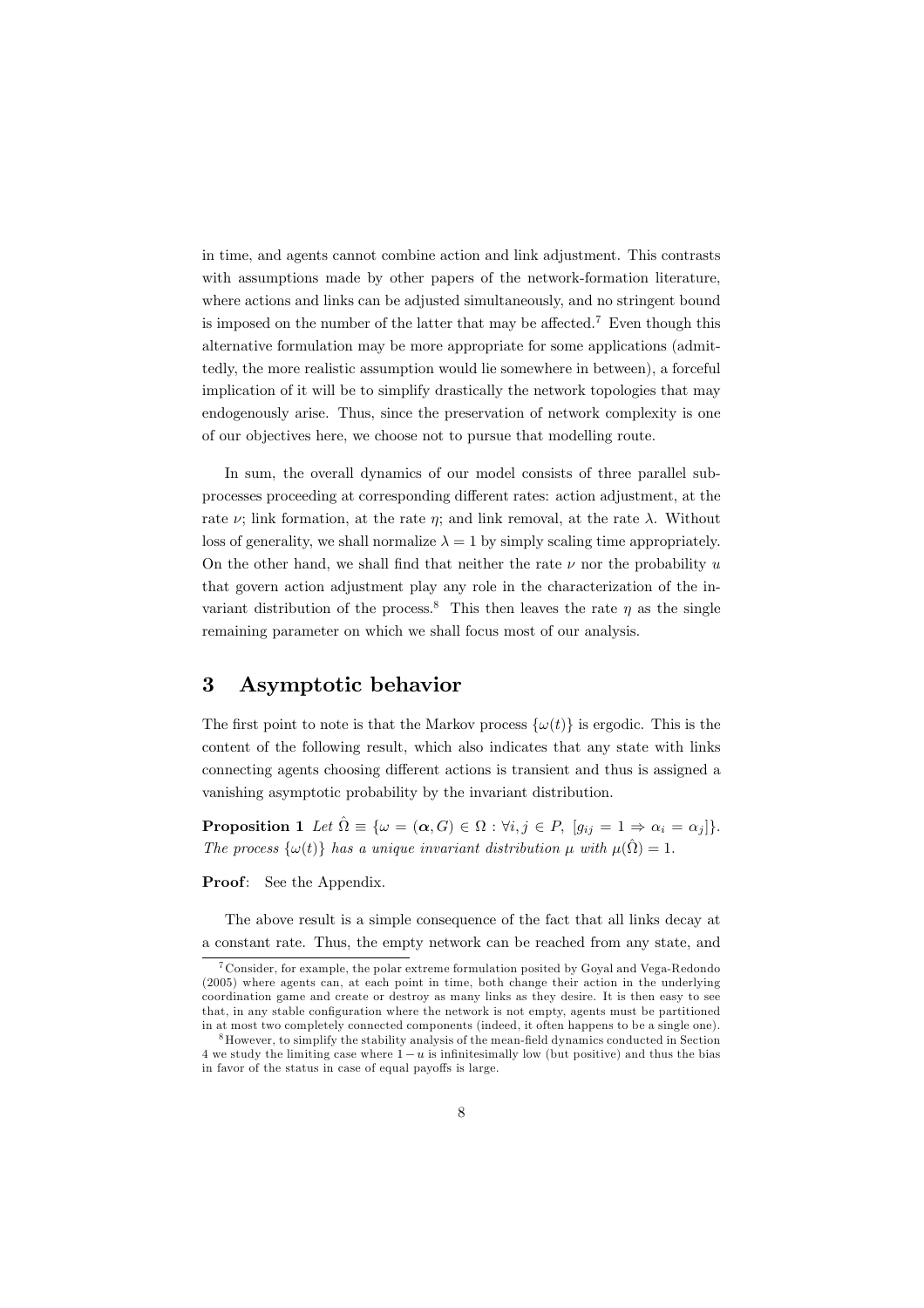from an empty network only states in  $\hat{\Omega}$  can be reached through subsequent link adjustment. This readily implies that, independently of initial conditions, a single recurrent class in  $\hat{\Omega}$  must eventually absorb all paths of the stochastic process with probability one. Next, in Subsection 3.1, we characterize the invariant distribution for finite population size  $N$  and obtain some induced measures on interesting aggregates. Subsequently, in Subsection 3.2, we study the situation when the population size  $N$  grows large.

#### $3.1$ The invariant distribution

To characterize the invariant distribution established by Proposition 1, it is enough to identify one probability distribution on  $\Omega$  that verifies the stationarity conditions embodying invariance. For, by ergodicity, there can be only one such probability distribution. Thus let  $\rho(\omega \to \omega')$  denote the rate at which a transition from states  $\omega$  to  $\omega'$  occurs at any point in time. Then, it is clear that any probability distribution  $\mu$  that satisfies the following conditions:

$$
\sum_{\omega' \in \Omega} \mu(\omega')\rho(\omega' \to \omega) - \sum_{\omega' \in \Omega} \mu(\omega)\rho(\omega \to \omega') = 0 \qquad (\omega \in \Omega)
$$

is stationary (or invariant) under the contemplated process. Building upon the above conditions, we find that the (unique) probability distribution that remains invariant is that specified in the following result.

**Proposition 2** The invariant probability measure  $\mu$  is given by

$$
\mu(\omega) = \begin{cases} \begin{array}{c} \Upsilon \prod_{i,j \in P, i & j \text{if } \omega = (\alpha, G) \in \hat{\Omega} \\ 0 & \text{otherwise} \end{array} \end{cases} (4)
$$

where  $\Upsilon \equiv \left[ \sum_{\omega \in \hat{\Omega}} \prod_{i < j} (2\eta/(N-1))^{g_{ij}} \right]^{-1}$  is a normalizing constant (interpretable as the aggregate probability of all states associated to an empty net $work$ ).

**Proof:** See the Appendix.

 $\epsilon$ 

Having characterized through the invariant distribution  $\mu$  the limit behavior of the process, we are now interested in "extracting" from it some of the interesting properties it imposes on the induced social structure. We shall begin with an assessment on the extent of social conformity entailed. Specifically, we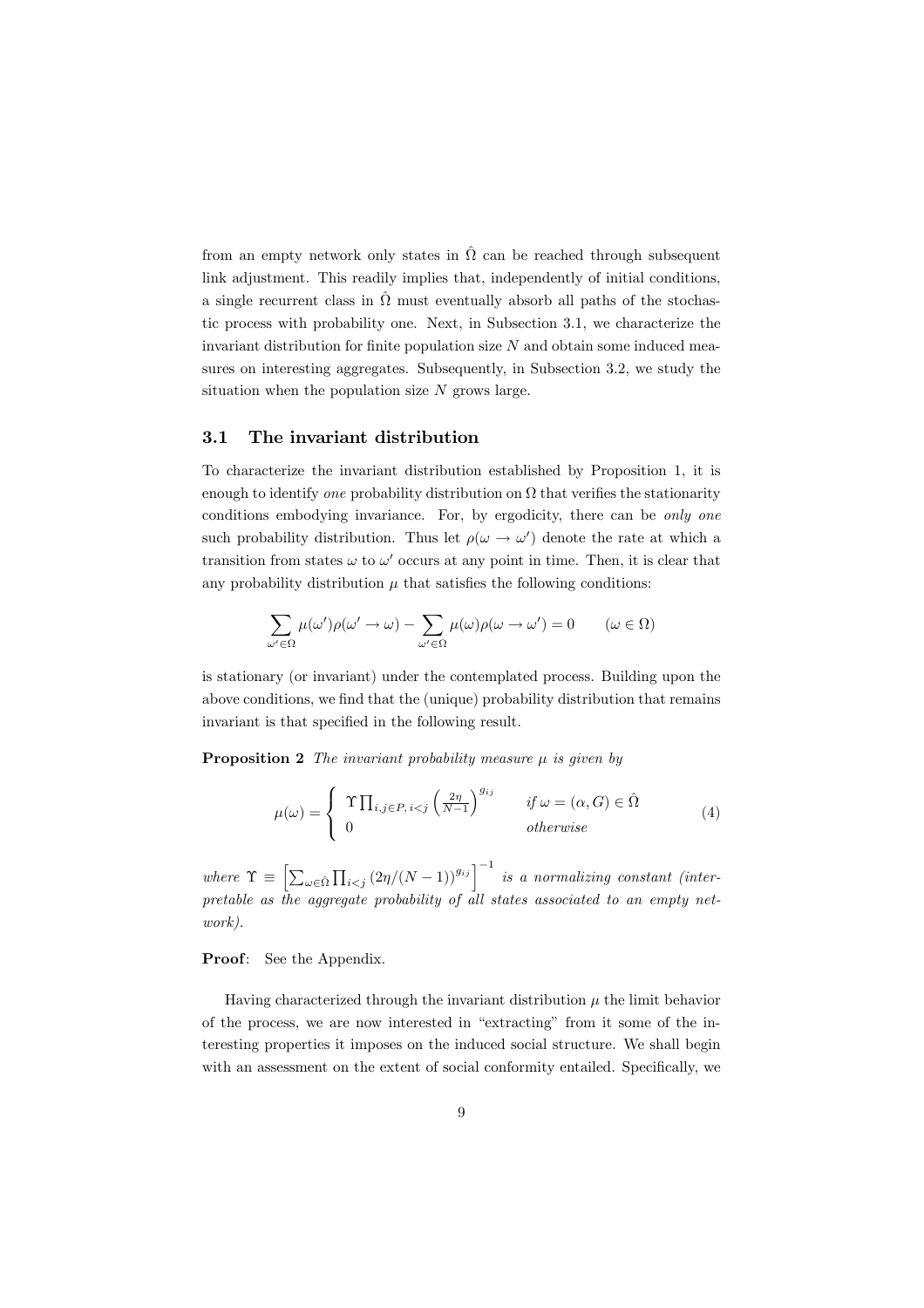want to know whether the population will settle in a dominant social norm (i.e. an action chosen by a plurality of the population) or, instead, no such social norm arises and all actions are equally represented in the population. Denote by  $n_r$  the fraction of agents choosing action  $a_r$  at some point in time and let  $\mathbf{n} = (n_1, ..., n_q)$ . Then, more precisely, our objective is to characterize the probability measure over such vectors **n** induced by the invariant distribution  $\mu$ . To this end, we first introduce some useful notation.

Given any state  $\omega = (\alpha, G) \in \Omega$ , let  $P_r(\omega) \equiv \{i \in N : \alpha_i = a_r\}$  be the set of agents choosing  $a_r$ , and let  $N_r(\omega) \equiv |P_r(\omega)|$  be its cardinality. Correspondingly, denote by  $\mathbf{P}(\omega) = (P_1(\omega), ..., P_q(\omega))$  and  $\mathbf{N}(\omega) = (N_1(\omega), ..., N_q(\omega))$  the profiles associated to the particular state  $\omega$ . Reciprocally, we also want to identify what states in  $\hat{\Omega}$  are associated to any pair of specific such profiles, **P** and **N**. That is, given any  $\mathbf{P} = (P_1, ..., P_q)$  and  $\mathbf{N} = (N_1, ..., N_q)$  (where  $P_r \cap P_{r'} = \emptyset$  for all  $r \neq r'$ ,  $\bigcup_{r=1}^{q} P_r = P$ , and  $\sum_{r=1}^{q} N_r = N$ ) we are interested on the collection of states in  $\hat{\Omega}$  that are consistent with them. These are respectively given by

$$
\begin{array}{rcl}\n\hat{\Omega}(\mathbf{P}) & \equiv & \{ \omega = (\alpha, G) \in \hat{\Omega} : P_r(\omega) = P_r \ (r = 1, \dots, q) \} \\
\hat{\Omega}(\mathbf{N}) & \equiv & \{ \omega = (\alpha, G) \in \hat{\Omega} : |P_r(\omega)| = N_r \ (r = 1, \dots, q) \}.\n\end{array}
$$

Our aim is to have a precise assessment of the probabilities associated to the different profiles  $N$  that specify how many agents (rather than their specific identity) display each of the  $q$  possible actions. Thus we want to compute  $\mu(\hat{\Omega}(\mathbf{N}))$  for each possible **N**. To do so, we need to add the probability associated to all possible partitions  $P$  that are consistent with any given vector  $N$ . A useful preliminary observation in that respect is that, for every  $\omega \in \hat{\Omega}$ , we can simply write:

$$
\mu(\omega) = \Upsilon \prod_{r=1}^q \prod_{i,j \in P_r(\omega), i < j} \left(\frac{2\eta}{N-1}\right)^{g_{ij}}.
$$

Next, we compute, for any given  $P$ ,

$$
\mu(\hat{\Omega}(\mathbf{P})) = \sum_{\omega \in \hat{\Omega}: \mathbf{P}(\omega) = \mathbf{P}} \mu(\omega)
$$
  
\n
$$
= \Upsilon \prod_{r=1}^{q} \left\{ \prod_{i,j \in P_r(\omega), i < j} \left[ \sum_{g_{ij}=0,1} \left( \frac{2\eta}{N-1} \right)^{g_{ij}} \right] \right\}
$$
  
\n
$$
= \Upsilon \prod_{r=1}^{q} \left\{ \left( 1 + \frac{2\eta}{N-1} \right)^{\frac{1}{2} |P_r|(|P_r| - 1)} \right\}.
$$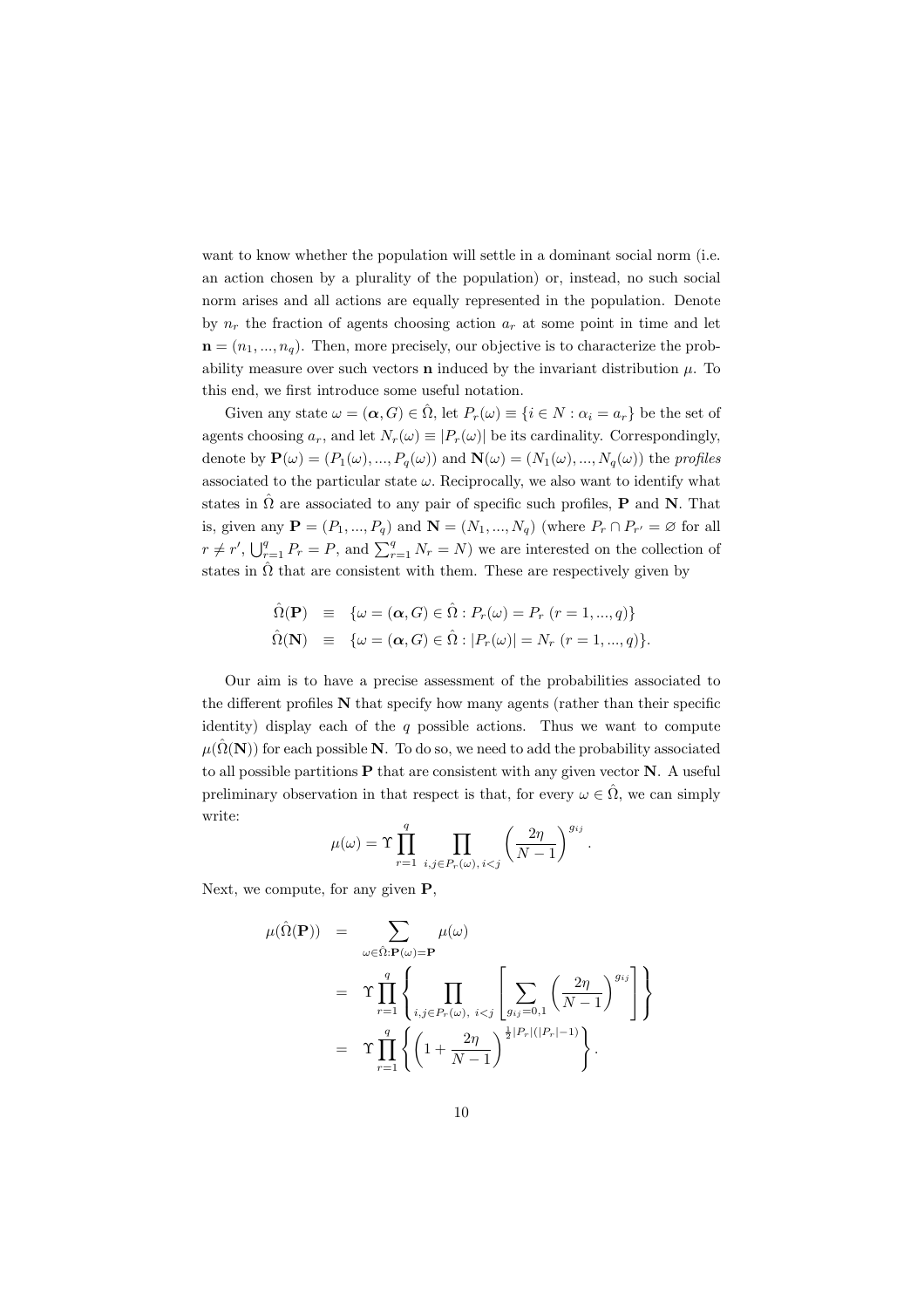And, finally, adding over all partitions  $P$  that are consistent with each given  $N$ , we obtain:

$$
\mu(\hat{\Omega}(\mathbf{N})) = \Upsilon \sum_{\{P: \ |P_r| = N_r} \binom{q}{r=1,\dots,q}\} \left\{ \prod_{r=1}^q \left[ \left( 1 + \frac{2\eta}{N-1} \right)^{\frac{1}{2} N_r(N_r-1)} \right] \right\}
$$
\n
$$
= \Upsilon \frac{N!}{\prod_{r=1}^q N_r!} \prod_{r=1}^q \left[ \left( 1 + \frac{2\eta}{N-1} \right)^{\frac{1}{2} N_r(N_r-1)} \right]. \tag{5}
$$

The previous expression represents a key starting point of our analysis. It defines the probability measure  $\zeta$  over the sizes of *action classes* – i.e. set of nodes displaying each possible action – given by  $\zeta(\mathbf{N}) = \mu(\hat{\Omega}(\mathbf{N}))$ . As it turns out, the induced measure  $\zeta$  underlies most of the asymptotic properties of interest of our process. In particular, it provides exhaustive information on network connectivity. To verify this point simply note that, by virtue of the factorized form  $(4)$  of the invariant distribution, conditional on any action profile  $N = (N_1, ..., N_a)$ , one can write:

$$
P\{k_i = k | \alpha_i = a_r\} = \binom{N_r - 1}{k} \left(\frac{2\eta}{N - 1}\right)^k \left(1 - \frac{2\eta}{N - 1}\right)^{N_r - 1 - k} \tag{6}
$$

for every  $r = 1, 2, ..., q$ . (Here, of course, we use again the fact that no links eventually persist between agents displaying different actions.) Thus the conditional probability distributions over degrees prevailing within every action class are simply binomial and, as advanced, solely depends on the class-size distribution  $\zeta$ . In the next subsection, we want study the form of this distribution when the population is large. In this case, matters are simplified substantially and sharper predictions can be obtained.

#### $3.2$ Large populations

A first straightforward observation is that the degree frequencies among nodes choosing a particular action  $a_r$  is Poisson distributed when  $N \to \infty$ , with an expected (and average) degree proportional to the fraction  $n_r \equiv N_r/N$  of nodes choosing that action. This simply follows from the implied stochastic independence across links and the standard observation that the Binomial expression  $(6)$  converges to the Poisson distribution as N grows unboundedly and each  $N_r/N$  converges to some given  $n_r$ . Thus we find, in sum, that the statistics of network topology within each class is that of Erdös-Renyi random graphs. For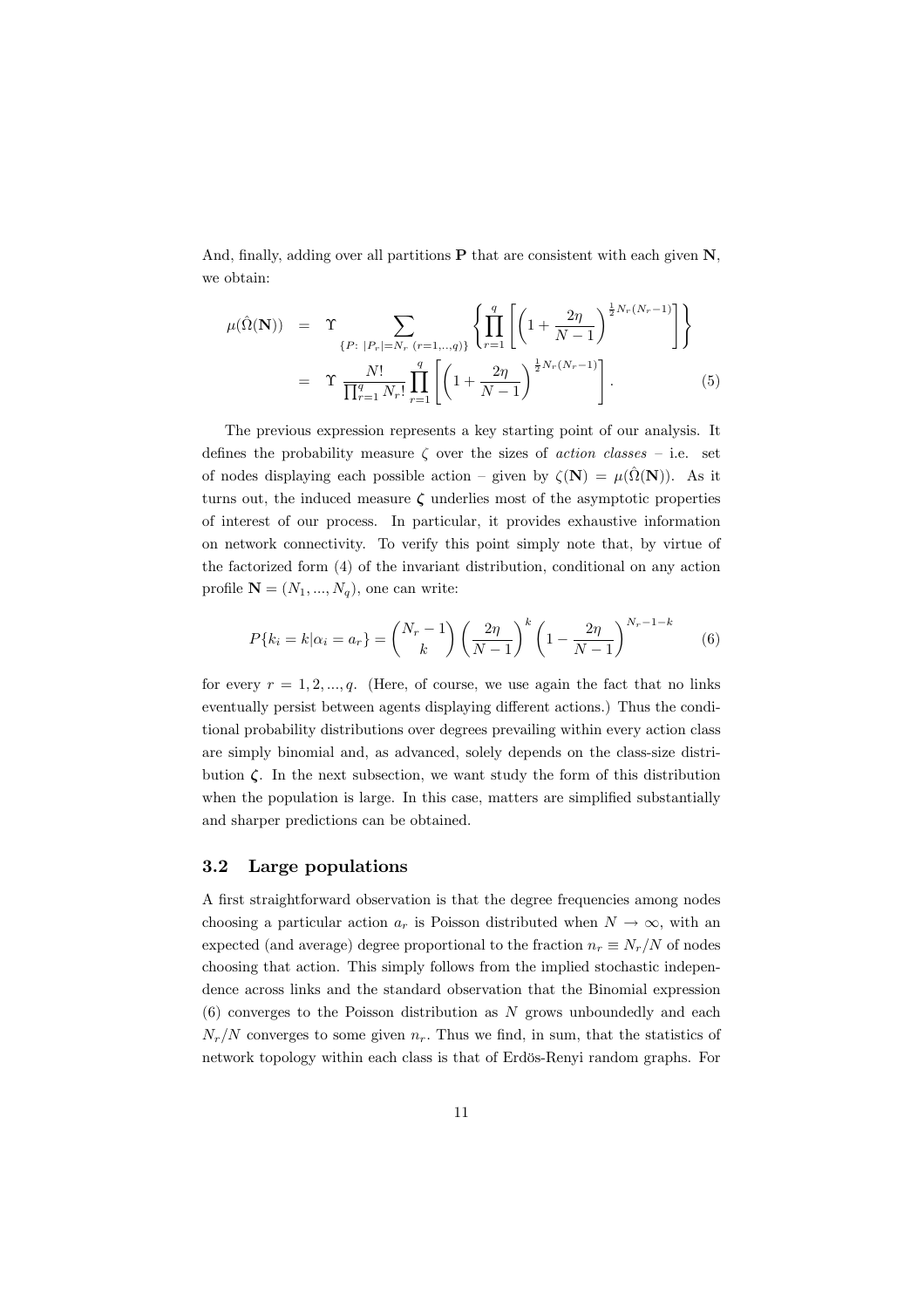convenience, we gather this conclusion in the following result.

**Proposition 3** For large N, the frequency of agents  $i \in P_r$  who have k neighbors is arbitrarily well approximated by

$$
P\{k_i = k | \alpha_i = a_r\} = \frac{(2\eta n_r)^k}{k!} e^{-2\eta n_r}
$$
\n(7)

where  $n_r = N_r/N$  is the limiting fraction of agents in class r and  $2\eta n_r$  their average degree.

Let us now turn to studying the induced distribution of component sizes, which as explained above represents the cornerstone of the analysis. Our essential result in this respect is that, for large  $N$ , the distribution  $(5)$  is arbitrarily well approximated by an expression of the form

$$
\mu(\hat{\Omega}(\mathbf{N})) \simeq e^{-Nf(\mathbf{n})} \tag{8}
$$

for some function  $f: \Delta^{q-1} \to \mathbb{R}$  of  $\mathbf{n} = (n_1, n_2, ..., n_q)$ , where  $n_r \equiv N_r/N$  is the fraction of agents adopting action  $a_r$  and  $\Delta^{q-1}$  is the  $(q-1)$ -dimensional simplex. Note that the above expression sharply decouples the effect of population size  $N$ from that channeled through class frequencies **n**. This will allow us to conduct an effective analysis of the limit scenario where  $N$  is taken to grow arbitrarily large. The following result states this conclusion more precisely, and also provides a specific form for the function  $f$ .

**Proposition 4** Given any **n**, and any sequence of **N** such that  $N/N \rightarrow n$  as  $N \rightarrow \infty$ , the limit invariant probability measure satisfies

$$
-\lim_{N \to \infty} \frac{1}{N} \log \mu(\hat{\Omega}(\mathbf{N})) = f(\mathbf{n})
$$
  
=  $f_0 + \sum_{r=1}^{q} \left[ n_r \log n_r - \eta n_r^2 \right]$  (9)

for some constant  $f_0$ .

**Proof:** The proof – an iterated application of Stirling's formula – can be found in the Appendix.

The expression  $(8)$  that approximates the invariant distribution for large N indicates that, in this limit, we are particularly interested in the minima of the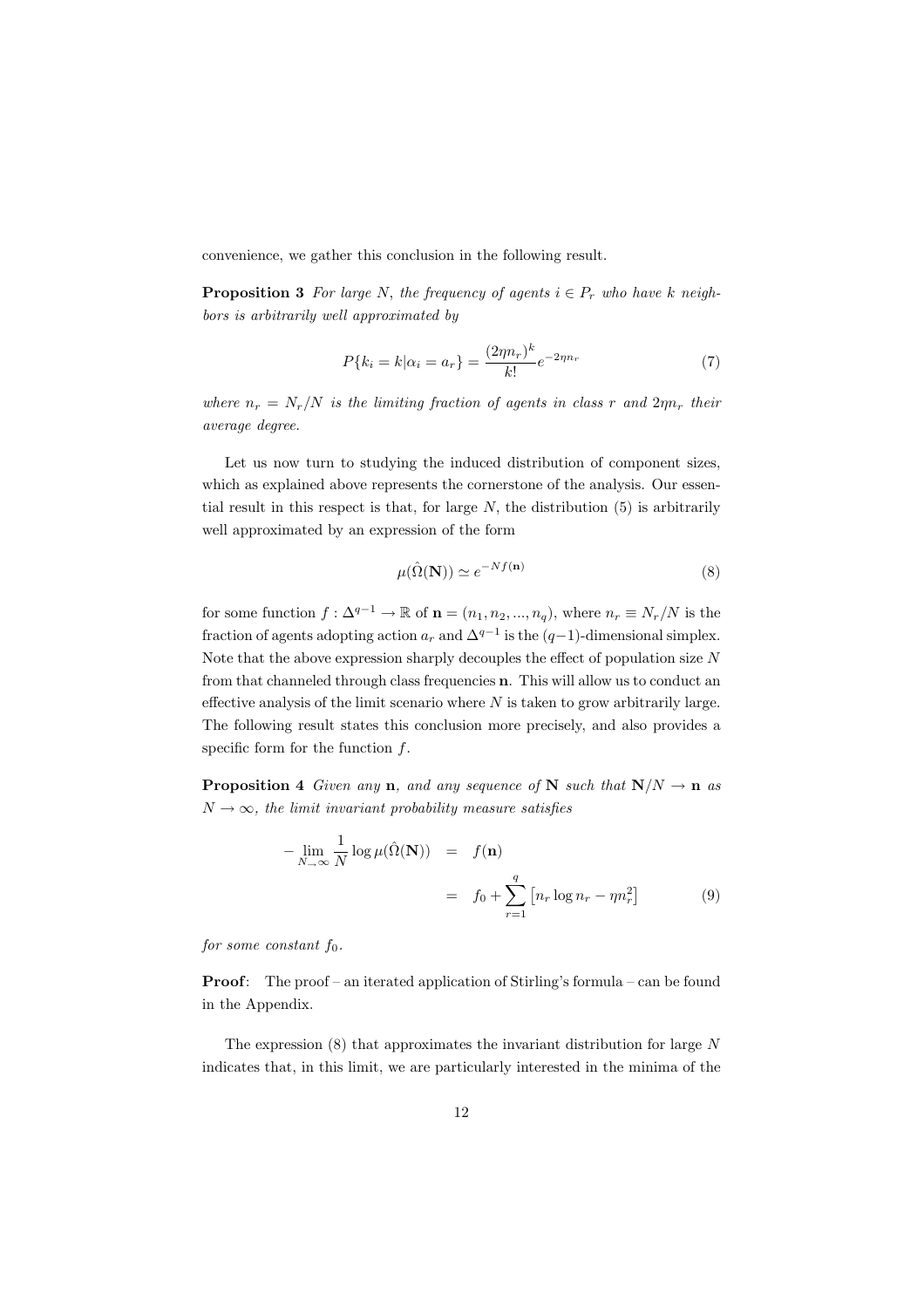function  $f$ . Indeed, these minima correspond to the set of configurations (i.e. class-size distributions) around which the process will concentrate most of its asymptotic probability – or spend most of its time as  $t \to \infty$ .

Consider, therefore, the following minimization problem:

$$
\min_{n \ge 0} f(n_1, n_2, ..., n_q) \tag{10}
$$

s.t. 
$$
\sum_{r=1}^{q} n_r = 1.
$$
 (11)

As a first step in finding the solution to such a constrained optimization problem, it is useful to focus on the following necessary First-Order Conditions (FOC):

$$
n_r e^{-2\eta n_r} = e^{\beta - 1} \qquad (r = 1, ..., q)
$$
 (12)

where  $\beta$  is a Lagrange multiplier, determined so as to enforce the normalizing constraint (11). Of course, the above conditions (in combination with suitable second-order conditions, as explained below) are only able to single out local minima of  $f$ , not necessarily global ones. Local minima, however, are of interest for two reasons. First, they are the sole candidates to minimize  $f$  globally. Second, they will be seen to be of interest in themselves, as relevant predictions in a time scale shorter than that associated to ergodicity.

In view of the properties of the function  $n_r e^{-2\eta n_r}$ , a stark conclusion readily follows from (12): there are at most two possible values for each  $n_r$  – which we shall denote by  $n_+$  and  $n_ (n_+ \geq \frac{1}{2n} \geq n_-)$  - that can be part of a solution to the above optimization problem. This allows one to divide the set of actions into two categories alone: the relatively predominant ones  $-$  whose *common* frequency is  $n_{+}$  – and the ones in relative minority – whose frequency is  $n_{-}$ . A priori, the number of actions associated to either of the two situations is indeterminate, so we shall denote by  $L_{+}$  and  $L_{-} = q - L_{-}$  their respective numbers in the solution to be found.

A direct implication of (12) is that  $n_+e^{-2\eta n_+} = n_-e^{-2\eta n_-}$ . This, in combination with the normalization condition  $L_+n_+ + (q - L_+)n_-,$  allows one to determine uniquely the values of  $n_+$  (and  $n_-$ ) for all  $L_+$  and  $\eta$ . With a little algebra we find that  $n_+$  is implicitly defined by the solution of the following

<sup>&</sup>lt;sup>9</sup>The function  $h(x) = xe^{-2\eta x}$  has a unique maximum at  $x = \frac{1}{2n}$ , and  $\lim_{x\to\infty} h(x) =$  $h(0) = 0.$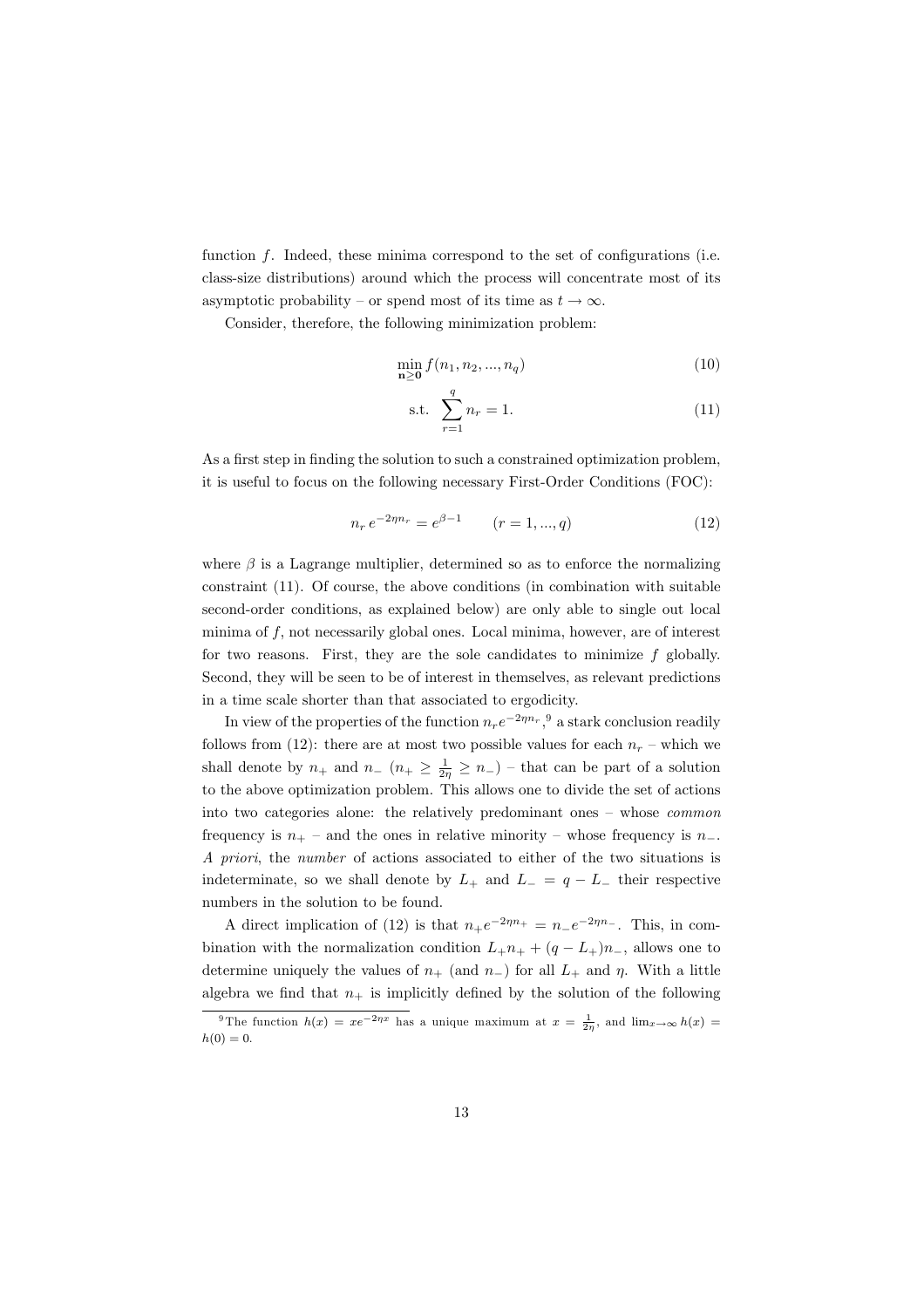equation:

$$
n_{+} = \left[L_{+} + (q - L_{+})e^{-2\eta \frac{qn_{+}-1}{q-L_{+}}}\right]^{-1}
$$
\n(13)

whereas  $n_{-} = (1 - L_{+}n_{+})/(q - L_{+})$  is given by normalization.

The value of  $L_{+}$  is one of the important features singling out a solution to the system of FOC (12). Another important consideration is, of course, whether it also satisfies the relevant second-order conditions of the optimization problem. Only then can one guarantee that it is a local minimum of  $f$  and thus a candidate for global minimum. Naturally, we find that the implications of such a secondorder requirement as well as the range of possible values of  $L_{+}$  displayed by a solution of the FOC crucially depends on the prevailing parameters of model:  $q$  and, most crucially,  $\eta$ . A full characterization of the situation is provided by the following result.

**Proposition 5** Given  $q \geq 2$ , the pattern of local minima of the function f has, as a function of  $\eta$ , a structure characterized by two thresholds,  $\tilde{\eta}$  and  $\hat{\eta}$  with  $\tilde{\eta} \leq \hat{\eta} \equiv q/2$ , and the following structure:

- (i) There exists an (action-symmetric) local minimum with  $L_{+} = 0$  if, and only if,  $\eta \leq \eta$ . This minimum is unique in the class with  $L_{+} = 0$ .
- (ii) There exist a collection of q local minima with  $L_{+} = 1$  one for each action  $a_r$  being the dominant action – if, and only if,  $\eta \geq \hat{\eta}$ . These q (action-asymmetric) minima are unique in the class with  $L_{+} = 1$  and have  $n_+$  increase with  $\eta$ .
- (iii) There are no minima with  $L_+ \geq 2$ .
- **Proof:** See the Appendix.

The solution  $n_+$  of equation (13) is shown in Fig. 1 as a function of  $\eta$  for  $L_{+} = 1$ . The condition of stability – i.e. that  $n_{+}$  increases with  $\eta$  – readily allows us to distinguish minima (solid line) from saddle points (dashed line). The  $L_{+} = 0$  solution  $n_r = 1/q$  is also shown. Overall, we can distinguish three different ranges for the parameter  $\eta$  in which qualitatively different situations are possible. First, for  $\eta \in (0, \tilde{\eta})$ , f has only the symmetric  $(L_{+} = 0)$  minimum. This corresponds to a configuration **n** where all  $q$  actions display the same frequency  $n_r = n_- = 1/q \leq \frac{1}{2n}$ . Second, for  $\eta \in (\tilde{\eta}, \hat{\eta})$ , two qualitative different possibilities arise. On the one hand, a symmetric configuration just as before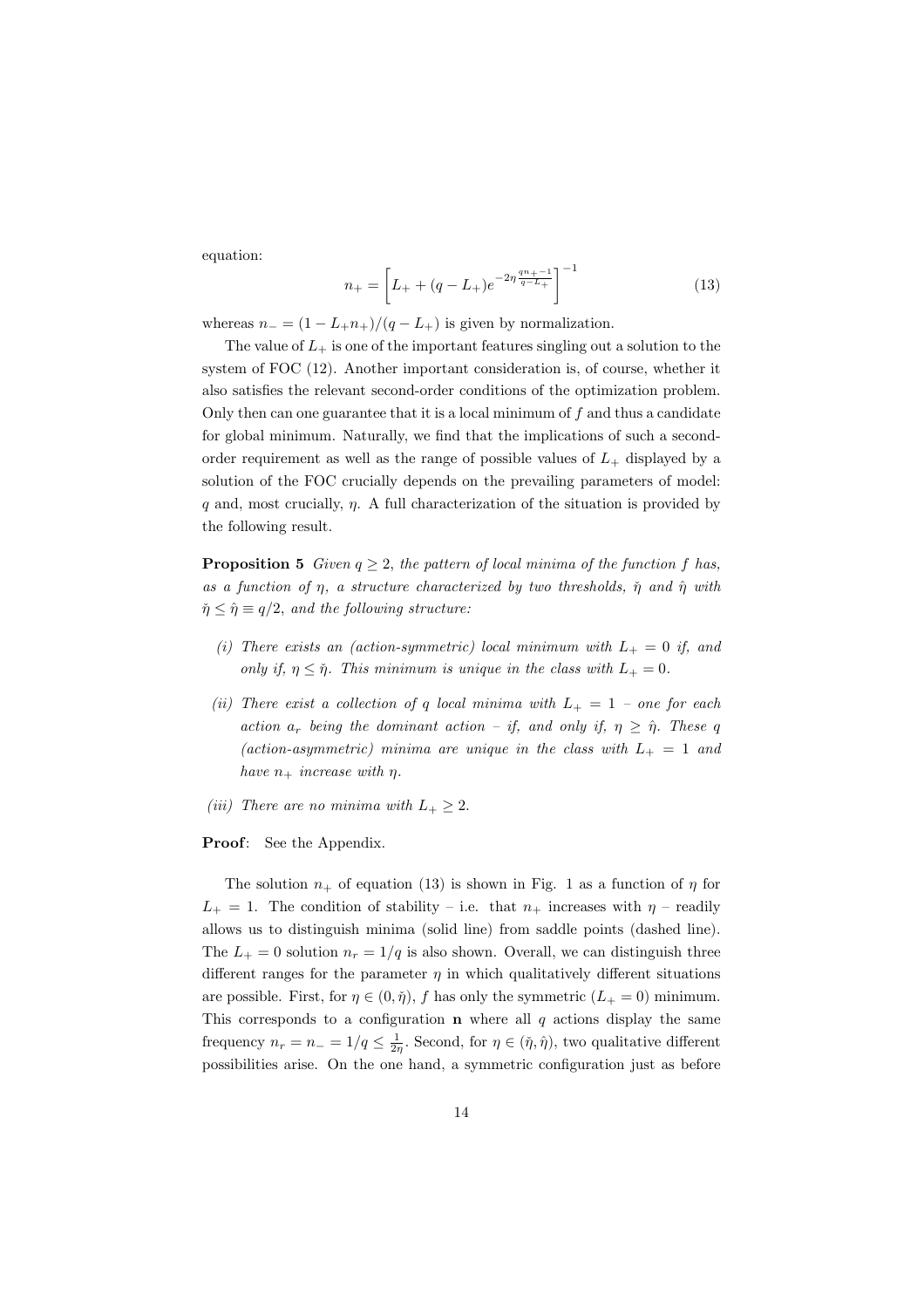is possible. But, on the other hand, there are also q asymmetric configurations  $(L_{+}=1)$  where a single action  $a_r$  enjoys a high frequency  $n_r = n_{+} > 1/q$  and the other  $q-1$  actions  $a_{r'}$   $(r' \neq r)$  display a relatively low one  $n_{r'} = n_- < 1/q$ . Finally, for the third range where  $\eta \in (\hat{\eta}, \infty)$ , only asymmetric configurations of the latter sort exist. Apart from its asymmetry in actions' frequencies, the  $L_{+} = 1$  solutions differ from the  $L_{+} = 0$  one in that, rather than having the network being highly fragmented in small components, its larger action class is characterized by a giant component, which connects a significant (i.e. nonvanishing) fraction of all nodes. This is a consequence of the following facts:  $(i)$  within each component, the network is an Erdös-Renyi random graph (Proposition 3) with average degree  $2\eta n_r$ ; *(ii)* the values for  $n_-$  and  $n_+$  satisfy  $2\eta n_- < 1 < 2\eta n_+$ ; *(iii)* a giant component exists almost surely in Erdös-Renyi random graphs if, and only if, the average degree is larger than one.

Thus, when either  $\eta < \tilde{\eta}$  or  $\eta > \hat{\eta}$ , Proposition 5 provides a unique prediction for the asymptotic configurations **n** induced by the process as  $t \to \infty$ . For the intermediate range  $\eta \in (\tilde{\eta}, \hat{\eta})$ , the issue of which of the two alternative configurations (with  $L_{+} = 0,1$ ) eventually prevails hinges upon the sign of  $\Lambda(\eta) \equiv f(1/q, ..., 1/q) - f(n_+(\eta), ..., n_-(\eta))$ . In fact, as it might be expected, we find that there is a single *threshold value*  $\eta^* \in (\tilde{\eta}, \hat{\eta})$  such that, for all  $\eta \geq 0$ , we have:

$$
\Lambda(\eta) \ge 0 \Leftrightarrow \eta \ge \eta^*.\tag{14}
$$

One can readily check by direct substitution that the precise value of the threshold is given by  $\eta^* = \frac{(q-1)}{(q-2)} \log(q-1)$ . Indeed, from (13), we may first obtain that, at  $\eta = \eta^*$ , the corresponding value for the size of the large class is  $n_+ = 1 - 1/q$  and, therefore, from normalization,  $n_- = 1/[q(q-1)]$ . Then, if one now introduces those values in  $\Lambda(\cdot)$ , it readily follows that  $\Delta(\eta^*)=0$ , as required by the threshold condition (14). The value of  $\eta^*$  for  $q = 10$  is marked in Figure 1 by a dashed vertical line. Figure 2 below, on the other hand, depicts how  $\eta^*$  varies with q, as this threshold is being bracketed by the two values –  $\tilde{\eta}$  and  $\hat{\eta}$  (also functions of q) – that define the boundaries of the coexistence region.

As explained, the fact that, in the infinite-time limit, the process predicts a unique configuration (i.e. class-size distribution) is a direct consequence of the expression obtained for the invariant distribution for large  $N$  in terms of the function  $f$  – generically, this function must display a unique global minimum (or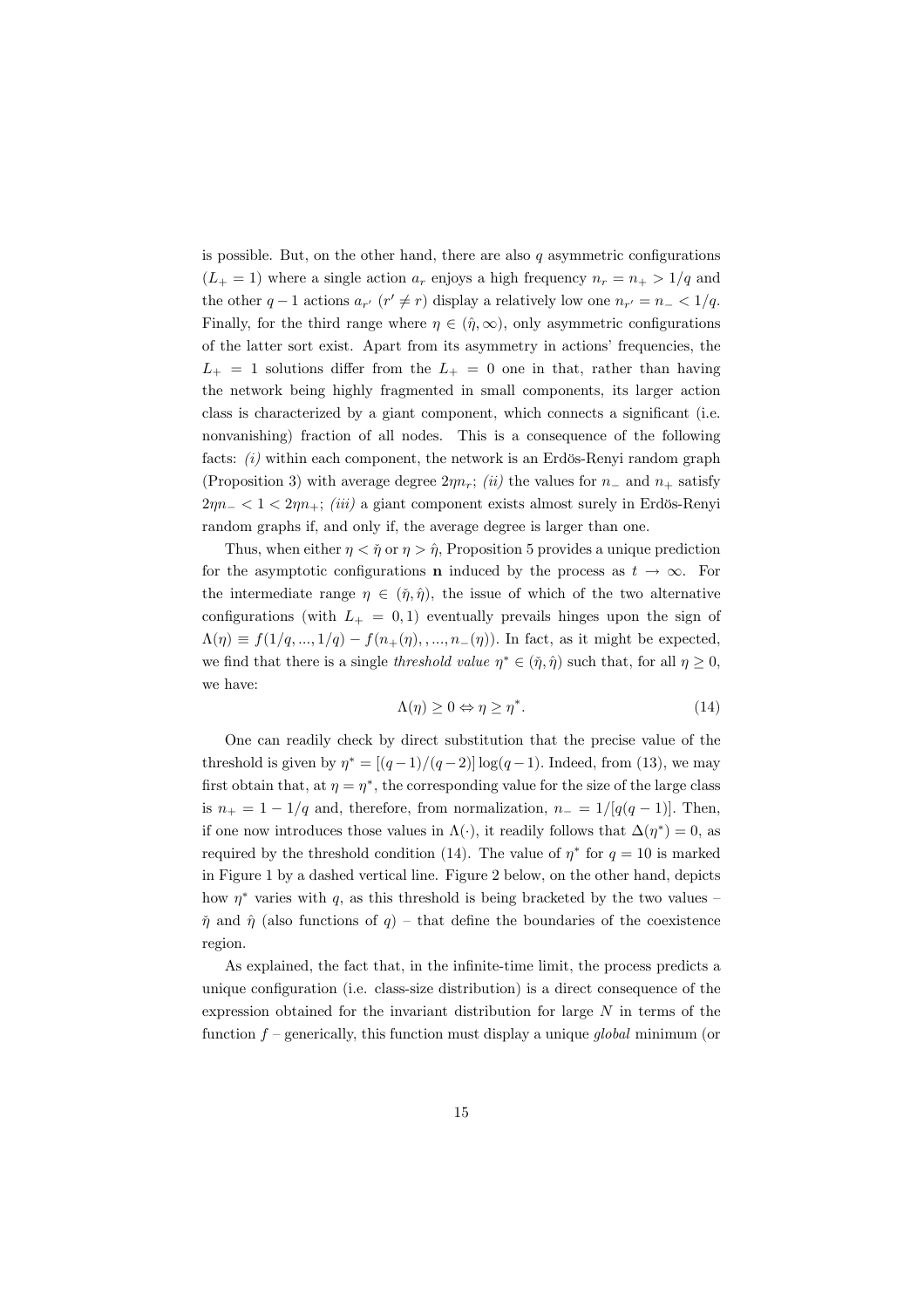

Figure 1: Solution of Eq. (13) with  $L_{+}=1$  as a function of  $\eta$ , for  $q=10$ . The solid line corresponds to a minimum of  $f$ , wheras the dashed line corresponds to a saddle point. The horizontal line is the solution in the  $L_{+} = 0$  case:  $n_r = 1/q$ , which exists for  $\eta < q/2$ .

a collection of isomorphic ones).<sup>10</sup> But in the parameter region where  $\eta \in (\tilde{\eta}, \hat{\eta})$ such a global minimum coexists with another local minimum that, intuitively, should also tend to strongly absorb the configurations in its vicinity when  $N$ is very large. This suggests the consideration of two different time scales in which the predictions for the model can be alternatively formulated. Specifically, following Binmore, Samuelson, and Vaughan (1995), let us differentiate between

<sup>&</sup>lt;sup>10</sup>As has been explained, when  $\eta > \eta^*$ , the global minimum of f is in fact not unique and the overall probability mass is uniformly divided by the invariant distribution among  $q$  alternative configurations – one for each action as the dominant norm. Since these  $q$  configurations are isomorphic (only the identity of the dominant action is changed), we can naturally think of them as essentially capturing a unique prediction.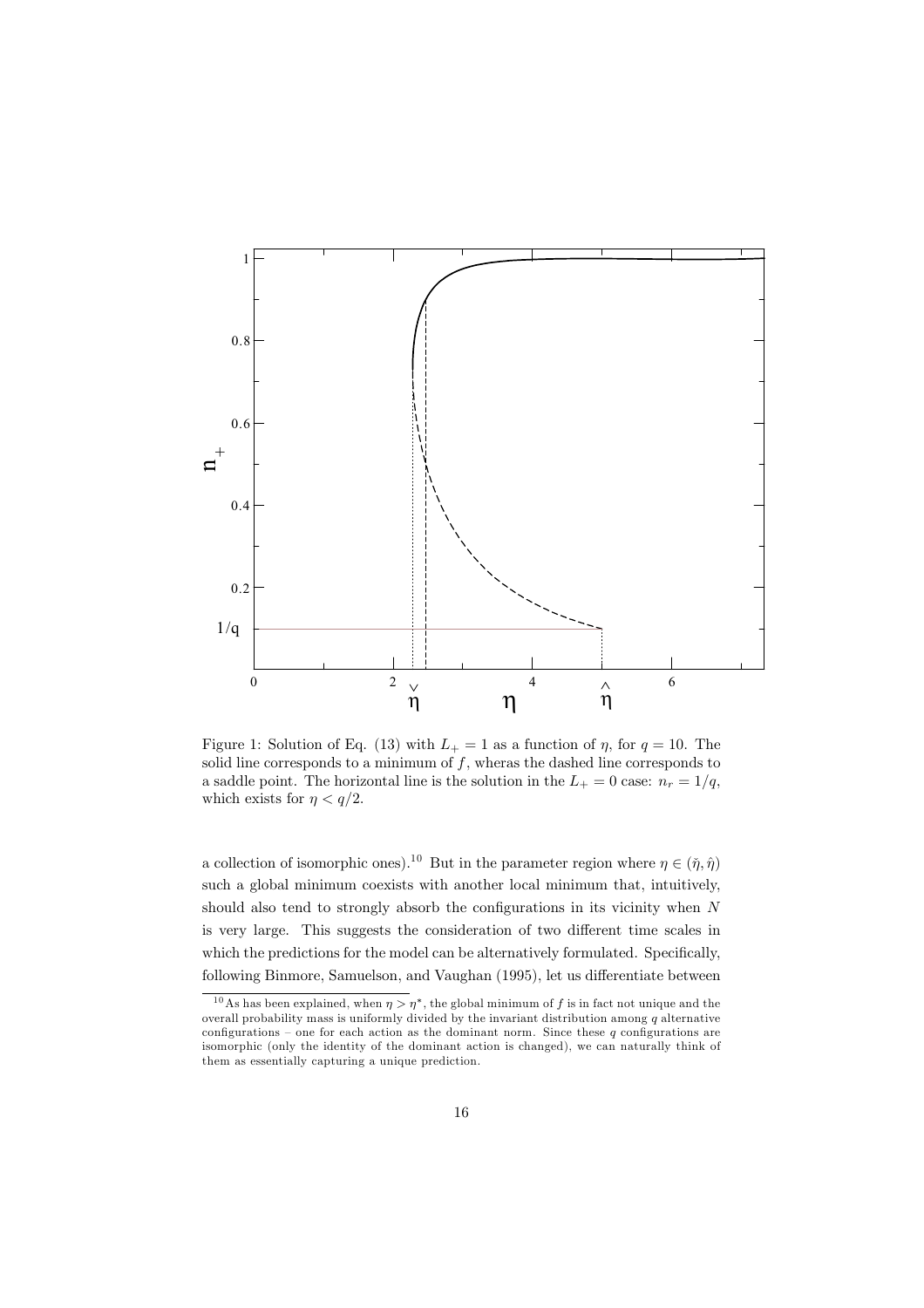

Figure 2: The value of  $\eta^*$  as a function of q (given by the dashed curve), which lies between the values of  $\eta$  (lower solid curve) and  $\hat{\eta}$  (upper solid curve) that are specified in Proposition 5.

the *long run* and the *ultralong run*. The latter is the prediction that builds upon the ergodicity of the process and is willing to wait an unbounded length of time before the mass asymmetries assigned to different configurations by the invariant distribution have had enough time to materialize, independently of initial conditions. This is indeed the gist of the analysis carried out so far, which singles out a uniquely predicted configuration (depending on how the parameter  $\eta$  lies relative to the threshold).<sup>11</sup>

In contrast, the long run is to be conceived as a time scale in which initial conditions may matter. Heuristically, it seems clear that if  $N$  is large and the system starts at a configuration that is close to a *local* minimum of  $f$  (i.e. a local maximum of the invariant distribution), steep "probability gradients" around

<sup>&</sup>lt;sup>11</sup>As a follow-up of the discussion contained in Footnote 10, it is clear that, for  $\eta > \eta^*$ , one can conceive of a time scale even beyond the ultralong run in which no single action stands out from the rest, and the system undergoes transitions across different global minima of the function f. This regime, however, involves time scales that are so large that we choose to ignore them here.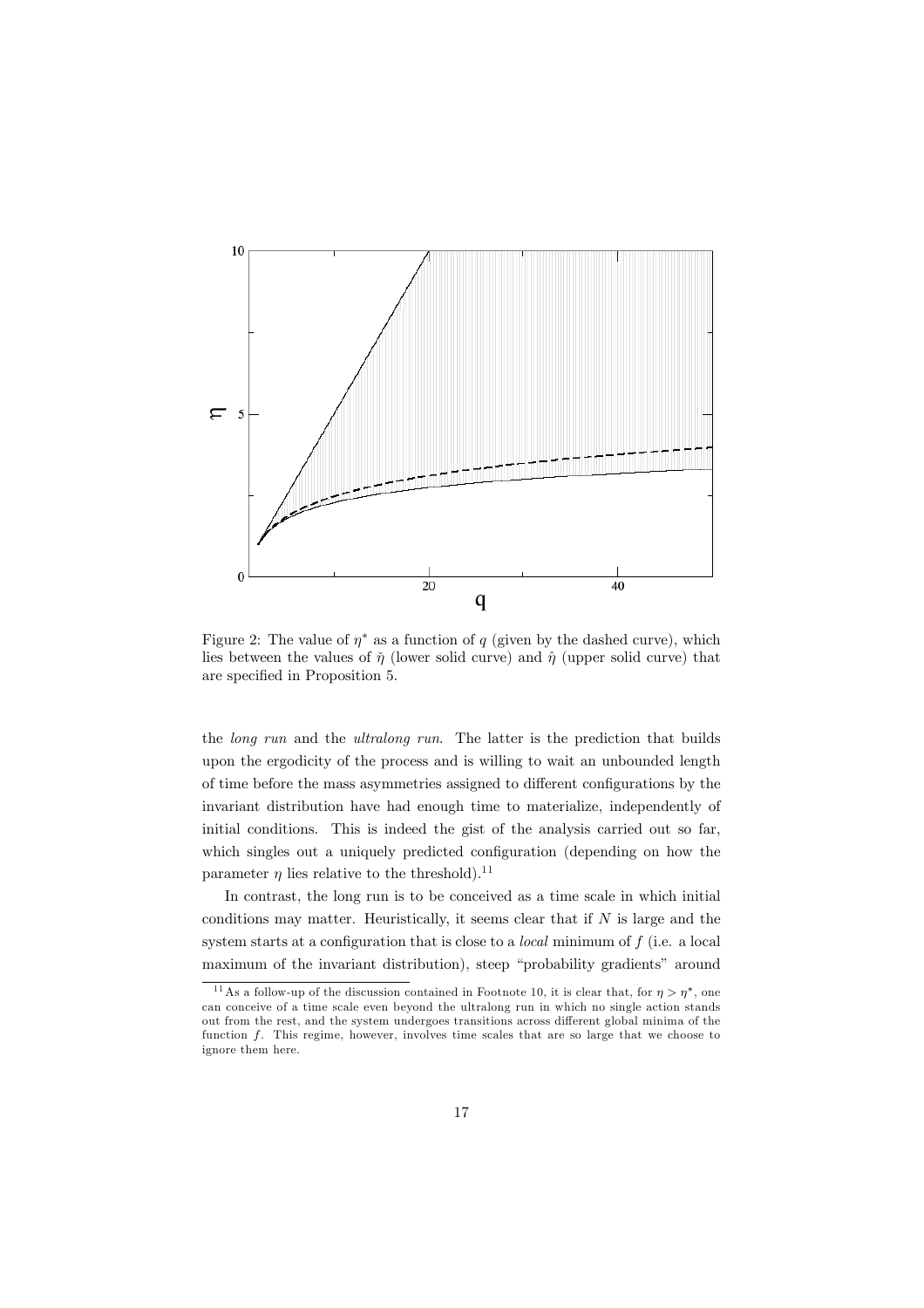it when  $N$  is large will bring the system towards that minimum with very high probability. In fact, it accords with the same intuition that the process should stay within a small neighborhood of that configuration for a long period of time (again, if the population is indeed large). This state of affairs, to be sure, can only last a finite amount of time (and also represent an infinitesimal fraction of the total as  $t \to \infty$  if the configuration in question does not define a global minimum of  $f$ . We would be entitled, however, to speak of it as a "long-run" configuration because it could last for a very long time (in expected terms) if the population is sufficiently large. As it turns out, the informal description of the situation just outlined is essentially correct and can be made precise in a number of different ways. In the next section, we choose to do so through the route afforded by the so-called mean-field analysis of the stochastic process.

#### $\overline{\mathbf{4}}$ The long run: a mean-field approach

As explained, we want to identify the long run behavior of the process as that which obtains (with high probability) for large but finite times. Formally, such long-run behavior may be accessed by taking *first* the limit of infinite population size  $(N \to \infty)$  and then focusing on the large-time behavior  $(t \to \infty)$ . In this approach, the dynamics of population frequencies is taken to follow a deterministic continuum-time dynamics – the Mean-Field Dynamics (MFD). In mathematical terms, the MFD is simply given by a system of ordinary differential equations that embodies *expected motion*. Intuitively, such mean-field analysis downplays the effect of the noise induced by a finite population, i.e. it implicitly assumes that within *any finite* time horizon  $T$  under consideration, the population is so large that any finite-sytem randomness can be safely ignored.

In contrast, the ergodic analysis of the preceding section reflects a reciprocal limit order: first  $t \to \infty$ , then  $N \to \infty$ . In this case, the intuition is that, given any population size, one is ready to wait an unbounded amount of time for any dependence on initial conditions to vanish completely. The fact that those limit operators do not always commute is, in a nutshell, what underlies the important conceptual dichotomy between the long and the ultralong run.

#### 4.1 Mean-field dynamics: formulation

The mean-field dynamics is defined on an augmented description of the population frequencies considered in Section 3. Relying, for simplicity, on analogous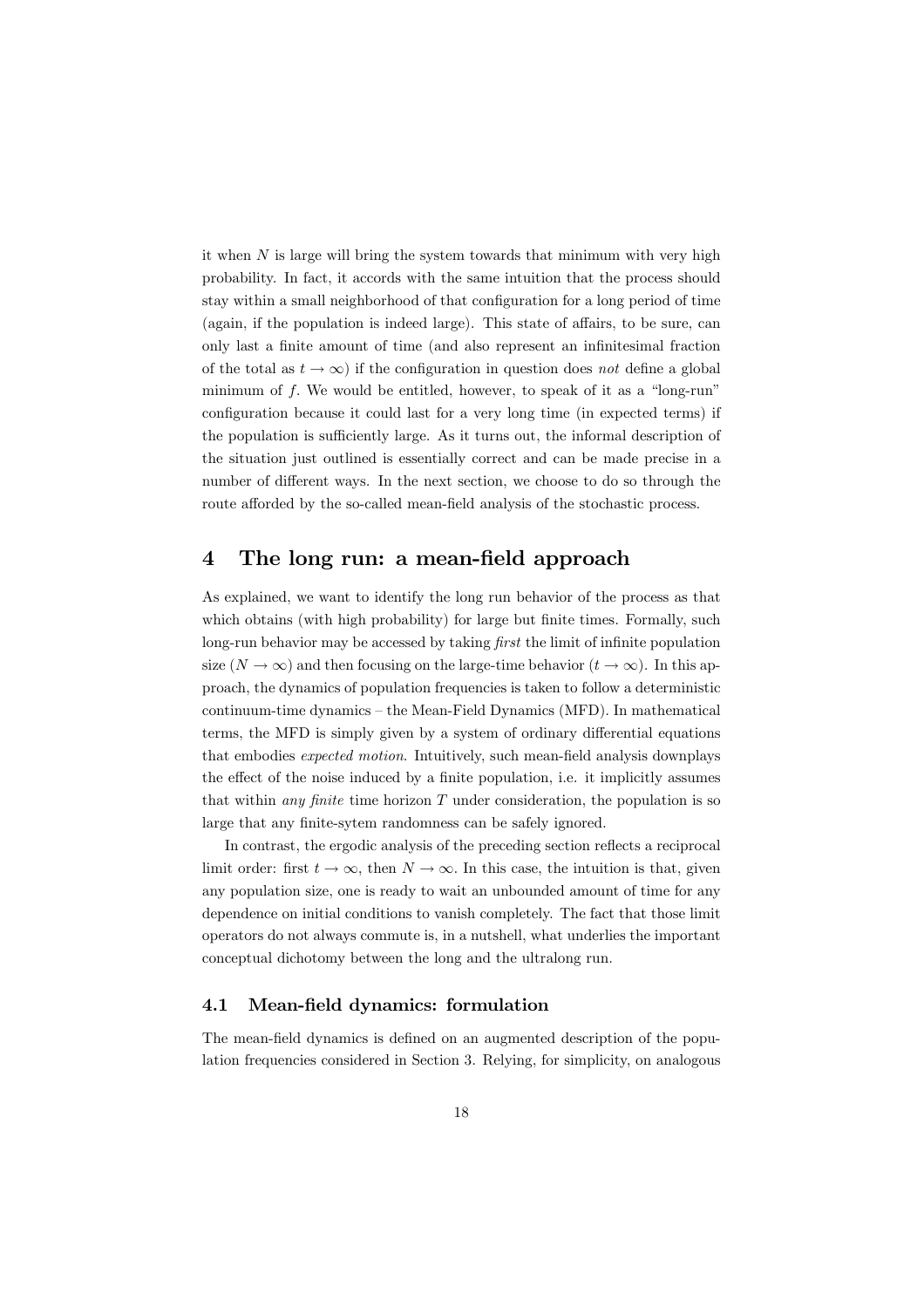notation, the states of the system consist of the current vector of population frequencies  $\mathbf{n} \equiv [(n_{r,k})_{k=0}^{\infty}]_{r=1}^q$  specifying the frequency  $n_{r,k}$  of agents in the population that choose each possible action  $r$  and have every possible degree k. The set of all such vectors – also called *population states* – will be denoted by  $\Phi$ . Then, the *mean-field dynamics* (MFD) is defined as the continuous-time ODE on  $\Phi$  whose induced paths satisfy, for each r and k, the equation

$$
\dot{n}_{r,k} = \lim_{\Delta t \to 0} \frac{E[\Delta n_{r,k}]}{\Delta t} \equiv F_{r,k}(\mathbf{n}) \tag{15}
$$

where  $E[\Delta n_{r,k}]$  represents the expected change in  $n_{r,k}$  in any time interval of infinitesimal size  $\Delta t$ . The exact form of this dynamics is provided by the following result.

**Proposition 6** The vector field  $F(\mathbf{n}) \equiv [F_{r,k}(\mathbf{n})]_{r,k}$  of the mean-field dynamics is given by:

$$
F_{r,k}(\mathbf{n}) = 2\eta n_r n_{r,k-1} - 2\eta n_r n_{r,k} + (k+1)n_{r,k+1} - k n_{r,k}, \quad k > 0 \tag{16}
$$

$$
F_{r,0}(\mathbf{n}) = -2\eta n_r n_{r,0} + n_{r,1} + (1-u)\nu \sum_{s=1}^{n} [n_{s,0} - n_{r,0}] \tag{17}
$$

 $where$ 

$$
n_r \equiv \sum_k n_{r,k}.\tag{18}
$$

Proof: See the Appendix.

While the detailed derivation of the different terms in each  $F_{r,k}$  is given in the Appendix, they can be succinctly explained as follows. The terms in (16) proportional to  $\eta$  describe the effect of the link creation subprocess on the population density, whereas all the other terms ("proportional" to  $\lambda = 1$ ) describe the link decay subprocess. Either subprocess can increase or decrease each  $n_{r,k}$ , which is why each of them is responsible for two terms with opposite sign. The nodes with degree  $k = 0$  (i.e. isolates) are special both because some of the terms of the equation for  $k > 0$  do not occur (there are no nodes with degree  $k = -1$ , and because it is also affected by the exchange subprocess across different action classes  $r \leftrightarrow s$ . This subprocess occurs at the rate  $\tilde{\nu} \equiv (1 - u)\nu$ at which a node receives an action revision opportunity and is free of status-quo preference (i.e. decides to change actions despite the fact that there can be no payoff consequence of doing so).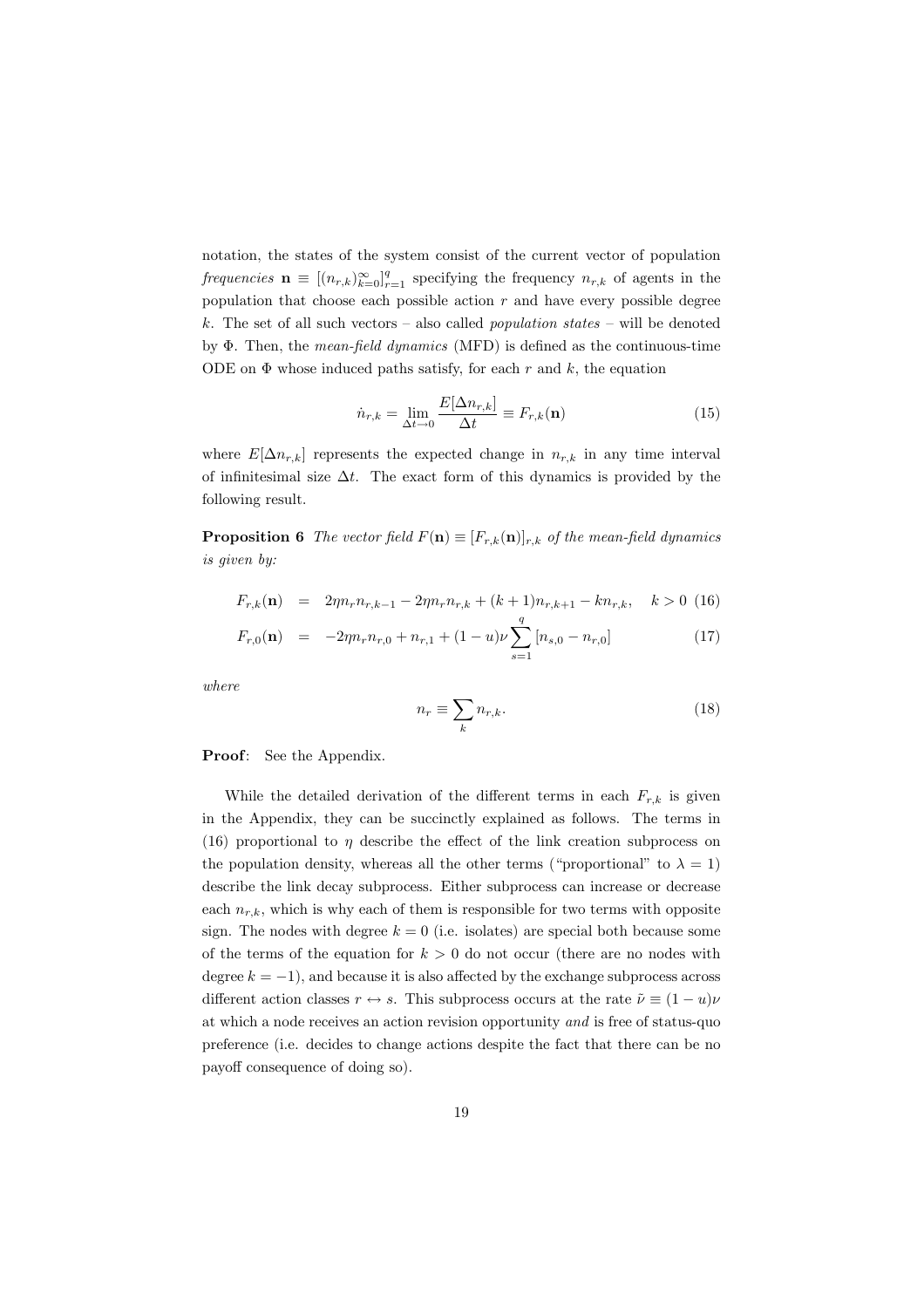It is intuitive that the MFD should represent a good (probabilistic) approximation of the behavior of the stochastic process for large  $N$ . Indeed, this can be rigorously confirmed by an adaptation of existing results from the modern literature on so-called stochastic approximation theory  $-$  see, specifically, the work by Benaïm and Weibull  $(2003a)$ , which focuses on stochastic evolutionary dynamics.<sup>12</sup> To be precise, there are two complementary ways in which the MFD (15) approximates the original stochastic process:

- 1. Let  $\{\mathbf{x}(t) \in \Phi\}_{t\geq 0}$  be the stochastic process induced by the model on the set of population states. Let  $\{\mathbf{n}(t,\mathbf{x}_0)\}_{t>0}$  be a solution of the ODE (15) with initial conditions  $\mathbf{n}(0, \mathbf{x}_0) = \mathbf{x}_0$ . Then, for any time horizon T, and any given  $\varepsilon, \delta > 0$ , there exists some lower bound  $\hat{N}$  on population size such that if  $N \geq \hat{N}$ , then  $\Pr[\max_{0 \leq t \leq T} ||\mathbf{x}(t) - \mathbf{n}(t, \mathbf{x}(0))|| \geq \varepsilon] \leq \delta$ , where  $\left\| \cdot \right\|$  stands for the sup norm.
- 2. Let  $\mathbf{n}^*$  be an asymptotically stable state of the ODE (15). There exists some U, an open (Borel) subset of  $\Phi$  that includes  $\mathbf{n}^*$ , such that for any time horizon T, and any given  $\varepsilon > 0$ , there is some lower bound  $\hat{N}$ on population size such that, if  $N \geq \hat{N}$ , the random variable  $\tau(U) \equiv$  $\inf\{t>0:\mathbf{x}(0)\in U,\mathbf{x}(t)\notin U\}$  giving the first exit time from U satisfies  $Pr[\tau(U) \geq T] \geq 1 - \varepsilon.$

The preceding statements specify two related forms in which it can be formally argued that the mean-field dynamics is a good approximation of the stochastic process in the long run. Verbally, the first one asserts that the population

<sup>&</sup>lt;sup>12</sup> See, in particular, Section 6 of Benaïm and Weibull (2003a), in which they study stochastic processes where, as in the present case, the arrival of adjustment opportunities is governed by independent Poisson clocks. The essential feature shared by our framework and theirs is that. at every point an adjustment event takes place, it can only involve (with full probability) a bounded change in the characteristics of a *finite* number of nodes. This allows one to reproduce all the essential steps in their analysis, except for a minor and inconsequential adaptations. Let us, however, discuss two specific technical points of some importance.

First, the framework originally studied by Benaïm and Weibull presumed that the approximating vector field (i.e. the corresponding transition probabilities) can be defined independently of population size. But in many applications (the present one being an example), this is not the case. This issue has been addressed in a later paper by these same authors (Benarm and Weibull  $(2003b)$ , where they generalize their previous analysis in this direction.

Second, those authors presume that the vector field is finite-dimensional. In our case, this would require bounding the support of the degree distribution by some  $\bar{k}$ , arbitrarily large but finite. This could be done, for example, by considering a variant of the model where no agent can support more than  $\bar{k}$  links, so that if a linking opportunity arrives to an agent with that many links it cannot be materialized. In practice, however, it is easy to see that our model (in particular, as it pertains the stationarity and stability of its equilibria) would be continuous in such a parameter  $\bar{k}$  at infinity. For simplicity, therefore, we choose to maintain our assumption throughout that  $\bar{k} = \infty$ , thus dispensing with a parameter of minor interest.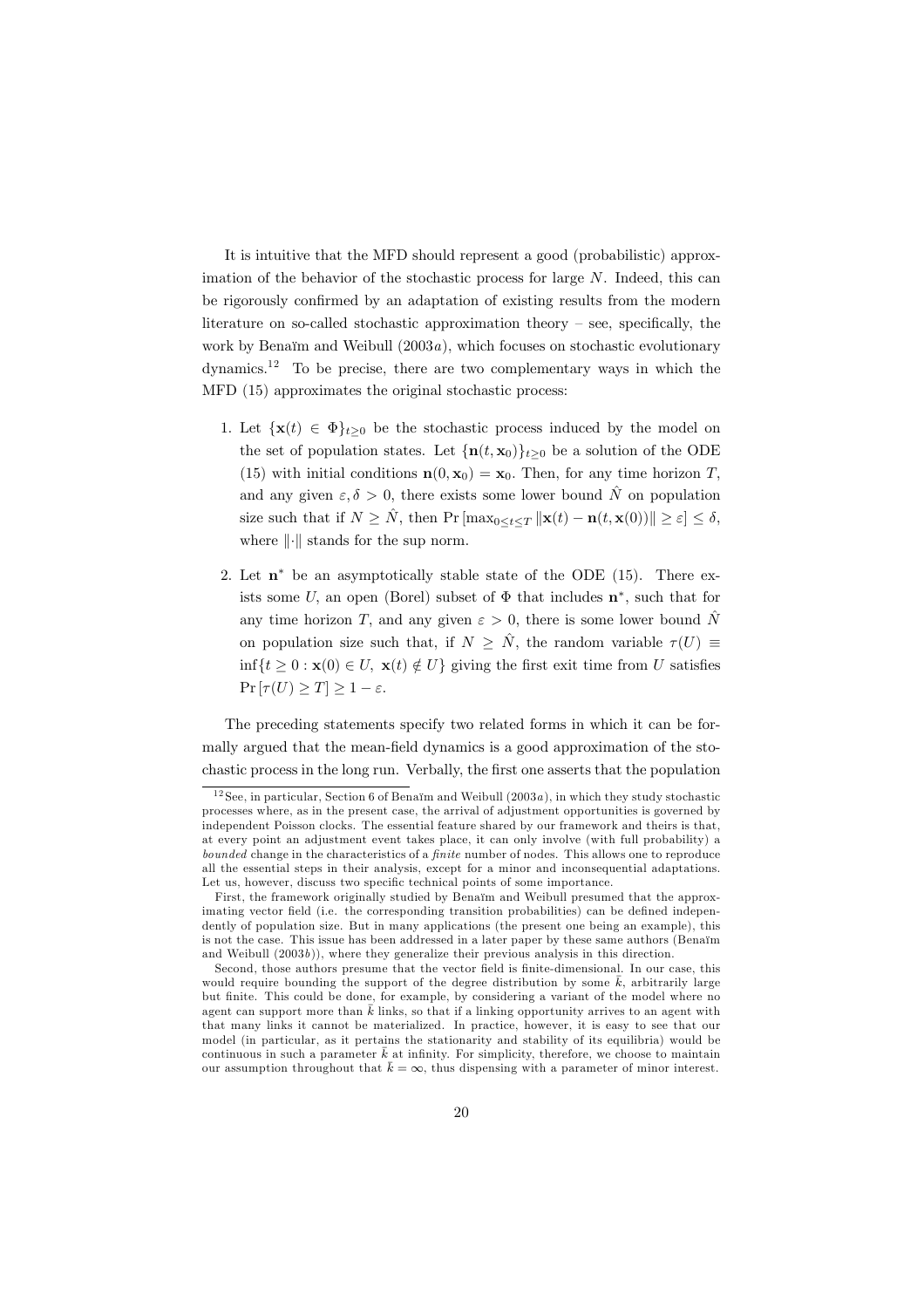path induced by the stochastic process and that resulting from the Mean-Field Dynamics (MFD) are arbitrarily close, for an arbitrarily long period of time and with an arbitrarily high probability, provided the population is large enough. The second statement, on the other hand, focuses on asymptotically stable states of the MFD and indicates that any one of them is a robust long-run prediction in the following sense: whenever the process starts close to it, the ensuing path is very likely to remain also close for a very long period of time if the population is large.<sup>13</sup> Both conclusions, 1 and 2, allow us to view the MFD as a suitable description of the process in the limit  $N \to \infty$ , so that even for large but finite times (i.e. the long run) the "ergodicity-inducing" noise displayed by the finite-population process can be largely ignored.

#### 4.2 Mean-field dynamics: analysis

Motivated by the preceding discussion, the objective of this subsection is to characterize the dynamic paths of  $(15)$ . To simplify matters, we choose to focus on the natural case where, in case of payoff equivalence, the agents display a strong preference for the status quo – i.e. we make  $u \nearrow 1$  and thus  $\tilde{\nu} \equiv$  $(1-u)\nu$  becomes infinitesimally small but positive. As we shall explain below, numerical simulations indicate that this simplifying assumption does not affect the predictions of the model.

First, notice by directly taking the sum of (15) over  $k \geq 0$  that the evolution of each aggregate frequency  $n_r$  is given by

$$
\dot{n}_r = \tilde{\nu} \sum_{s=1}^q \left[ n_{s,0} - n_{r,0} \right],\tag{19}
$$

which is proportional to  $\tilde{\nu}$  and thus becomes very slow in this context. In contrast, the dynamics of each constituent  $n_{rk}$  in (16)-(17) has terms which do not vanish as  $\tilde{\nu} \to 0$ . And, moreover, if one neglects terms proportional to  $\tilde{\nu}$  in  $(16)-(17)$ , populations evolve in an independent fashion within each action class  $r=1,\ldots,q.$ 

 $13$ Indeed, much stronger conclusions can be derived, as discussed in detail by Benaïm and Weibull (2003a). For example, they find that the value of  $\delta$  in the first conclusion can be made to decrease exponentially in population size. Or, concerning the second conclusion, they also prove (by a suitable application of the Borell-Cantelli Lemma) that for any arbitrarily large T, it is almost sure that for all but finitely many values of N we have  $\tau(U) < T$ , where U is a sufficiently small neighborhood of an asymptotically stable state  $\mathbf{n}^*$  – or, equivalently put, that  $Pr[\lim_{N\to \infty} \tau(U) = +\infty] = 1$ , where note that  $\tau(U)$  is to be conceived, in this case, as a function of  $N$ .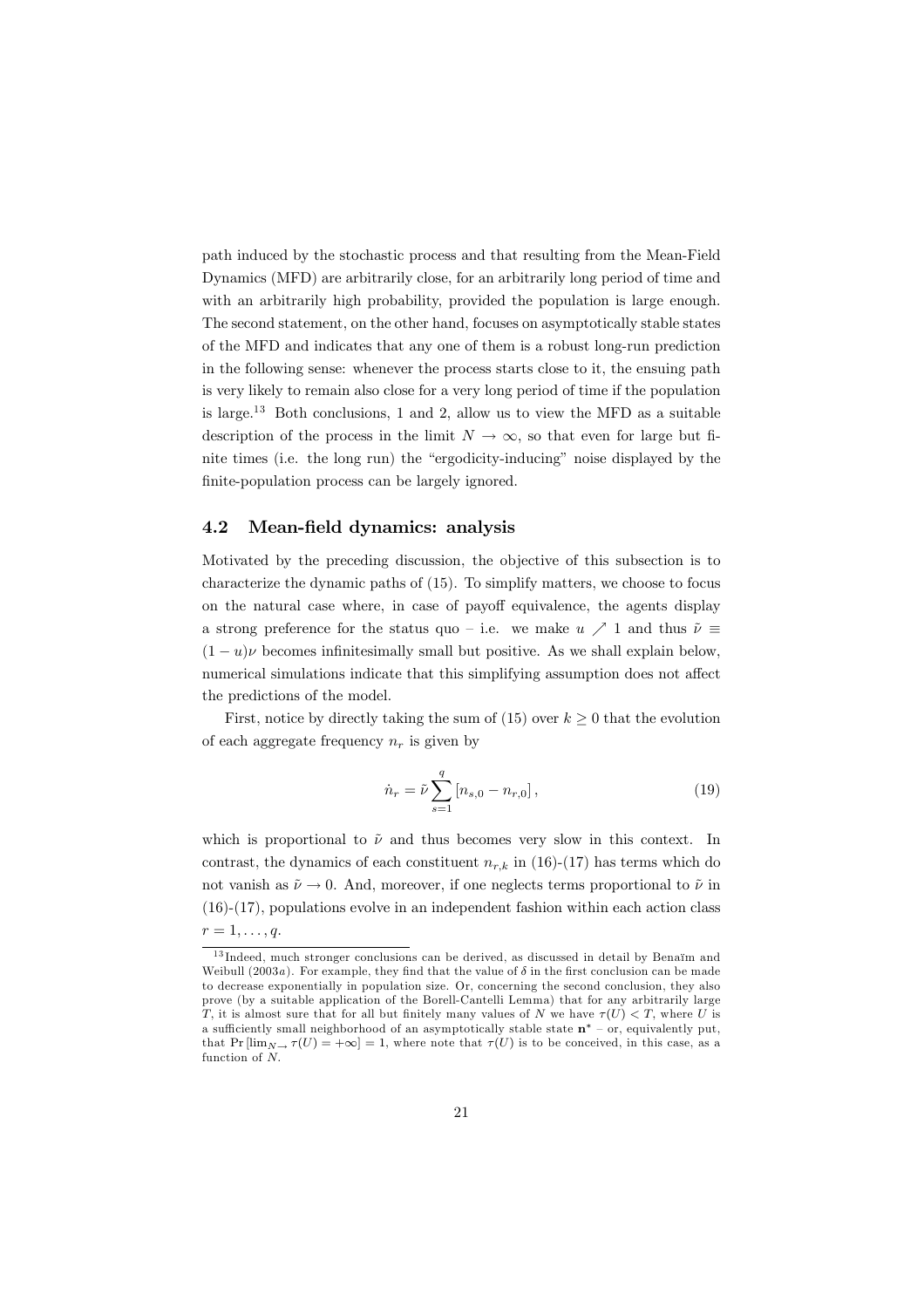The former considerations suggest that, in order to study the context with small  $\tilde{\nu}$ , it is helpful to introduce a slow time variable

$$
\tau = \tilde{\nu}t\tag{20}
$$

such that, in the limit  $\tilde{\nu} \to 0$ , the dynamics of link adjustment in each class r is decoupled from the dynamics of the class sizes  $n_r$ . This happens because, in this limit, the two dynamics effectively operate in two different time scales: the former infinitely faster that the latter. In the next two subsections, we study each of these dynamics in turn: first, that of the network for given (slow) evolution of class sizes; second, the (fast) dynamics of class sizes.

#### 4.3 Network dynamics

In this section, we posit that class sizes evolve slowly as specified by some given functions  $n_r(t)$ , and then find a solution of the ODE (15) under the conditions:

$$
n_{r,k}(t=0) = n_{r,k}^{(0)} \quad \forall \ k \ge 0 \tag{21}
$$

$$
\sum_{k>0} n_{r,k}(t) = n_r(t). \tag{22}
$$

To carry out the analysis, it is convenient to describe the degree distribution prevailing within each class  $r$  through its Poisson representation given by

$$
n_{r,k}(t) = \int_0^\infty dx \frac{x^k}{k!} e^{-x} f_r(x, t), \quad \forall k \ge 0, \qquad (r = 1, \dots, q) \tag{23}
$$

where  $f_r$  is some suitable integrable function.<sup>14</sup> This representation is particularly useful because it turns a system of infinitely many coupled ODE's into a

$$
f_r(x,t) = \sum_{n=0}^{\infty} c_{n,r}(t) L_n(x)
$$
\n(24)

where

$$
L_n(x) = \sum_{k=0}^{n} \ell_{n,k} x^k = \sum_{k=0}^{n} {n \choose k} \frac{(-x)^k}{k!}
$$

is the n<sup>th</sup> Laguerre polynomial. In order to derive  $c_{n,r}(t)$ , multiply Eq. (23) by  $k! \ell_{n,k}$  and sum over  $k = 0, \ldots, n$ . Using Eq. (24) and the orthonormality of Laguerre polynomials, we find

$$
c_{n,r}(t) = \sum_{k=0}^{n} k! \ell_{k,n} n_{k,r}(t)
$$

which is the desired expression.

<sup>&</sup>lt;sup>14</sup>A constructive way to derive  $f_r(x,t)$  from  $n_{r,k}(t)$  is through its expansion in Laguerre polynomials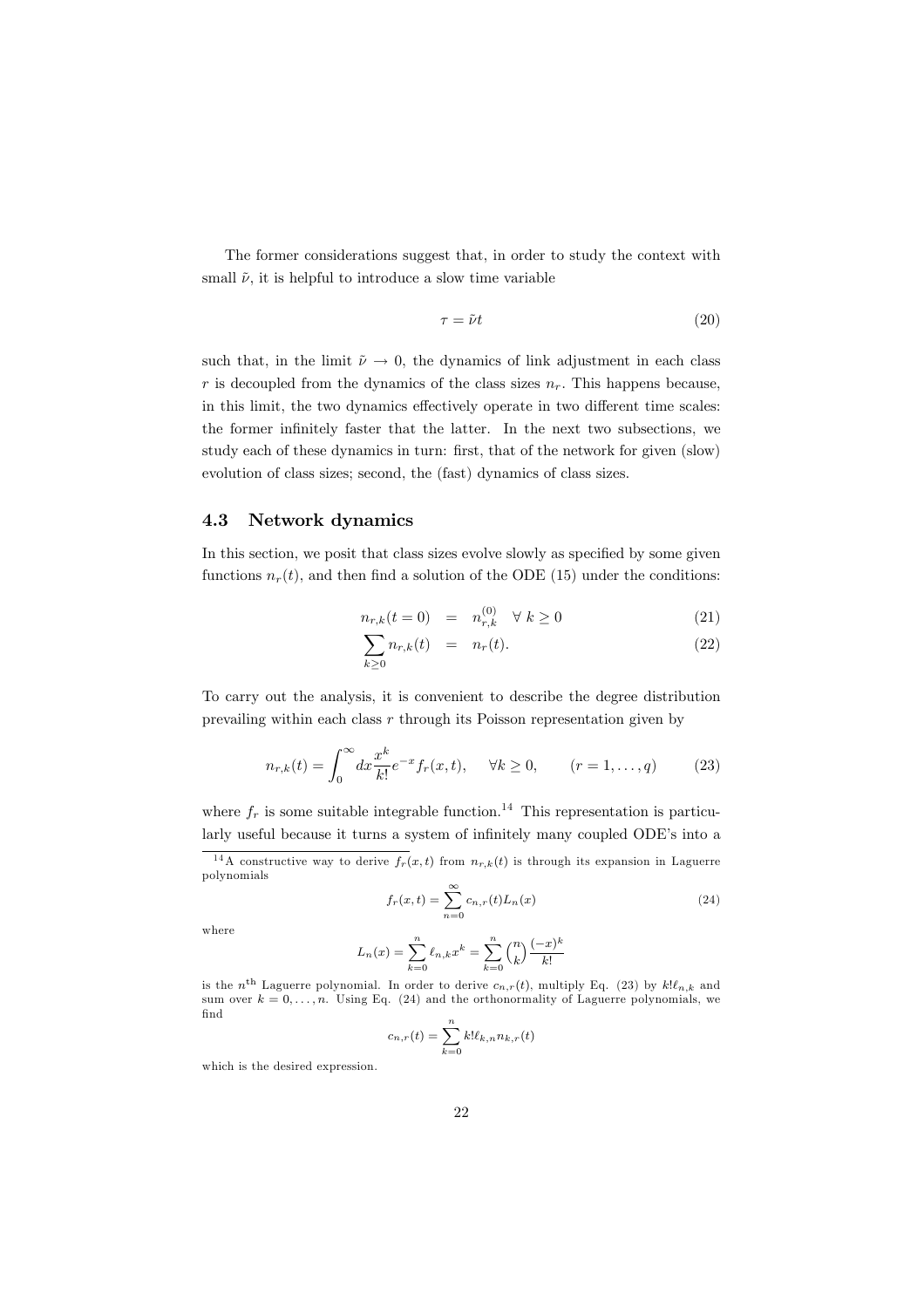single partial differential equation, as indicated in the following result.

**Proposition 7** A solution of the system of ODE (15) is given by (23) for each  $r = 1, ..., q$  where  $f_r(x, t)$  is a solution of the partial differential equation (PDE)

$$
\frac{\partial}{\partial t}f_r = \frac{\partial}{\partial x} \left[ (x - 2\eta n_r) f_r \right] \tag{25}
$$

with initial condition  $f_r(x,0) = \phi_r(x)$  such that (21) is satisfied for every k, and

$$
\int_0^\infty f_r(x,t) = n_r(t), \quad \forall t.
$$
 (26)

**Proof:** See the Appendix.

The PDE (25) is solved with the method of characteristics. We look, that is, for a function  $\xi_r(t)$  such that along the *characteristic* trajectories  $(x,t)$  $(\xi_r(t), t)$  the evolution of  $f_r$  is described by the simple ODE:

$$
\frac{d}{dt}f_r(\xi_r(t),t) - f_r(\xi_r(t),t) = \frac{\partial}{\partial t}f_r - (x - 2\eta n_r)\frac{\partial}{\partial x}f_r - f_r = 0.
$$
 (27)

The solution thus obtained can then be used to solve for the degree distribution in each class r, under the assumption that the time scale  $\tau$  in which the class sizes  $n_r(\tau)$  change is much slower than the time scale t for network adjustment – i.e., specifically, we consider the limit  $\tilde{\nu} \to 0$  with  $\tau = \tilde{\nu}t$  finite. The derivations involved in the whole procedure are described in the Appendix, as part of the proof leading to the following result.

**Proposition 8** Let  $\tau = \tilde{\nu}t > 0$  be given. Then, in the limit  $\tilde{\nu} \to 0$ , the degree distribution converges in each component to the Poisson distribution with mean  $2\eta n_r(\tau)$ , *i.e.* 

$$
\lim_{\tilde{\nu}\to 0} n_{r,k}(t=\tau/\tilde{\nu}) = n_r(\tau) \frac{[2\eta n_r(\tau)]^k}{k!} e^{-2\eta n_r(\tau)}
$$
\n(28)

The previous result indicates that the network topology eventually converges to that of a Poisson random network if agents exhibit large status-quo inertia and thus class sizes change slowly. The same applies (for every value of  $\tilde{\nu}$ ) when the process approaches a stable configuration, since this also brings about a slow change in class sizes. In all of these cases, however, the convergence of the *degree*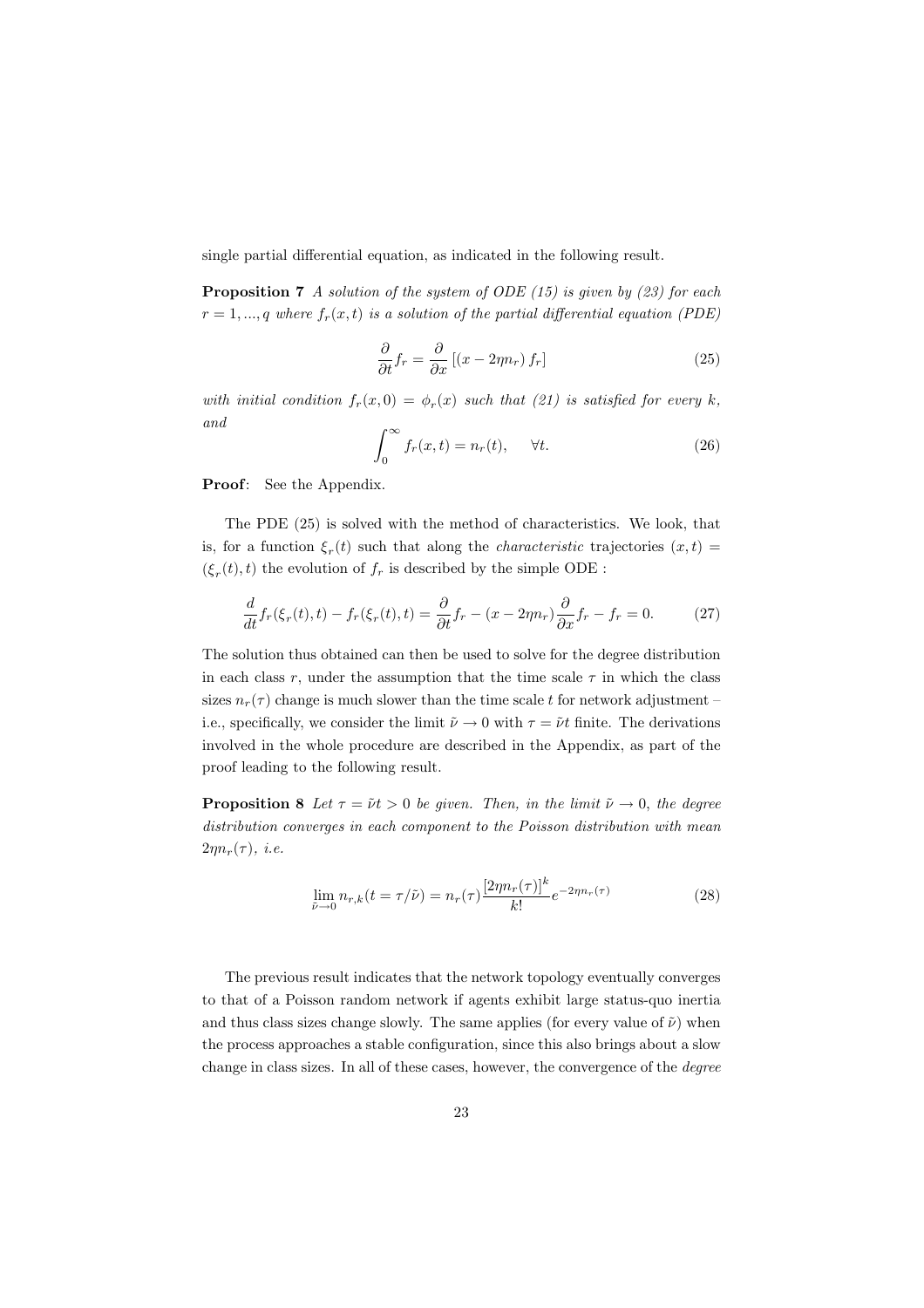*distribution* is associated to an underlying network architecture in continuous flux that will typically be too intricate to be described other than statistically. It is in this sense that we can speak of a complex social network arising as the outcome of the evolutionary process.

#### The dynamics of class sizes  $4.4$

Now we turn to studying the evolution of class sizes, still under the simplifying assumption that their change proceeds within a time scale  $\tau$  that is much longer than that within which the network adjusts. Then, we can rewrite the dynamics of the population sizes  $n_r(\tau)$  as

$$
\frac{dn_r}{d\tau} = \sum_{s=1}^{q} [n_{s,0} - n_{r,0}] \tag{29}
$$

and, by virtue of the results of the previous subsection, use  $n_{r,0} \approx n_r(\tau) e^{-2n_r(\tau)}$ as an accurate approximation for small  $\tilde{\nu}$ . This allows us to derive the following strong result on the long-run behavior of the process.

**Proposition 9** Let  $\tau = \tilde{\nu}t$  be the relationship between the two time scales of the MFD governing action and network change. Then, in the limit  $\tilde{\nu} \rightarrow 0$ , the function  $f(\mathbf{n})$  defined in Proposition 4 satisfies  $df(\mathbf{n}(\tau))/d\tau \leq 0$ , where it may hold with equality only if  $\mathbf{n}(\tau)$  is a critical point of f (i.e. satisfies the FOC  $(12)$ ).

The above result indicates that the function  $f(.)$  plays a key role not only in the ultralong run analysis of the model but also in its long-run dynamics. For, on the one hand, recall from Section 3 that the global minima of the function  $f$  single out the ultralong-run configurations of the process. And, on the other hand, Proposition 9 establishes that it is a Lyapunov function for the MFD, the trajectories always moving towards lower values of f except when the system lies at a critical point of the function. The latter conclusion, in particular, leads to a further important consequence:

**Corollary 10** Under the conditions considered in Proposition 9, the local minima of the function f are asymptotically stable configurations of the MFD.

The above corollary implies (recall our discussion in Subsection 4.1) that, if the population is large enough, the process can be predicted to spend an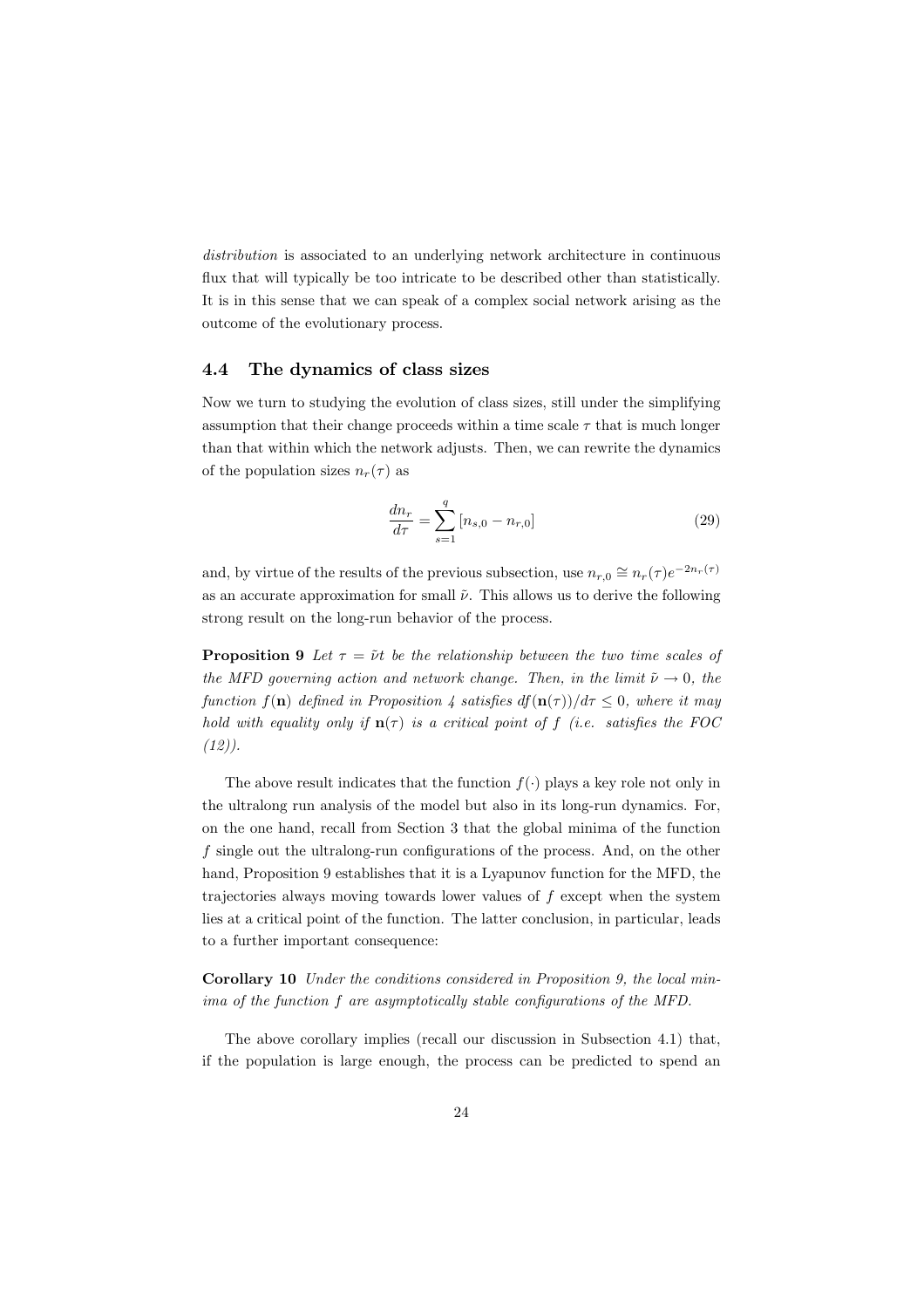arbitrary long (but finite) time in any small neighborhood of a local minima of the function  $f$  with high probability. In this sense, we can view each of the local minima of  $f$  as an alternative long-run prediction if the process starts close to it. This provides a formal basis for our former heuristic discussion on the dichotomy between the long- and ultralong-run outcomes, as respectively embodied by *local* versus *global* minima of the function f.

To illustrate that dichotomy in a sharp way, it is useful to focus on how the alternative equilibria translate into different levels of overall connectivity. First, let us consider the *long-run* predictions of the model, as embodied by the asymptotically stable configurations of the MFD. At any such configuration **n** we can compute the average degree

$$
z = \sum n_r z_r = 2\eta \left[ L_+ n_+^2 + (q - L_+) n_-^2 \right] \tag{30}
$$

where  $z_r = 2\eta n_r$  is the average degree of nodes in component r, in the stationary state, and  $n_+, n_-,$  and  $L_+$  (as functions of  $\eta$ ) are precisely as in Proposition 5 and the associated discussion. Here we rely on the fact (that is straightforward to check directly) that the equilibria of the MFD yield aggregate configurations that have exactly the same structure as the minima of the function  $f$ . Thus, associated to the thresholds  $\tilde{\eta}$  and  $\hat{\eta}$  contemplated in Proposition 5, our analysis predicts three different regions in  $\eta$  where qualitatively very different long-run equilibria can arise, in turn inducing very different levels of network connectivity. For  $q = 10$ , the situation is graphically depicted in Figure 3.

The solid curve in the diagram traces the average degree induced by the longrun solutions derived from the mean-field model, for the whole range of  $\eta$ . First, we find that if  $\eta < \hat{\eta}(q) = q/2$ , there is an equilibrium, corresponding to  $L_{+} = 0$ , where the network is an Erdös-Renyi random graph with an average degree that is relatively low,  $z^* = 2\eta/q$ , and slowly increasing with  $\eta$ . In particular,  $z^*$  < 1 which means that the network is fragmented in many small disconnected components – cf. Erdös and Rényi (1960), or Newman *et al.* (2001). On the other hand, if  $\eta > \eta(q)$  ( $\simeq 2.28$  for  $q = 10$ ) there is an equilibrium with  $L_{+} = 1$ where the average degree  $z^*$  is relatively large and increases steeply as  $\eta$  grows. In particular, the fact that  $z_r^* = 2\eta n_+ > 1$  for the large action class implies that a giant component exists that connects a significant fraction of the nodes in the network. Finally, we observe that since  $\hat{\eta} > \check{\eta}$ , there is a middle range  $(\check{\eta}, \hat{\eta})$  (= (2.28,5) for  $q = 10$ ) where the two kind of equilibria are possible: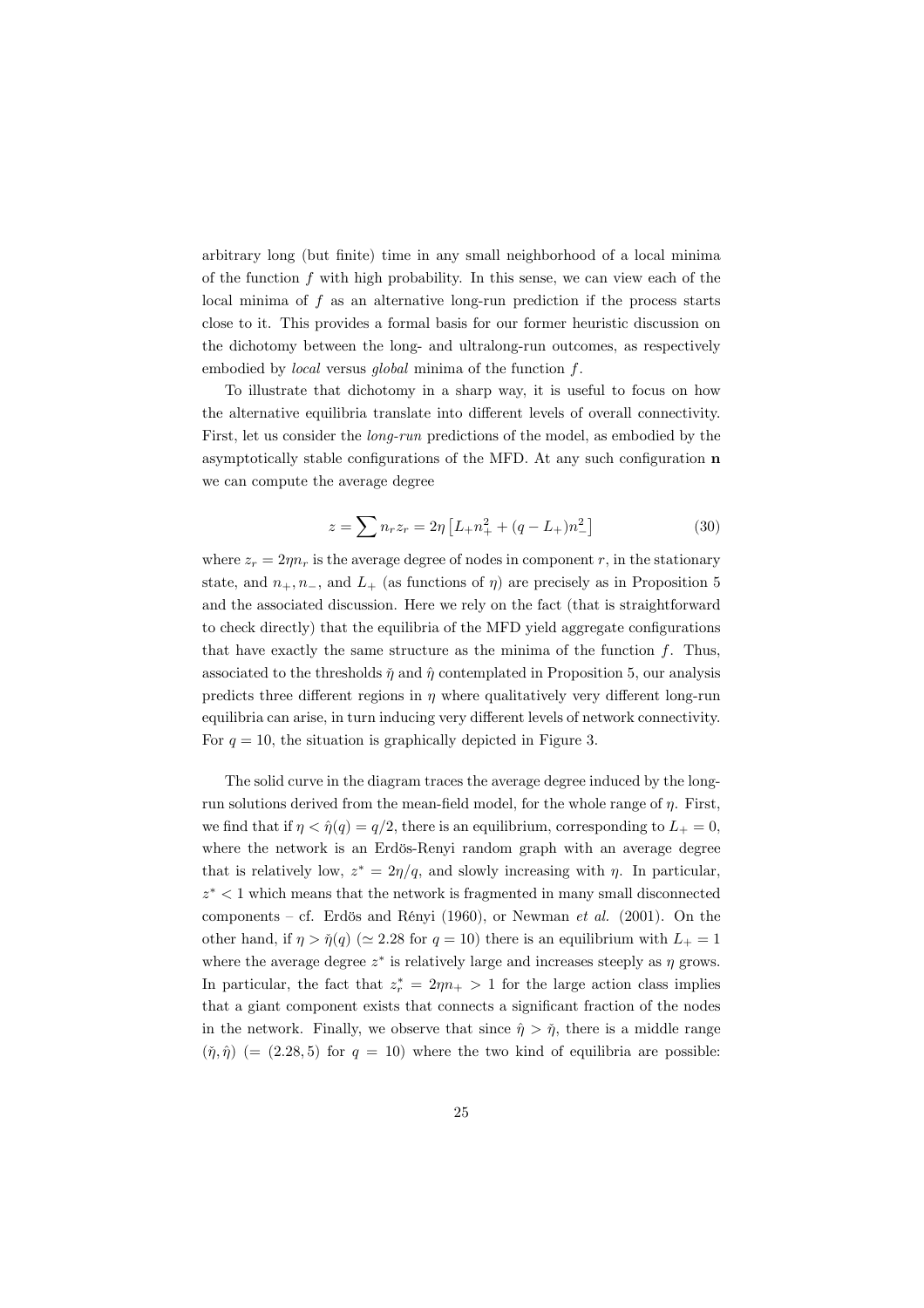

Figure 3: The solid curve represents the mean connectivity induced by the theoretical mean-field model (as given by (30)) against the rate of link formation, for a value of  $q = 10$ . The numerical simulations were conducted for two different values  $\tilde{\nu}$  – i.e.  $\tilde{\nu} = 1$  (squares) and  $\tilde{\nu} = 10$  (crosses). The simulations are performed by implementing a series of gradual changes in  $\eta$  (starting from both high and low values for it), letting the system equilibrate at each stage before starting to record the situation. In the simulations, the low equilibrium becomes unstable below the theoretically predicted value of 5 because fluctuations have significant effects close to the transition point given the finiteness of the population. Such finiteness also explains the slight downward deviations observed along the upper branch for high values of  $\eta$ .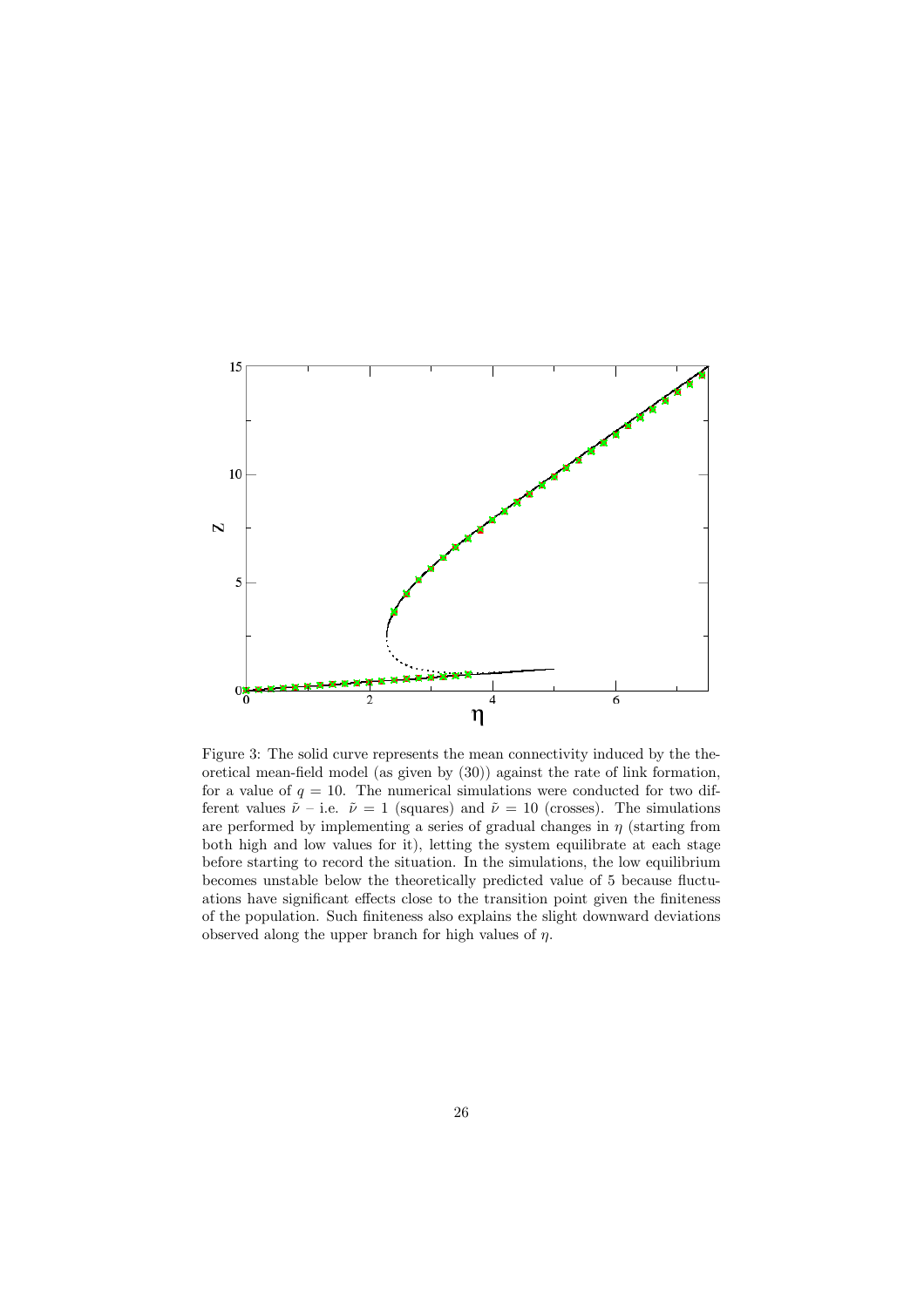one with a low connectivity, fragmented network and wide action heterogeneity, another with much higher degree, a giant component, and significant action homogeneity.

Figure 3 also depicts the outcome of numerical simulations, which were conducted for a population size  $N = 1000$ , the indicated value of  $q = 10$ , and the two values of  $\tilde{\nu} = 1$  and  $\tilde{\nu} = 10$ . We find that the asymptotically stable configurations singled out by the mean-field theory indeed act as strong local attractors of the simulations. It is interesting to observe that only a moderately large population size is enough to achieve a good predictive performance of the theoretical model. We also find that the predictions are essentially unaffected by the specific values of  $\tilde{\nu}$  considered, even though they differ in an order of magnitude. The latter is in consonance with the minor role played by this parameter in the core of our analysis  $-$  e.g. in the characterization of the invariant distribution of the underlying stochastic process.

The long-run behavior of the system illustrated in Figure 3 displays several features worth highlighting. First, we observe that in the borders of the coexistence region marked by  $\tilde{\eta}$  and  $\hat{\eta}$ , the configuration of the system may change discontinuously in response to small changes in  $\eta$ . Thus, for example, as this parameter increases slightly from just below  $\hat{\eta} = q/2$  to a value above it, there is sharp increase in the average degree of the underlying network if the system was originally set at a low-connectivity configuration  $-$  i.e. one associated to the lower locus (or branch) of equilibria. Reciprocally, a similarly discontinuous transition also occurs at the lower border of the coexistence region as  $\eta$  falls below  $\check{\eta}$ , but now from a high- to a low-connectivity configuration. In fact, such "punctuations" in social behavior are found to arise in a number of different real-world contexts, where homophily and conformity are important reinforcing forces at work.<sup>15</sup> Although our model is too abstract and stylized to be directly usable for empirical analysis, it highlights a general mechanism of cross and cumulative feedback along those two dimensions (homophily and conformity)

 $15\,\mathrm{By}$  way of illustration, we can focus on empirical evidence available on so-called knowledge networks, i.e. networks of collaboration based on the sharing of knowledge and expertise. Thus, for R&D partnerships among firms, Hagerdoorn (2002) reports a ten-fold increase during the decade 1980-1990. Or, concerning collaboration in academic research, Goyal et al. (2006) report a similarly steep (three-fold) increase in the per capita number of collaborations among academic economists in the last three decades. Finally, a similar sense of a rapidly unfolding process of network formation is gained from, say, the excellent account found in Castilla et al. (2000) of the rise to prominence of one of the most paradigmatic industrial districts of modern times: the semi-conductor firms located in Silicon Valley. They explain that, in roughly five years after the creation of Intel in 1968, much of the density of interpersonal connections that underlay the lively flow of ideas across the Valley was largely in place.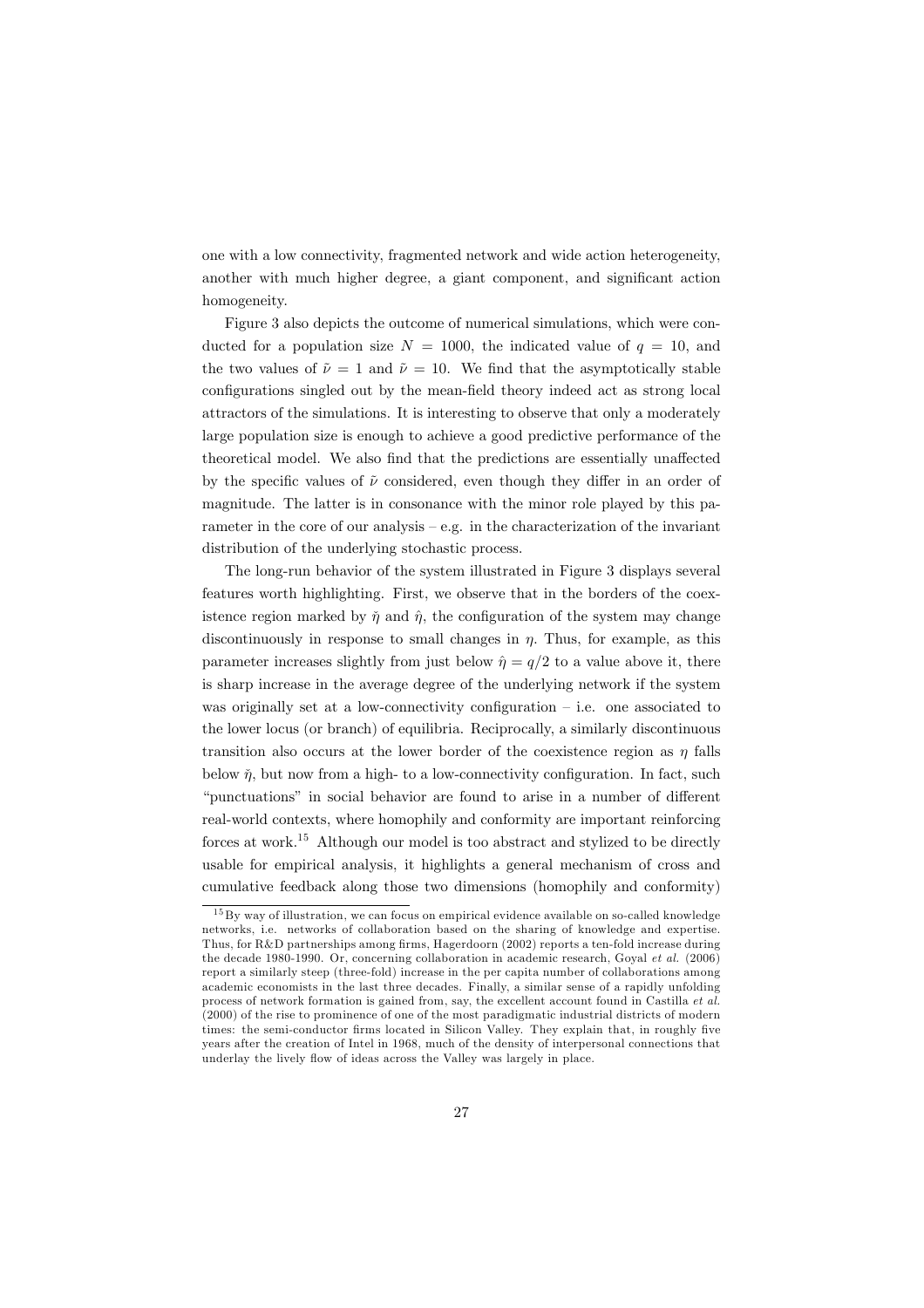that may be at work in many such situations.

In addition, the model helps understand why many of those transitions in the real world often happen to lead into a resilient and rather persistent (or longrun) state of affairs. Relatedly, it also explains why history may matter. For, in our theoretical framework, once the discontinuous shift to a new configuration has taken place as a response to a change in our leading parameter  $\eta$ , even if this parameter were to gradually revert to its original value, the transition cannot be locally (i.e. "easily") overturned. The reason is that, along the new locus of equilibria thus reached, the corresponding equilibria are dynamically stable. Or, in the language of dynamical systems, the process can be said to display hysteresis. Conceptually, what this property reflects in our case is a qualitative change in structure – specifically, in the architecture of the social network – that makes the transition to the new configuration a robust outcome. As a consequence, it turns out that history matters and multiple, very diverse, configurations may persist as a mere reflection of different past experience.<sup>16</sup>

Let us now turn to the *ultralong run* time scale, where the prediction concerns the infinite-time limit for any (finite) population size. In that asymptotic perspective, we know that matters are crucially different. For, in view of the ergodicity of the process, there is a unique prediction that is independent of initial conditions. Outside the long-run coexistence region – i.e. if  $\eta < 2.28$  or  $n > 5$  – the issue is straightforward since even the long-run analysis provides a unique prediction. But, within that region – i.e. for  $\eta \in (2.28, 5)$  – it all hinges upon how the prevailing rate of link formation  $\eta$  compares with the threshold  $\eta^* = \frac{(q-1)}{(q-2)} \log(q-1) \approx 2.47$ . Below this threshold, the local minimum of f where  $L_{+} = 0$  is also the global minimum (cf. (14)) and therefore it gives rise to the unique ultralong-run configuration. In this case, therefore, the system displays minimum conformity and a relatively low connectivity in the ultralong run  $-$  i.e. the outcome is located along the lower branch in Figure 3. The opposite occurs when  $\eta > \eta^*$ , in which case the ultralong run outcome lies on the upper branch with  $L_{+} = 1$ , so that there is relatively strong conformity

<sup>&</sup>lt;sup>16</sup>As a follow-up on Footnote 15 – where we briefly discussed sharp transitions in knowledge networks - let us now complement that discussion with some informal reference to related evidence that suggests equilibrium multiplicity. For example, concerning R&D interfirm networks, Hagerdoorn (2002) explains that similar sectors in the same countries, or the same sectors in different countries, often display drastically different levels of cooperation (i.e. of connectivity) in their R&D partnership network. Or, concerning the rise of industrial districts, one may refer to the celebrated account by Saxenian (1994) that compares the developments of Silicon Valley and Massachusetts' Route 128. She highlights that, despite the fact that both cases involved firms operating in the same industry (that were also direct competitors). the networks arising in each region were markedly different.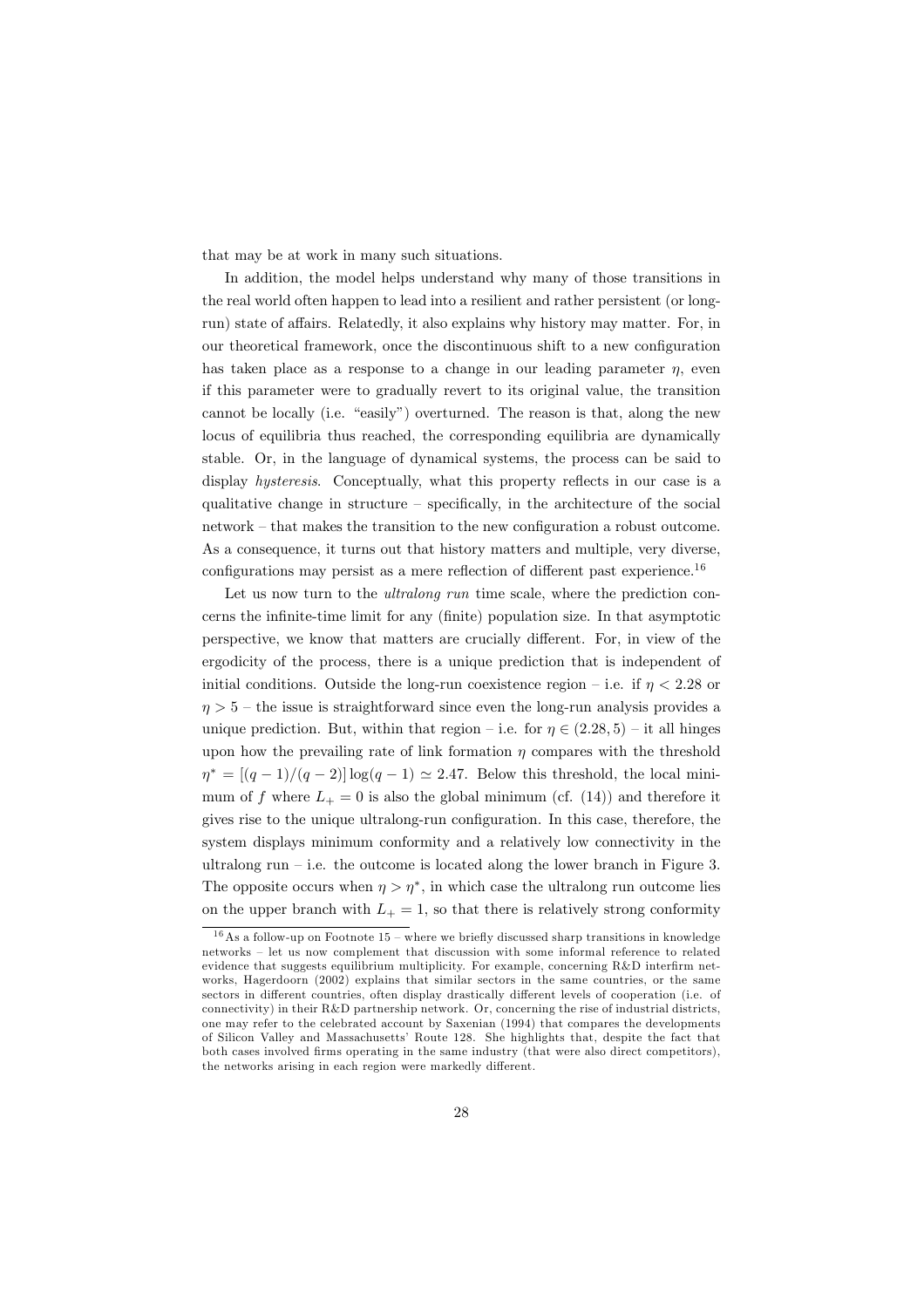and a high average degree.

#### **Summary and Conclusions** 5

The main insight delivered by our model can be succinctly described as follows. In a scenario where the social network (co-)evolves alongside agents' efforts to coordinate with their partners, the interplay between these two dimensions can generate rich dynamics in both the social network and agents' behavior. The focus of the model has not been on the coordination issue per se but on how agents' efforts to align their game behavior affects the long-run network topology. We have seen, specifically, that small changes in the underlying parameters can bring about sharp and robust transitions between a sparse network and a connected one with complex architecture, in either direction. This, in turn, is associated to analogous shifts in the extent of social conformity/homogeneity - which is induced, and also itself induces, the change in network structure. Finally, we have shown that the nature of such transitions, and their interpretation, is crucially affected by the time horizon under consideration. In the long run (for large finite times), history matters and multiplicity can arise. Instead, in the ultralong run (for infinite times), the ergodicity of the process leads to unique outcomes independently of initial conditions.

The model is simple and stylized but its behavior matches some of the features that have been highlighted as important for a number of social contexts. The objective of the paper, however, is inherently theoretical and thus we have not attempted to address empirical issues in any detail. Rather, our emphasis has been to develop a full-fledged analysis of the complex dynamics of the model, showing that the two simple forces of homophily and conformity may generate rich and interesting social dynamics. A second objective of the paper has been of a methodological nature. Namely, we have illustrated that some mathematical tools (e.g. ergodic and mean-field analysis) that have been widely used to study contexts with simple or unstructured matching patterns for the population can be significantly extended. Specifically, they can be applied to setups where the pattern of interaction itself (i.e. the network) displays a complex architecture and coevolves with agents' behavior.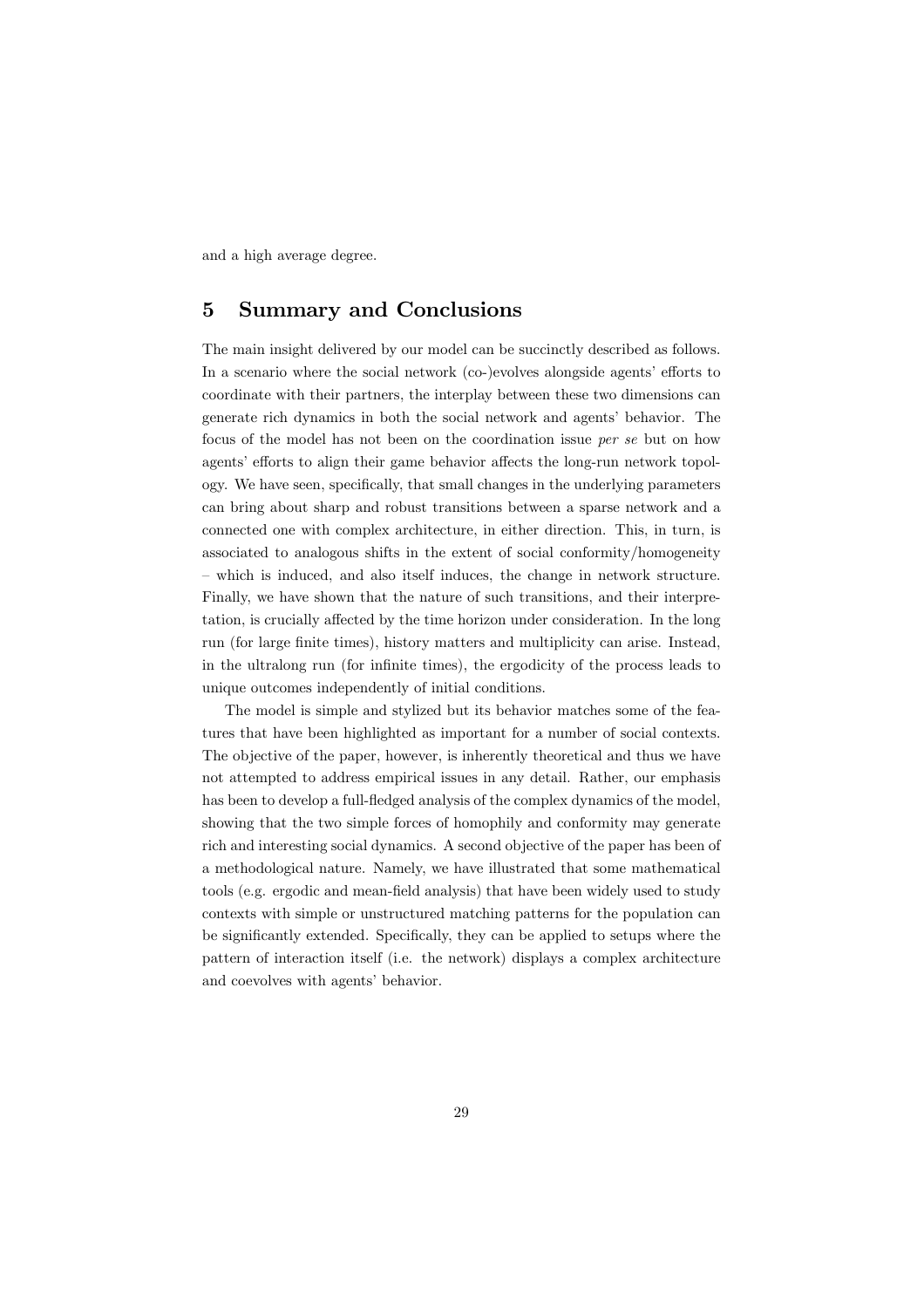## Appendix

**Proof of Proposition 1:** First, we argue that, for any two states  $\omega, \omega' \in \hat{\Omega}$ , it is possible to find a finite sequence of transitions (jointly occurring with some positive probability, bounded away from zero) that leads from one to the other, in a finite time. To see this, note that there is such positive probability for a transition to occur from  $\omega$  to a state  $\tilde{\omega}$  consisting of the empty network (i.e. with no links) and an action profile where every agents chooses the same action as in  $\omega'$ . Indeed, such a transition takes place if all links in  $\omega$  vanish and then all nodes in  $\omega$  with an action different from the one they display in  $\omega'$ , receive an action-revision opportunity and switch to the latter. If  $\omega' \in \hat{\Omega}$ , there must also be a transition from  $\tilde{\omega}$  to  $\omega'$  occurring with positive probability. Indeed all links present in  $\omega'$  can be added sequentially, starting from the state  $\tilde{\omega}$ . Indeed, by construction, these links are all between agents displaying the same action. This implies that a transition from  $\omega$  to  $\omega'$  occurs with positive probability, as claimed.

The previous argument establishes that all states in  $\hat{\Omega}$  belong to a single recurrent class and, therefore, the Markov process has a unique invariant distribution  $\mu$ . Next we show that all states  $\omega \notin \hat{\Omega}$  are transient. To this end, we first argue that the probability of a transition from a state  $\omega \in \hat{\Omega}$  to any  $\omega' \notin \hat{\Omega}$  is zero. This readily follows from the following two facts, which hold at every  $t: (a)$ from the mechanism of *link formation*, only agents currently choosing the same action can create a new link at  $t$ ; (b) from the mechanism of *action revision*, no node belonging to a network component whose agents all currently choose the same action will change her action at t. More specifically, take any state  $\omega \in \Omega$ and consider the possible transitions away from it that pertain to some nodes  $i$ and j. We need to consider three possibilities: i)  $g_{ij} = 0$  and  $\alpha_i \neq \alpha_j$ , in which case the link ij will not form, ii) the link ij is present  $(g_{ij} = 1)$  and  $\alpha_i = \alpha_j$ , in which case agents will not change actions, or *iii*)  $g_{ij} = 0$  and  $\alpha_i = \alpha_j$ , in which case either the link  $ij$  forms or agents revise actions, so that one is back to one of the previous two possibilities. In none of the cases, a possible transition can bring the process to a state not in  $\hat{\Omega}$ . Thus, since any state  $\tilde{\omega}$  with an empty network belongs to  $\hat{\Omega}$ , the argument in the first part of the proof implies that every state  $\omega' \notin \hat{\Omega}$  is transient and therefore  $\mu(\hat{\Omega}) = 1$ .

**Proof of Proposition 2:** Clearly, a sufficient condition for the stationarity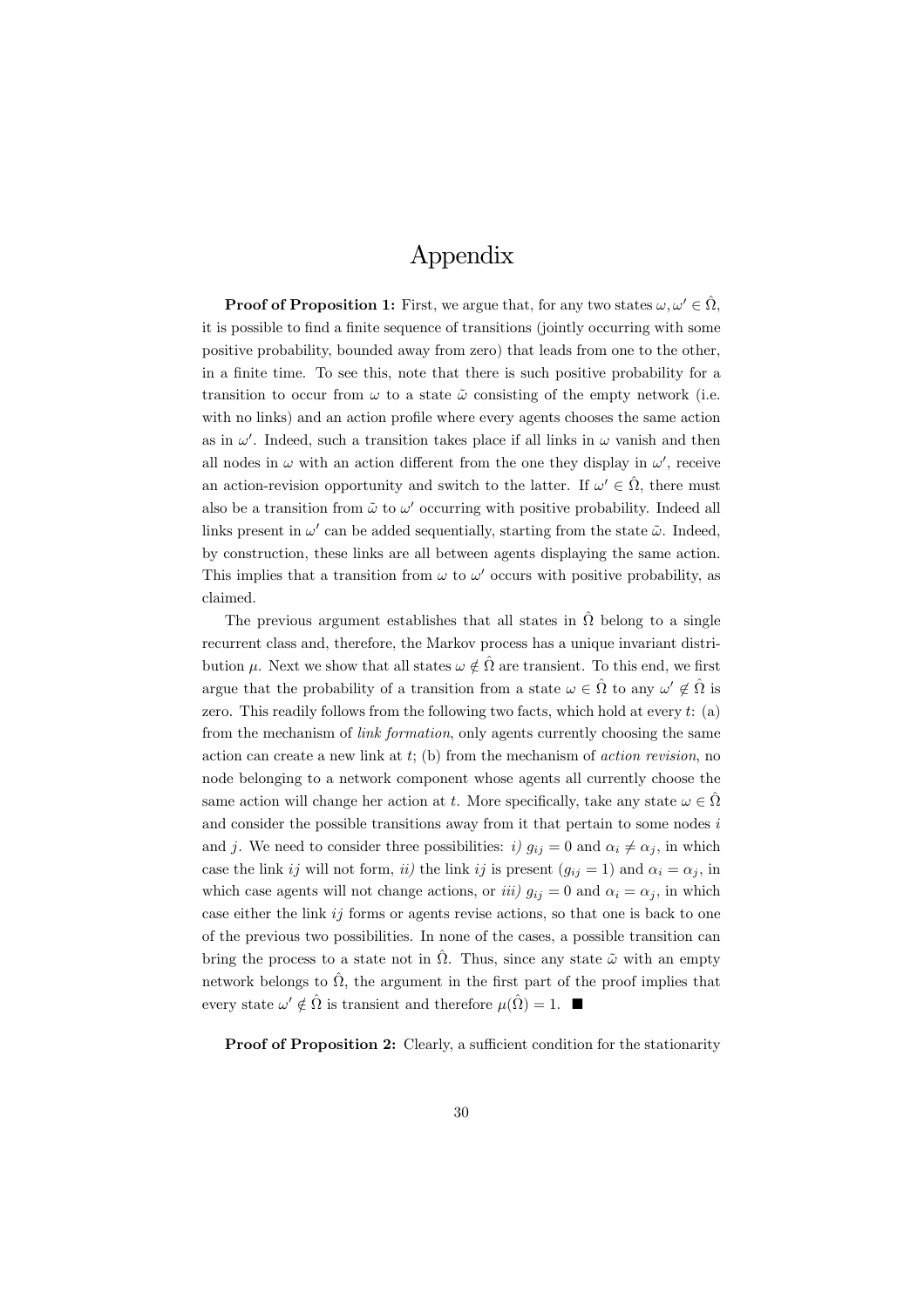embodied by  $(4)$  is given by the following "detailed-balance" equalities [19]:

$$
\mu(\omega) \ \rho(\omega \to \omega') = \mu(\omega') \ \rho(\omega' \to \omega) \qquad (\omega, \omega' \in \Omega). \tag{31}
$$

Thus let us verify that the above equalities hold for the probability distribution  $\mu$  given by (4). First we notice that, for any pair of states  $\omega', \omega$ , either  $\rho(\omega' \to \omega)$ and  $\rho(\omega \to \omega')$  are both zero, or they are both non-zero. Hence we only need to check (31) for states  $\omega, \omega'$  across which a direct transition is possible with positive probability, i.e.  $\rho(\omega \to \omega') > 0$ . These possible transitions must fall into two categories: link adjustment alone (with actions remaining fixed), or action adjustment alone (with links unchanged). We address each of them in turn.

For the first case (link adjustment), we need to consider any two states,  $\omega = (\alpha, G)$  and  $\omega' = (\alpha', G')$ , such that  $\alpha = \alpha'$  and  $g_{ij} = g'_{ij}$  for all  $i, j \in P$ except for one pair, k and  $\ell$ , such that  $\alpha_k = \alpha_\ell$  and, say,  $g_{k\ell} = 1$  but  $g'_{k\ell} = 0$ . Then, from  $(4)$ , we have:

$$
\frac{\mu(\omega)}{\mu(\omega')} = \frac{2\eta}{N-1}.
$$

On the other hand, note that the rate  $\rho(\omega' \to \omega) = 2\eta/(N-1)$  since a linkcreation opportunity arrives to either k or  $\ell$  at the rate  $2\eta$  and the link  $k\ell$  is actually created if the one who receives the opportunity meets the other one - an event with probability  $1/(N-1)$ . On the other hand, the rate  $\rho(\omega) \rightarrow$  $\omega$ ) = 1, since each existing link vanishes at the rate  $\lambda = 1$ . Combining these consideration, we arrive at the following conclusion:

$$
\frac{\mu(\omega)}{\mu(\omega')} = \frac{2\eta}{N-1} = \frac{\rho(\omega' \to \omega)}{\rho(\omega \to \omega')}.
$$

which obviously implies the detailed-balance condition (31).

For action revision, we need to consider any two states,  $\omega = (\alpha, G)$  and  $\omega' =$  $(\alpha', G')$ , such that  $G = G'$  and  $\alpha_i = \alpha'_i$  for all  $i \neq k$ , for some  $k \in P$ , whereas  $\alpha_k \neq \alpha'_k$ . The rate of this transition is non-zero only if agent k has no links  $(g_{ik} = 0 \ \forall i \in P/\{k\})$  and, in this case,  $\rho(\omega \to \omega') = \rho(\omega' \to \omega) = \tilde{\nu} \equiv (1 - u)\nu$ . Clearly  $\mu(\omega)$  of (4) satisfies (31) for pairs of states of this type.

This implies that the probability distribution  $\mu$  given by (4) is invariant, and indeed the unique one in view of ergodicity.  $\blacksquare$ 

**Proof of Proposition 4:** We rely on repeated applications of Stirling's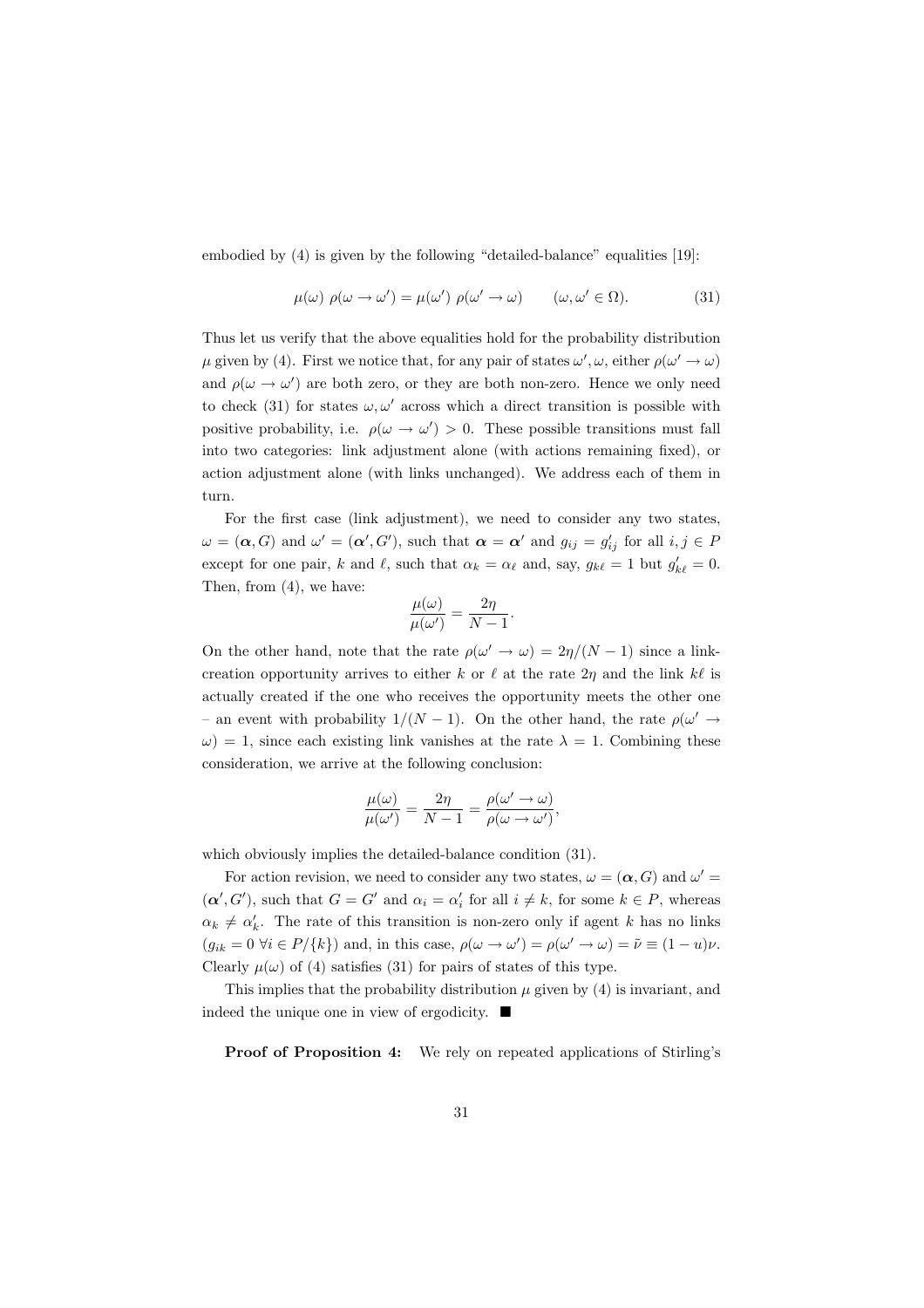formula  $k! \simeq (k/e)^k$ , for large k:

$$
\log \mu(\hat{\Omega}(\mathbf{N})) \simeq \log \Upsilon - \sum_{r=1}^{q} \left[ N_r \log(N_r/N) - \frac{N_r(N_r - 1)}{2} \log \left( 1 + \frac{2\eta}{N - 1} \right) \right]
$$
  
 
$$
\simeq \log \Upsilon - N \left[ f(\mathbf{N}/N) + O(1/N) \right]. \tag{32}
$$

where f is defined in (9). The proof is completed by showing that  $N^{-1}$  log  $\Upsilon \rightarrow$  $f_0$ , for some finite constant  $f_0$ . This is done by using the normalization identity

$$
-\log \Upsilon = \log \left\{ \sum_{\mathbf{N}} \frac{N!}{\prod_{r=1}^{q} N_r!} \prod_{r=1}^{q} \left[ \left( 1 + \frac{2\eta}{N-1} \right)^{\frac{1}{2} N_r (N_r - 1)} \right] \right\}
$$
(33)

where the sum runs on all sets of positive integers  $\mathbf{N} = (N_1, \ldots, N_q)$  such that  $N_1 + N_2 + \ldots + N_q = N$ . We easily derive a lower bound  $-\log \Upsilon \ge N \log q$ , by setting  $\eta = 0$  and observing that the sum becomes the multinomial expansion of  $q^N$ . For the upper bound, we use  $N_r(N_r-1) \leq N(N-1)$  in the exponent of (33) so that  $-\log \Upsilon \leq \frac{qN(N-1)}{2} \log (1 + 2\eta/(N-1)) + N \log q$ . Using  $\log(1+x) \leq x$ we finally arrive at

$$
\log q \le -\frac{1}{N}\log \Upsilon \le q\eta + \log q
$$

which implies that  $f_0$  is finite, as claimed.  $\blacksquare$ 

**Proof of Proposition 5:** Let  $n^*$  be a configuration that satisfies the FOC (12). In order for it to be a minimum of  $f$ , we need to check that  $f$ increases along all directions, on the simplex  $\Delta^{q-1}$  around  $\mathbf{n}^*$  (second-order conditions). For an infinitesimal perturbations  $\mathbf{n} = \mathbf{n}^* + \boldsymbol{\varepsilon} \in \Delta^{q-1}$ , the vector  $\boldsymbol{\varepsilon} = (\varepsilon_1, ..., \varepsilon_q) \in \mathbb{R}^q$  satisfies  $\sum_{r=1}^q \varepsilon_r \equiv 0$ , and the change in the value of f to leading order is:

$$
f(\mathbf{n}) \simeq f(\mathbf{n}^*) + \frac{1}{2} \sum_{r=1}^{q} \frac{1 - 2\eta n_r^*}{n_r^*} \varepsilon_r^2 + O(\varepsilon^3)
$$
 (34)

A sufficient condition for  $\mathbf{n}^*$  to be a minimum is that  $f(\mathbf{n}) - f(\mathbf{n}^*) \ge 0$  for all possible vectors  $\varepsilon$  which satisfy  $\sum_{r=1}^{q} \varepsilon_r \equiv 0$ . Notice that, in view of the FOC,  $2\eta n_- \leq 1 \leq 2\eta n_+$ .

Let us divide our discussion into three different cases:  $L_{+} = 0, L_{+} = 1,$  $L_{+}$  > 1. We address each of them in turn.

In the case  $L_+ = 0$ , by symmetry, we must have  $n_r^* = n_- = 1/q$  for all  $r =$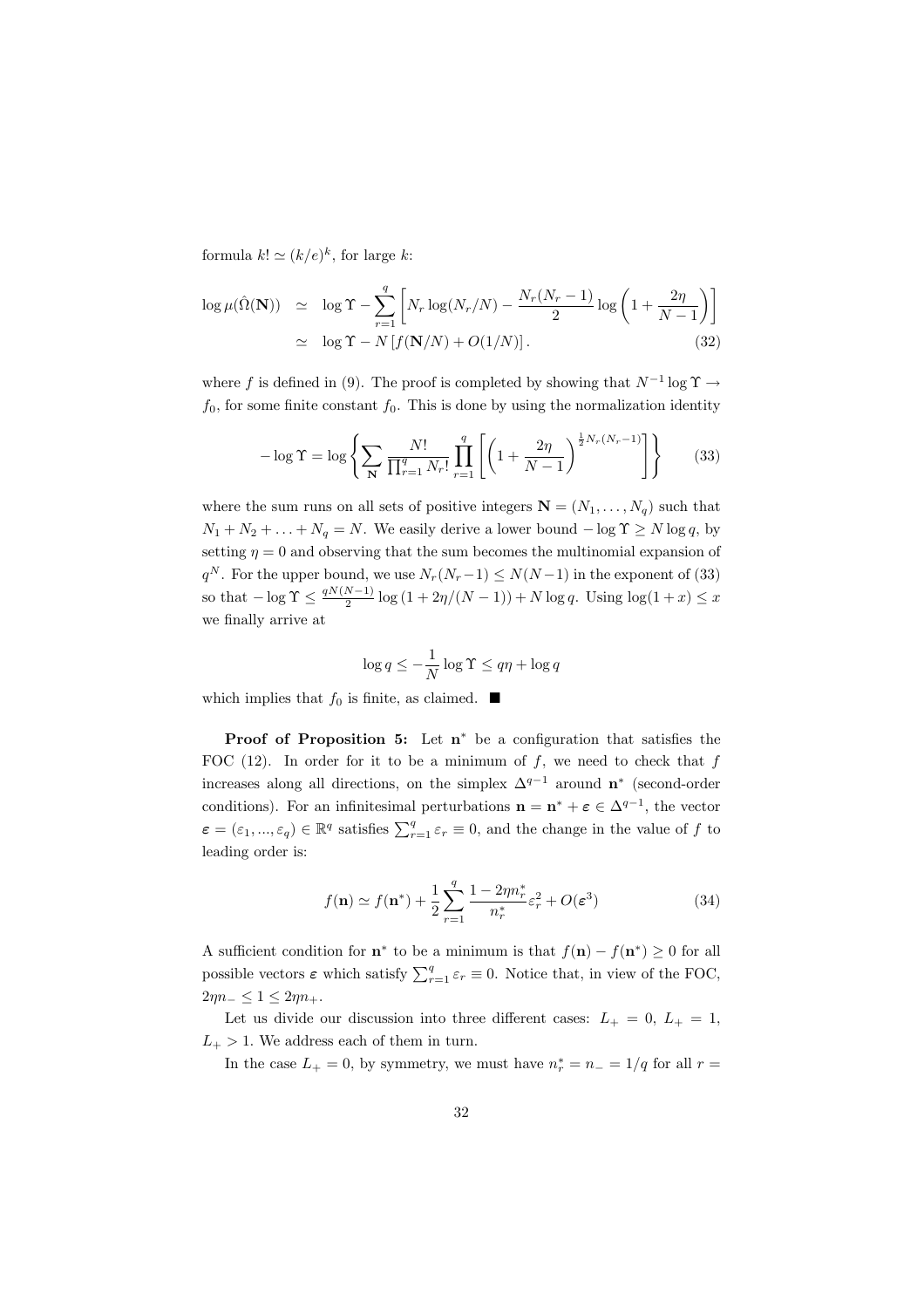1, ..., q. But, this is compatible with the FOC (12) if, and only if,  $1/q \le 1/(2\eta)$ , or  $\eta \leq q/2$ . And in this range, the second term in (34) is clearly positive, so the second order conditions are also satisfied.

Next, we consider the case with  $L_{+} = 1$ . Let  $n_1 = n_+$  (i.e. the larger class adopts action  $a_1$ ) and  $n_r = n_- < n_+$  for  $r > 1$ . In all directions with  $\epsilon_1 = 0$  (and  $\sum_{r>1} \epsilon_r = 0$ ),  $f(\mathbf{n}^* + \epsilon) - f(\mathbf{n}^*) > 0$  because  $2\eta n - < 1$ , as in the case with  $L_{+} = 0$ . Therefore, we need consider only the direction  $\varepsilon_1 \neq 0$  and  $\varepsilon_r = -\varepsilon_1/(q-1)$  for  $r > 1$  which is orthogonal to all vectors  $\varepsilon = (0, \varepsilon_2, \dots, \varepsilon_q)$ , with  $\sum_{r>1} \varepsilon_r = 0$ . For these, the variation of f can be seen to take the form

$$
\frac{1}{2} \sum_{r=1}^{q} \frac{1 - 2\eta n_r^*}{n_r^*} \varepsilon_r^2 = \left[ \frac{1}{n_+(1 - n_+)} - \frac{2\eta q}{q - 1} \right] \varepsilon_1^2.
$$
\n
$$
= 2 \frac{qn_+ - 1}{q - 1} \left( \frac{dn_+}{d\eta} \right)^{-1} \varepsilon_1^2.
$$
\n(35)

The last expression is readily confirmed by taking the derivative of  $(13)$  with respect to  $\eta$ . This yields

$$
\frac{dn_{+}}{d\eta} = 2\frac{n_{+}(1-n_{+})}{q-1} \left[ qn_{+} - 1 + \eta q \frac{dn_{+}}{d\eta} \right]
$$

which is easily solved for  $\frac{dn_+}{d\eta}$ . Then, (35) completes the proof of the case  $L_{+} = 1$ , since it shows that the solution is a minimum if and only if  $n_{+}$  increases with  $\eta$ .

Finally, in order to prove that solutions of the FOC with  $L_{+} > 1$  are not minima, it is sufficient to find a direction  $\varepsilon$  along which f decreases. Let  $n_r = n_+$ for  $r \leq L_+$  and  $n_r = n_-$  otherwise. Along the direction  $\varepsilon = (\epsilon_1, -\epsilon_1, 0, \dots, 0)$ the variation in  $f$  is given by

$$
f(\mathbf{n}) - f(\mathbf{n}^*) = -\frac{2\eta n_+ - 1}{n_+} \epsilon_1^2 + O(\varepsilon^3)
$$

This is negative because  $2\eta n_+ > 1$ , which concludes the proof.  $\blacksquare$ 

**Proof of Proposition 6:** Let  $N_{r,k} \equiv n_{r,k}N$  stand for the *total number* of nodes displaying each action r and degree k. Consider first the case where  $k > 0$ and assume, for simplicity, that the process has already abandoned transient states and all links connect agents choosing the same action. Then, over time, the magnitudes  $N_{r,k}$  change solely due to link creation and link destruction. In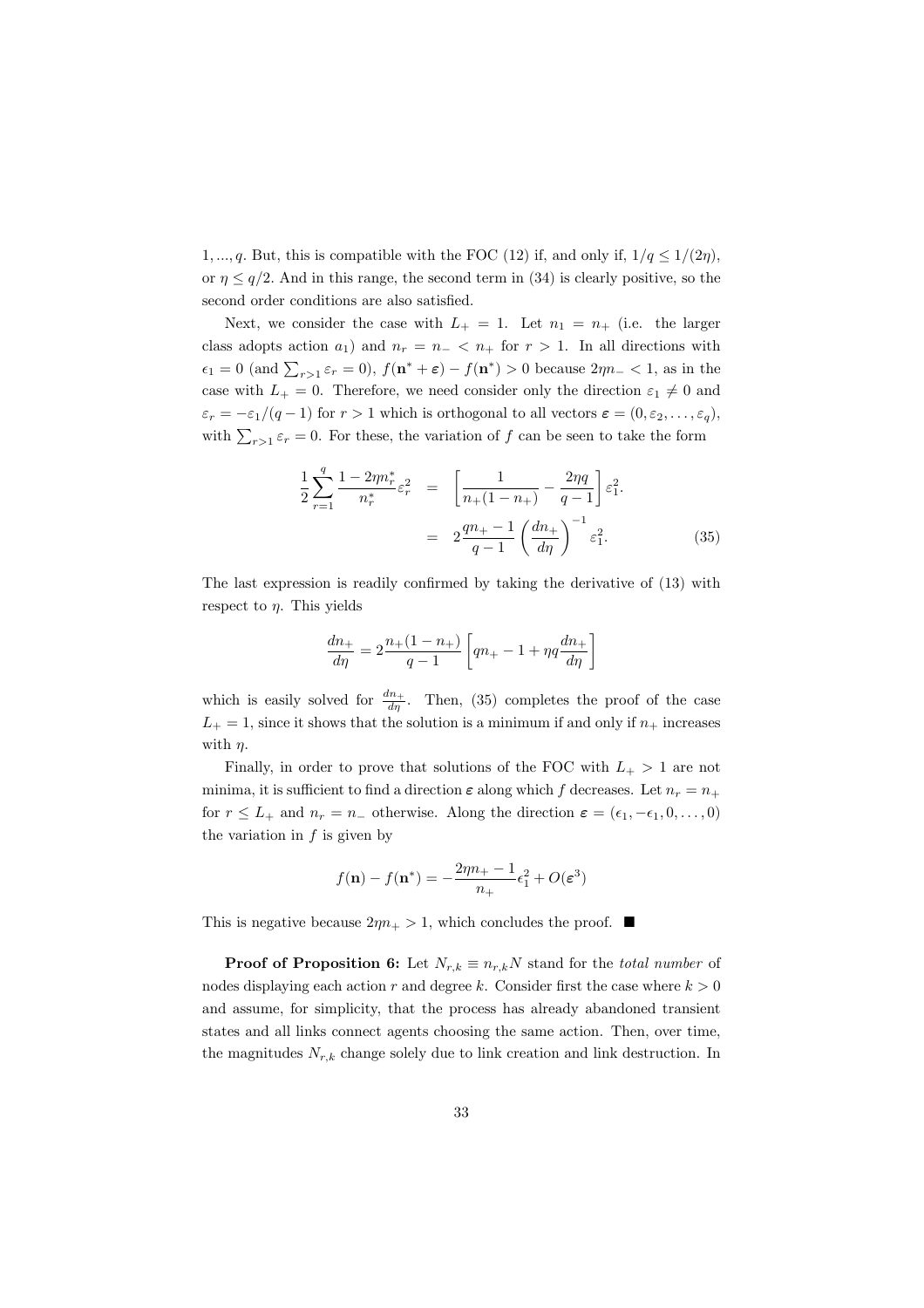any time interval  $[t, t + \Delta t]$  of infinitesimal length  $\Delta t$ , link creation opportunities arrive independently to each node with probability  $\eta \Delta t$ , while each existing link is destroyed with probability  $\lambda \Delta t = \Delta t$  (recall the normalization  $\lambda = 1$ ). Then, we now argue that expected change  $E[\Delta N_{r,k}]$  over that infinitesimal time interval is given by the following expression:

$$
E[\Delta N_{r,k}] = N\eta \left\{ 2n_{r,k-1} \sum_{k'} n_{r,k'} - 2n_{r,k} \sum_{k'} n_{r,k'} \right\} \Delta t \qquad (36)
$$

$$
+ N \left\{ (k+1)n_{r,k+1} - kn_{r,k} \right\} \Delta t \qquad (k > 0).
$$

The first bracketed term of (36) concerns events of link creation. These events affect  $N_{r,k}$  through five possible routes:

(i) Some node counted in  $N_{r,k-1}$  is selected for link creation and then meets another node counted in  $N_{r,k-1}$  as well. This occurs with probability  $\eta \Delta t \ N \ n_{r,k-1} [(N_{r,k-1}-1)/N] = N\eta \left[ n_{r,k-1}^2 + \mathcal{O}(1/N) \right] \Delta t.$ 

(ii) Some node counted in  $N_{r,k-1}$  is selected for link creation and then meets another node counted in  $N_{r,k'}$  for k' such that  $k \neq k' \neq k-1$ , or vice *versa.* This occurs with probability  $2\eta \Delta t$  N  $n_{r,k-1}$   $\left[ (\sum_{k \neq k' \neq k-1} N_{r,k'})/N \right]$  =  $2N\eta\left|n_{r,k-1}(\sum_{k\neq k'\neq k-1}n_{r,k'})\right|\Delta t.$ 

(iii) Some node counted in  $N_{r,k}$  is selected for link creation and then meets another node counted in  $N_{r,k}$  as well. This occurs with probability  $\eta \Delta t \; N \; n_{r,k} \left[ (N_{r,k} - 1)/N \right] = N \eta \; \left| n_{r,k}^2 + \mathcal{O}(1/N) \right| \Delta t.$ 

(iv) Some node counted in  $N_{r,k}$  is selected for link creation and then meets another node counted in  $N_{r,k'}$  for k' such that  $k \neq k' \neq k-1$ , or vice versa. This occurs with probability  $2\eta \Delta t N n_{r,k} \left[ \left( \sum_{k \neq k' \neq k-1} N_{r,k'} \right) / N \right] =$  $2N\eta\left|n_{r,k}\left(\sum_{k\neq k'\neq k-1}n_{r,k'}\right)\right|\Delta t.$ 

(v) Some node counted in  $N_{r,k}$  is selected for link creation and then meets another node counted in  $N_{r,k-1}$ , or *vice versa*. This occurs with probability  $2\eta \Delta t \ N \ n_{r,k} \ [N_{r,k-1}/N] = 2N\eta \ [n_{r,k} n_{r,k-1}] \ \Delta t.$ 

Now let us determine what is the induced change in  $N_{r,k}$  for each of the above possibilities. For (i),  $\Delta N_{r,k} = 2$  since the link created brings in two new nodes to the set of those that display action  $a_r$  and have degree k; for (ii),  $\Delta N_{r,k} = 1$ since only one new node is added to that set; for (iii),  $\Delta N_{r,k} = -2$  since the link created has the two connecting nodes increase their degree to  $k + 1$  and thus abandon the set in question; for (iv),  $\Delta N_{r,k} = -1$  since the the connecting node that originally had degree k then has degree  $k+1$  and thus abandons the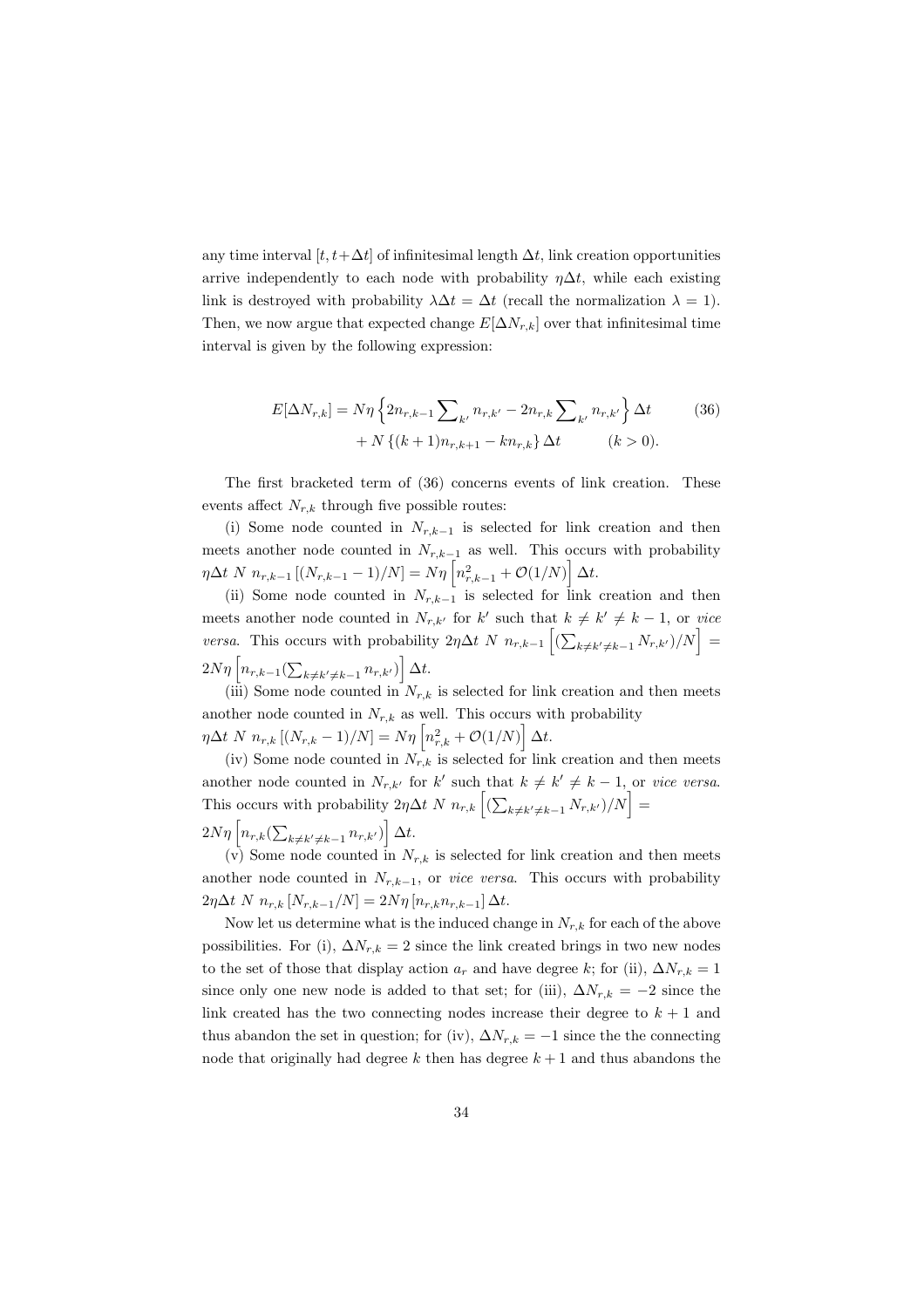set; for (v),  $\Delta N_{r,k} = 0$  since the entry of one node in the set is exactly cancelled by the exit of one other node. Bringing together all these considerations, the first bracketed term of (36) readily obtains.

Let us now address the second bracketed term of  $(36)$ . In this respect, simply note that a single link of some node with  $k'$  links is removed with a probability  $\Delta t \, k' N_{r,k'} = N \, k' n_{r,k'} \, \Delta t$ . Then, the desired expression simply follows from the observation that the removal of one link from a node with degree  $k+1$  induces  $\Delta N_{r,k} = 1$  (i.e. increases  $N_{r,k}$  by one), while if it affects a node with degree k it leads to  $\Delta N_{r,k} = -1$ .

Next, we consider the case where  $k = 0$  and compute the expected change in the numbers  $N_{r,0}$  for each r. Unlike for the case with  $k > 0$ , the dynamics is now affected by action adjustment, thus giving rise to the following expression:

$$
E[\Delta N_{r,0}] = N\eta \left\{ -2n_{r,0} \sum_{k'} n_{r,k'} \right\} \Delta t + Nn_{r,1} \Delta t + N(1-u)\nu \sum_{s=1}^{q} \left[ n_{s,0} - n_{r,0} \right] \Delta t
$$
\n(37)

The first two terms in  $(37)$  are just as before – reflecting link creation and link destruction, respectively – except that they now can operate only in one direction: neither isolate nodes can lose any links, nor link creation can lead a node to become an isolate node. The third term, on the other hand, embodies the process unfolding at the rate  $(1 - u)\nu$  that makes isolate nodes drift across the set of possible actions.

Expressions  $(36)-(37)$  give the expected change in the absolute numbers of nodes  $N_{r,k}$  displaying each action r and degree k. The corresponding change in frequencies  $n_{r,k}$  obviously satisfies  $E[\Delta N_{r,k}] = N E[\Delta n_{r,k}]$ , thus yielding  $(16)-(17)$ , as desired.  $\blacksquare$ 

**Proof of Proposition 7:** For each r and  $k > 0$ , the representation of  $F_{r,k}(\mathbf{n})$  in terms of  $f_r(x,t)$  reads:

$$
F_{r,k}(\mathbf{n}) = \int_0^\infty dx f_r(x,t)(x - 2\eta n_r) \left[ \frac{x^k}{k!} - \frac{x^{k-1}}{(k-1)!} \right] e^{-x}
$$
  

$$
= -\int_0^\infty dx f_r(x,t)(x - 2\eta n_r) \frac{\partial}{\partial x} \left[ \frac{x^k}{k!} e^{-x} \right]
$$
  

$$
= \int_0^\infty dx \frac{x^k}{k!} e^{-x} \frac{\partial}{\partial x} \left[ f_r(x,t)(x - 2\eta n_r) \right]
$$

where, in the last passage, we have integrated by parts using the fact that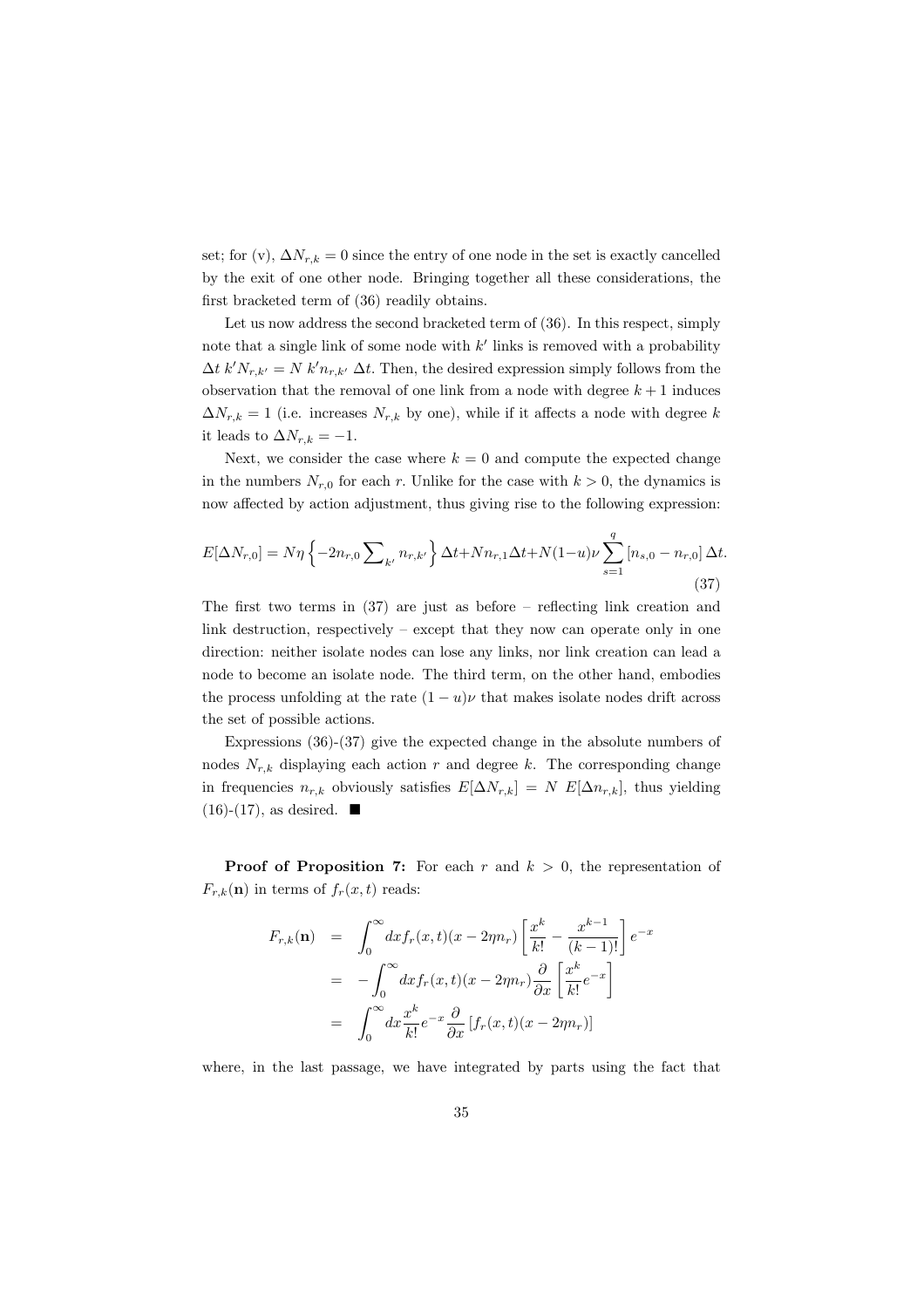$f_r(x,t)(x-2\eta n_r)\frac{x^k}{k!}e^{-x}$  vanishes both at  $x=0$ , for all  $k>0$ , and at  $x\to\infty$ . Therefore the ODE  $\dot{n}_{r,k} = F_{r,k}(\mathbf{n})$  implies that for all r and  $k > 0$ 

$$
0 = \int_0^\infty dx \frac{x^k}{k!} e^{-x} \left[ \partial_t f_r - \partial_x \left( x - 2\eta n_r \right) f_r \right]. \tag{38}
$$

If (38) holds for all  $k > 0$ , then it means that the term in square brackets vanishes, i.e.  $f_r$  satisfies (25). Since the transformation to the Poisson representation is invertible, for any initial conditions specifying the  $n_{r,k}(0)$  one can identify a suitable initial condition  $\phi_r(x)$  for each f.  $\blacksquare$ 

Proof of Proposition 8: First, we determine the characteristic paths  $(\xi_r(t), t)$  along which the PDE (25) is equivalent to the ODE (27). These characteristic trajectories are obtained from a solution to the equation

$$
\frac{d\xi_r(t)}{dt} = 2\eta n_r(t) - \xi_r(t), \quad \xi_r(0) = x_0
$$

i.e.

$$
\xi_r(t) = x_0 e^{-t} + 2\eta \int_0^t ds e^{s-t} n_r(s) \equiv e^{-t} x_0 + \chi_r(t).
$$
 (39)

where the last equality defines

$$
\chi_r(t) \equiv 2\eta \int_0^t ds n_r(s) e^{s-t}.\tag{40}
$$

On the characteristic path starting from the initial condition  $(x_0, t = 0)$ , the function  $f_r$  satisfies  $\frac{df_r}{dt} = f_r$ , i.e.  $f_r(\xi_r(t), t) = \phi_r(x_0)e^t$ . Inverting (39) we obtain  $x_0 = e^t[x - \chi_r(t)]$  and therefore:

$$
f_r(x,t) = e^t \phi_r \left\{ e^t [x - \chi_r(t)] \right\}.
$$
 (41)

For  $x \geq \chi_r(t)$ , this solution is related to values of the initial condition  $\phi_r(x_0)$ with  $x_0 \geq 0$ . Instead, for  $x < \chi_r(t)$ , the initial condition is associated to negative values of  $x_0$ , for which  $\phi_r$  is not defined. We therefore set the values of  $\phi_r(x_0)$  for  $x_0 < 0$  in such a way as to satisfy the condition (26). In order to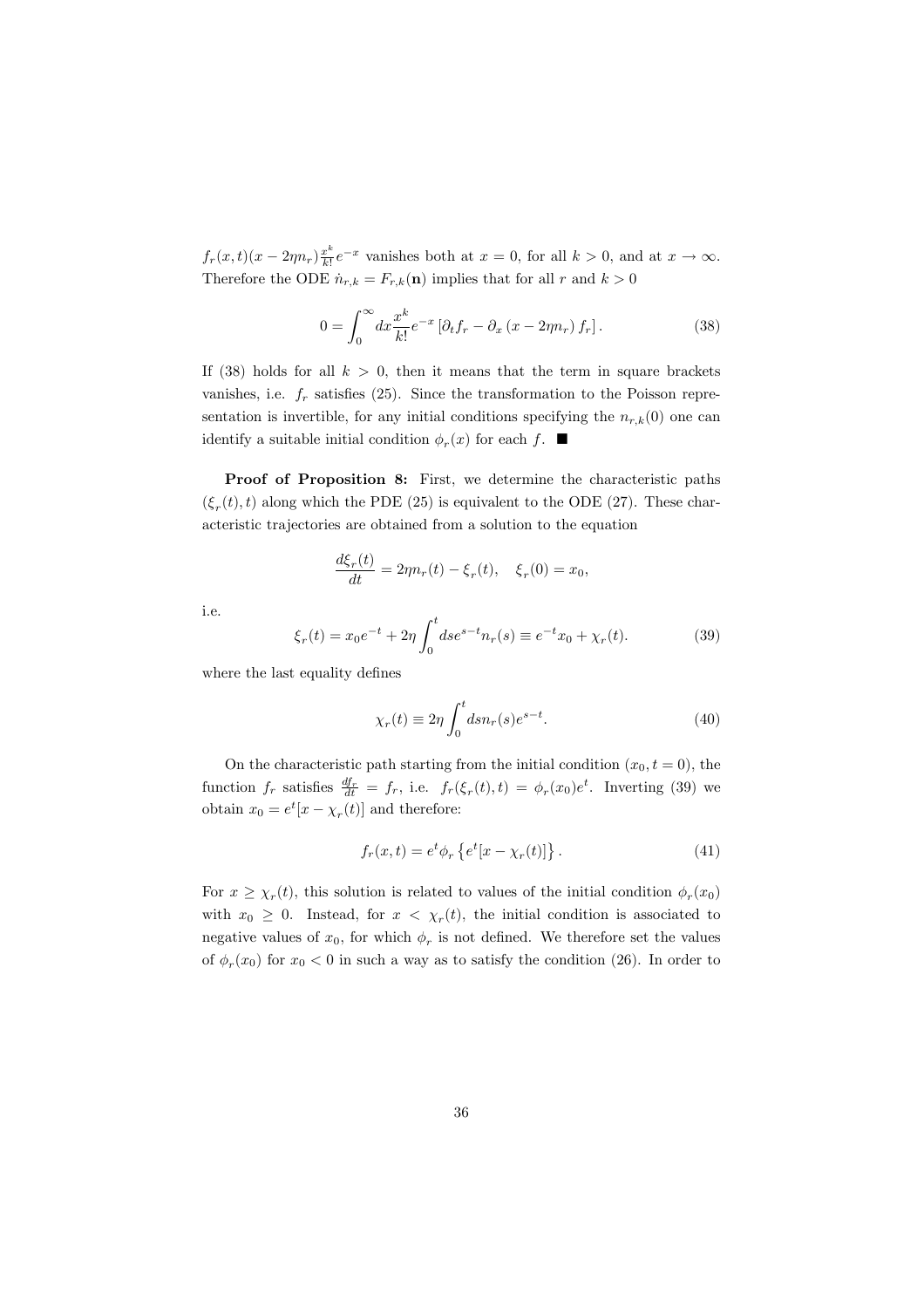do this, integrate (41) over  $x \in [0, \infty)$ :

$$
n_r(t) = \int_0^\infty dx e^t \phi_r \left\{ e^t [x - \chi_r(t)] \right\} = \int_{-e^t \chi_r(t)}^\infty dz \phi_r(z) \tag{42}
$$

$$
= \int_{-e^t \chi_r(t)}^0 dz \phi_r(z) + n_r(0) \tag{43}
$$

where we have changed variable to  $z = e^t[x - \chi_r(t)]$  and split the integrals for  $z \geq 0$  and  $z < 0$ . Taking now the derivative with respect to t on both sides, we get

$$
\frac{dn_r}{dt} = \phi_r(-e^t \chi_r) \frac{d}{dt} \left[ e^t \chi_r(t) \right] = 2\eta \phi(-e^t \chi_r) e^t n_r(t) \tag{44}
$$

<sub>or</sub>

$$
\phi(-e^t \bar{\chi}) = \frac{e^{-t}}{2\eta} \frac{d}{dt} \log n_r(t).
$$

This implicitly defines the function  $\phi_r(x_0)$  for negative  $x_0$  in terms of the function  $n_r(t)$ . Notice that  $e^t \chi_r(t)$  is an increasing function of t as long as  $n_r > 0$ , so the procedure yields a unique selection.

The solution of the fraction  $n_{r,k}$  of nodes in class r with degree k can then be expressed, with the same change of variable as before, as

$$
n_{r,k}(t) = \int_{-e^t \chi_r}^{\infty} dz \phi_r(z) \left\{ \frac{[\chi_r + (z - \chi_r)e^{-t}]^k}{k!} e^{-\chi_r + (\chi_r - z)e^{-t}} \right\}
$$
(45)

where  $\chi_r(t)$  is a function of  $n_r(t)$ .

Now, we specialize this solution to the case where the evolution of  $n_r$  takes place on time scales much longer that that of  $n_{r,k}$ . To this end, let the population in component r be a smooth (continuous, differentiable) function  $n_r(\tau)$  of the time variable  $\tau = \tilde{\nu}t$ . Then, by (40), for  $t = \tau/\nu$  and small  $\nu$ .

$$
\chi_r(t) = 2\eta n_r(\tau) - 2\eta \tilde{\nu} \frac{dn_r}{d\tau} + O(\tilde{\nu}^2).
$$

Likewise the term in braces of (45) converges uniformly to  $\frac{(2\eta n_r)^k}{k!}e^{-2\eta n_r}$  in the limit  $\tilde{\nu} \to 0$  with  $\tau = \tilde{\nu}t > 0$  given. Since, by (42), the remaining integral on z is exactly  $n_r(\tau)$ , the desired conclusion follows.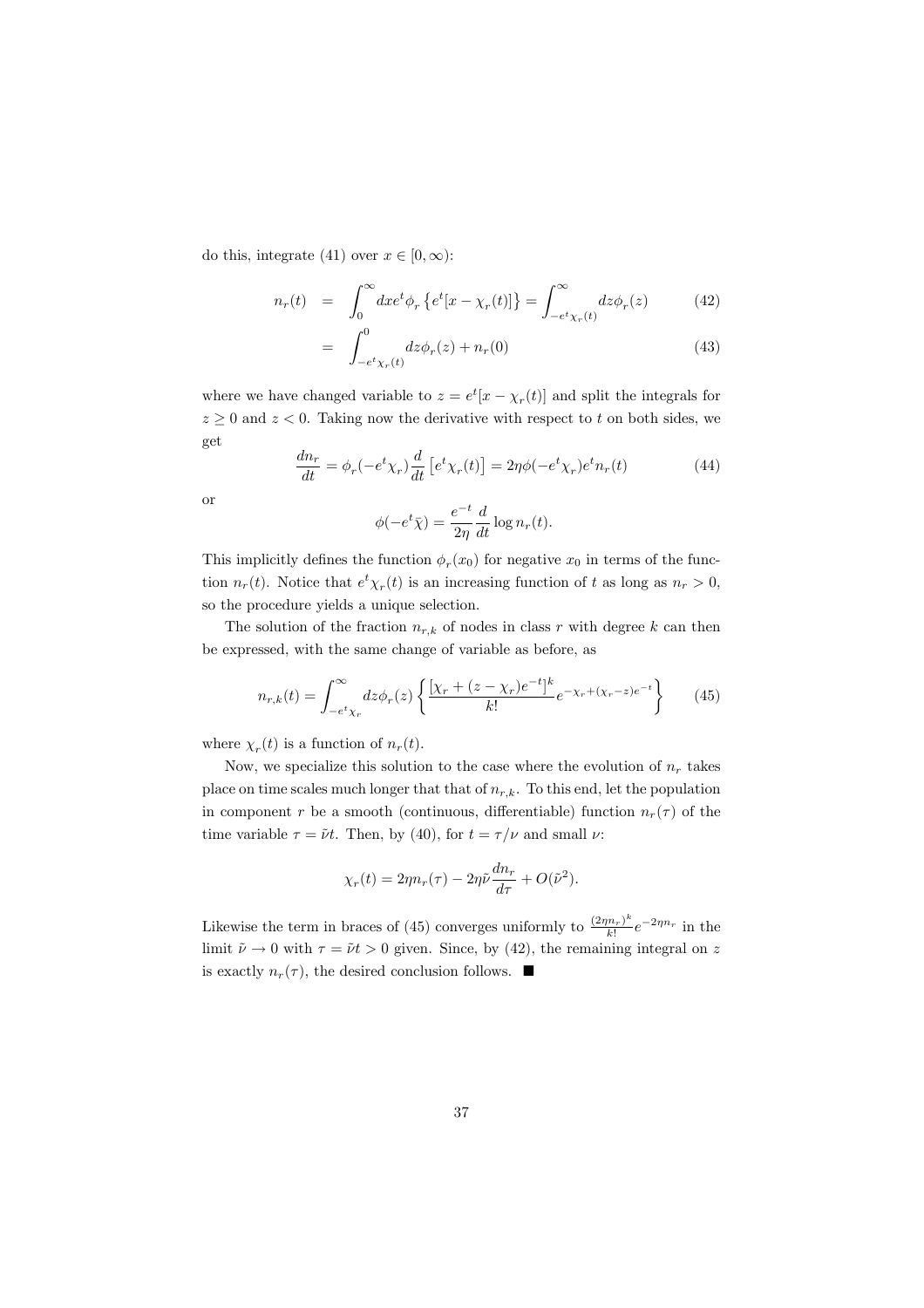**Proof of Proposition 9:** The derivative of f with respect to  $\tau$  is given by

$$
\frac{df}{d\tau} = \sum_{r} \left[ 1 + \log n_r - 2\eta n_r \right] \frac{dn_r}{d\tau} \tag{46}
$$

$$
= \sum_{r} [1 + \log n_{r,0}] \sum_{s} [n_{s,0} - n_{r,0}] \tag{47}
$$

$$
= -\frac{1}{2} \sum_{r,s} \left[ \log n_{s,0} - \log n_{r,0} \right] \left[ n_{s,0} - n_{r,0} \right] \le 0 \tag{48}
$$

where we use (29) and also  $n_{r,0} = n_r e^{-2\eta n_r}$ , the latter obtained from Proposition 8 by particularizing (28) to  $k = 0$ . Finally, in the last line we split the sum  $\sum_{r,s}$ [...] =  $\frac{1}{2}\sum_{r,s}$ [...] +  $\frac{1}{2}\sum_{r,s}$ [...], we interchanged the indices in the second term, and recombined the resulting expression. Given that  $\log x$  is an increasing function, the expression (48) is non-negative, and it is zero only if  $n_{r,0} = n_{s,0}$ for all  $r, s = 1, \ldots, q$ . This establishes the required property for time derivative of f in the slow time scale  $\tau$  of the MFD.  $\blacksquare$ 

### References

- [1] van Alstyne, M. (1997): "The state of network organization: a survey in three frameworks," Journal of Organizational Computing and Electronic Commerce 7, 83-151.
- [2] Bala, V. and S. Goyal (1999): "A non-cooperative model of network formation," Econometrica 68, 1181-1230.
- [3] Barabási, A.-L. and R. Albert (1999): "Emergence of scaling in random networks", Science 286, 509-12.
- [4] Benaïm, M. and J. Weibull  $(2003a)$ : "Deterministic approximation of stochastic evolution in games," *Econometrica* 3, 873-903.
- [5] Benaim, M. and J. Weibull (2003b): "Deterministic approximation of stochastic evolution in games - a generalization,"  $mimeo$ , Université de Neuchatel and Boston University.
- [6] Binmore, K., L. Samuelson, and R. Vaughan (1995): "Musical Chairs: Modelling Noisy Evolution," Games and Economic Behavior 11, 1-35.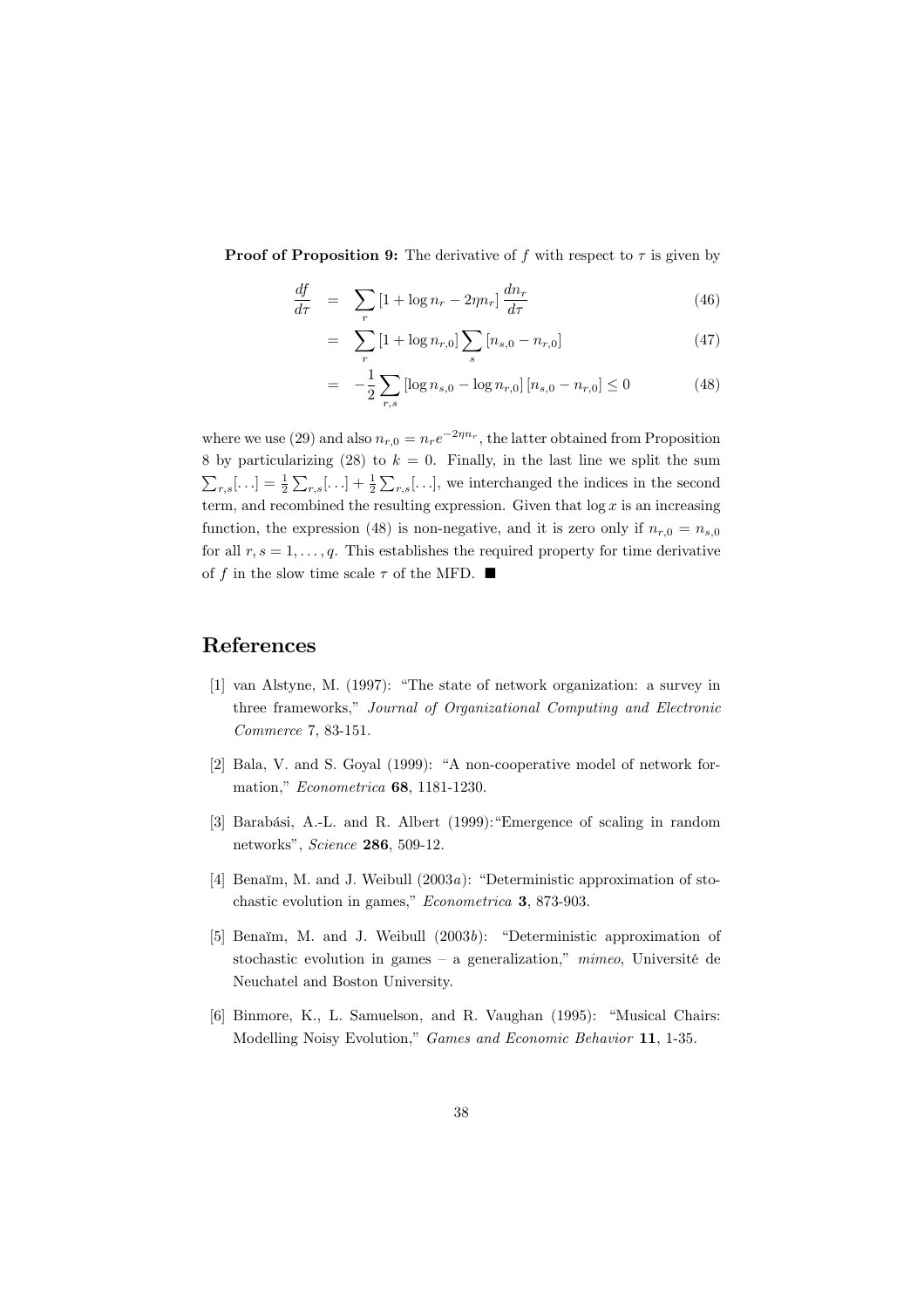- [7] Blume, L. (1993): "The statistical mechanics of strategic interaction", Games and Economic Behavior 4, 387-424.
- [8] Bollobás, B. (2001): Random Graphs (2nd. Edition; First Edition 1985), Cambridge (U.K.): Cambridge University Press.
- [9] Burt, R. S. (1992): Structural Holes: The Social Structure of Competition. Cambridge: Harvard University Press.
- [10] Calvó-Armengol, A. and M. O. Jackson (2004): "The effects of social networks on employment and inequality," American Economic Review 94, 426-454.
- [11] Castells, M. (1996): The Information Age: Economy, Society, and Culture, Volume I: The Rise of the Network Society, Massachusetts: Blackwell Publishers.
- [12] E. J. Castilla, H. Hwang, E. Granovetter, and M. Granovetter (2000): "Social Networks in Silicon Valley," in C.-M. Lee, W. F. Miller, M. G. Hancock, and H. S. Rowen, editors, The Silicon Valley Edge, Stanford: Stanford University Press.
- [13] Ellison, G. (1993): "Learning, local interaction, and coordination," *Econo*metrica 61, 1047-1071.
- [14] Elv. J. (2003): "Local Conventions," Berkeley Electronic Press Journals. Advances in Theoretical Economics 2.1.1.
- [15] Erdös, P. and A. Rényi (1959): "On random graphs I," Publicationes Mathematicae Debrecen 6, 290-297.
- [16] Erdös, P. and A. Rényi (1960): "On the evolution of random graphs," Publ. Math. Inst. Hung. Acad. Sci. 5, 17-61.
- [17] Ehrhardt, G. C. M. A. and M. Marsili (2005): "Potts model on random trees,"  $J.$  Stat. Mech. P02006.
- [18] Fafchamps, M. and S. Lund (2003): "Risk-sharing networks in rural Philippines," Journal of Development Economics 71, 261-87.
- [19] C.W. Gardiner (2004): Handbook of Stochastic Methods for Physics, Chemistry, and the Natural Sciences, Berlin: Springer-Verlag.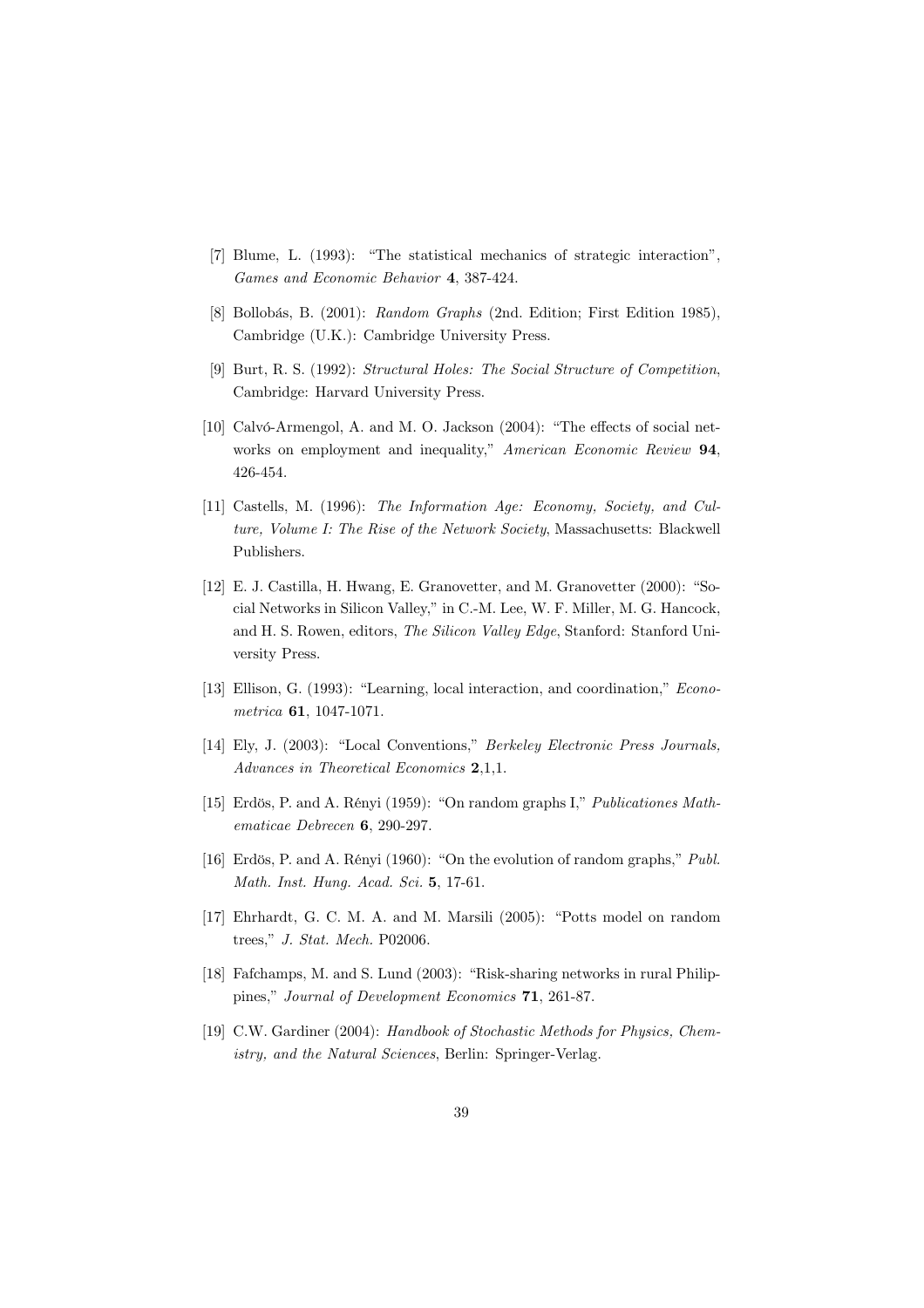- [20] Glaeser, E. L., H. D. Kallal, J. A. Scheinkman, A. Shleifer (1992): "Growth in Cities," The Journal of Political Economy 100, 1126-1152.
- [21] Goyal, S. and F. Vega-Redondo (2005): "Network formation and social coordination," Games and Economic Behavior 50, 178-207.
- [22] Goval S., M. van der Leijy, J. L. Moraga-González (2006): "Economics: an emerging small world?," Journal of Political Economy 114, 403-412.
- [23] Granovetter, M. (1974): Getting a Job: a Study on Contacts and Careers, Chicago: Chicago University Press.
- [24] Granovetter (1985): "Economic action and social structure: the problem of embeddedness," American Journal of Sociology 91, 481-510.
- [25] Grossman, J.  $(2002)$ : "The evolution of the mathematical research collaboration graph," Congressus Numerantium 158, 201-212.
- [26] Hagedoorn, J. (2002): "Inter-firm R&D partnerships: an overview of major trends and patterns since 1960", Research Policy 31, 477-492.
- [27] Jackson, M. O. (2005): "A survey of models of network formation: stability and efficiency," in Demange G. and M. Wooders (eds.), Group Formation in Economics; Networks, Clubs and Coalitions, Cambridge: Cambridge University Press.
- [28] Jackson, M. O. and A. Wolinsky (1996): "A Strategic model of economic and social networks," Journal of Economic Theory 71, 44-74.
- [29] Jackson, M. O. and B. Rogers (2007): "Meeting Strangers and Friends of Friends: How Random are Socially Generated Networks?" American Economic Review 97, 890-915.
- [30] Jacobs, J. (1984): Cities and the Wealth of Nations: Principles of Eco- $\emph{nomic Life},$  New York : Random House.
- [31] Kirman, A., D. K. Herreiner, and G. Weisbuch (2000): "Market organization and trading relationships," Economic Journal 110, 411-436.
- [32] Kogut, B., P. Urso, and G. Walker (2006): "The emergent properties of a new financial market: American venture capital syndication from 1960 to 2005," forthcoming in Management Science.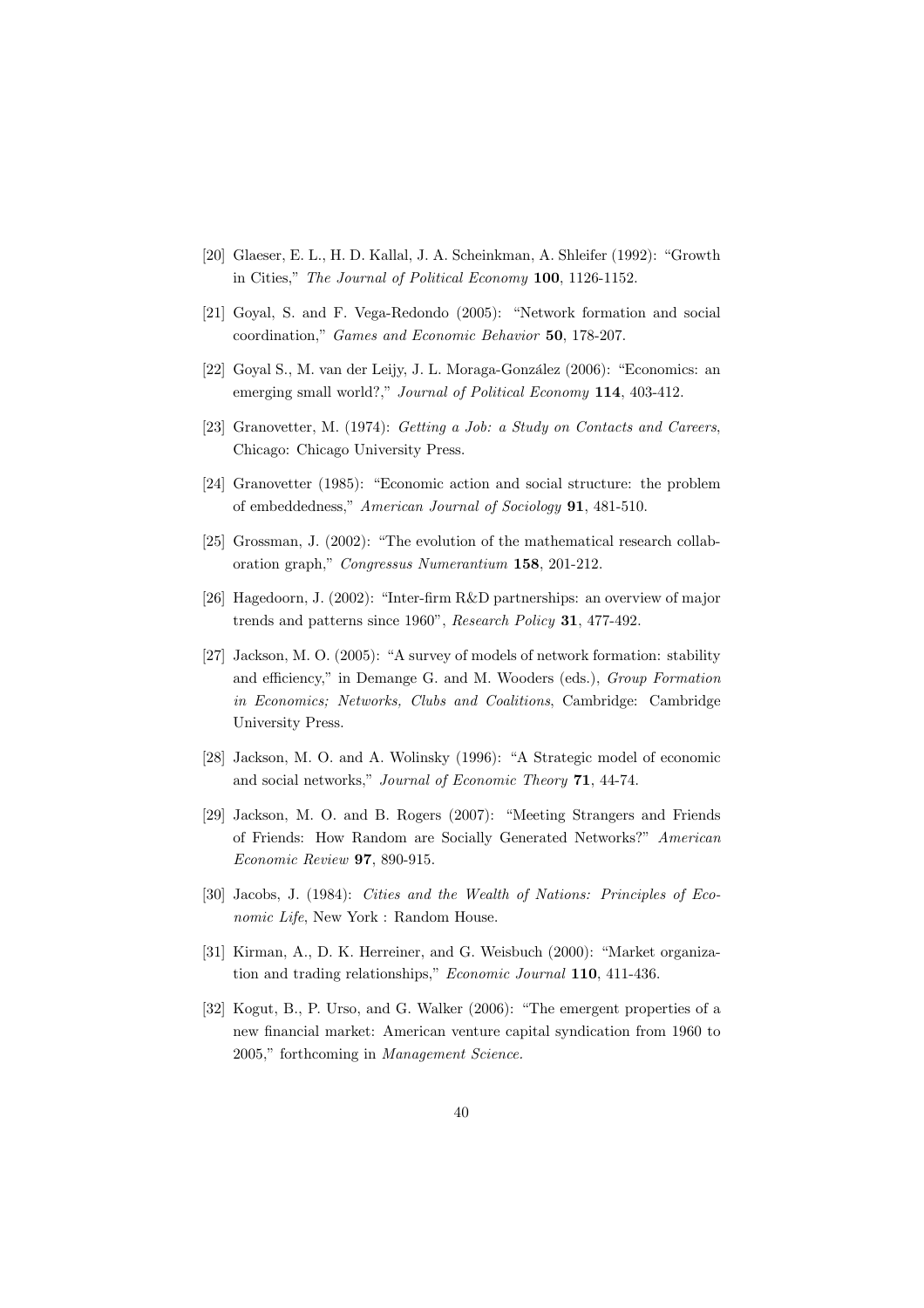- [33] Krackhardt, D., and J. R. Hanson (1993): "Informal networks: the company behind the chart," Harvard Business Review 71, 104-11.
- [34] Kranton, R. and D. Minehart (2001): "A theory of buyer-seller networks," American Economic Review 91, 485-508.
- [35] Marsili, M., F. Vega-Redondo, and F. Slanina (2004): "The rise and fall of a networked society: a formal model," Proceedings of the National Academy of Sciences, USA 101, 1439-43.
- [36] McKelvey, R. D. and T. R. Palfrey (1995): "Quantal response equilibria for normal form games," *Games and Economic Behavior* 10, 6-38.
- [37] Molloy M. and B. Reed (1995): "A critical point for random graphs with a given degree sequence", Random Structures and Algorithms 6, 161-79.
- [38] Montgomery, J. (1991): "Social networks and labor market outcomes: toward an economic analysis," American Economic Review 81, 1408-1418.
- [39] Murgai, R., P. Winters, E. Sadoulet, and A. de Janvry (2002): "Localized and incomplete mutual insurance," Journal of Development Economics 67. 245-274.
- [40] Newman, M. E. J. (2001): "The structure of scientific collaboration networks," Proceedings of the National Academy of Sciences USA 98, 404-409.
- [41] Newman, M. E. J. (2003): "The structure and function of complex networks", SIAM Review 45, 167-256.
- [42] Newman, M.E., S.H. Strogatz, and D.J. Watts (2001): "Random graphs with arbitrary degree distributions and their applications," Physical Review E 64, 026118.
- [43] Powell, W. W., D. R. White, K. W. Koput, and J. Owen-Smith (2005): "Network dynamics and field evolution: the growth of inter-organizational collaboration in the life sciences," American Journal of Sociology 110, 1132-1205.
- [44] Saxenian, A. (1994): Regional Advantage: Culture and Competition in Silicon Valley and Route 128, Cambridge, Mass.: Harvard University Press.
- [45] Vega-Redondo, F. (2006): *Complex Social Networks*, forthcoming in the Econometric Society Monograph Series, Cambridge University Press.